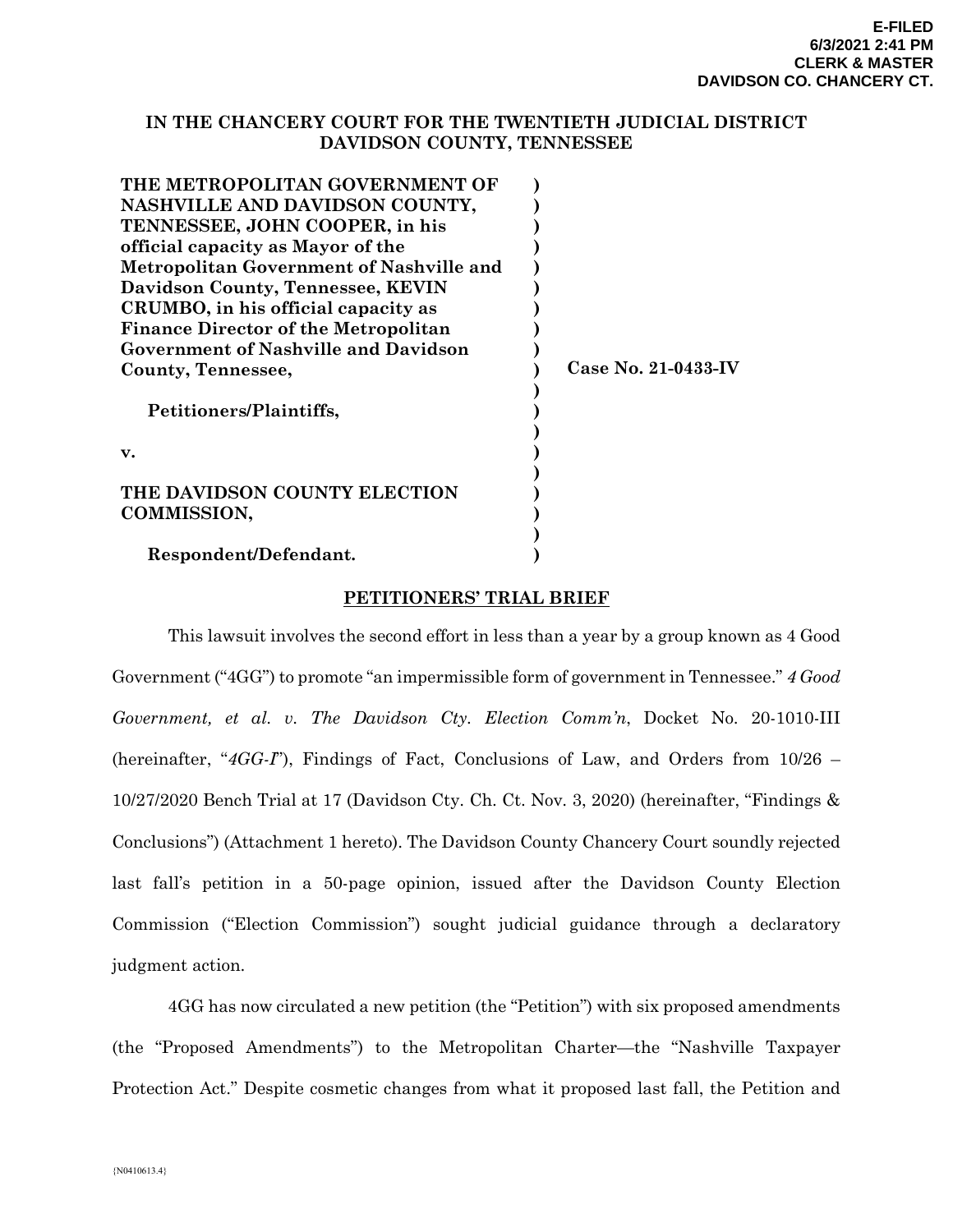Proposed Amendments suffer from many of the same defects and more. All defects in the new Petition were timely brought to the Election Commission's attention. Yet instead of rejecting the Petition based on the prior judicial guidance or seeking new guidance, the Election Commission ignored the Petition's multiple defects and placed it on the ballot for a July 27, 2021 referendum election. That decision is now before this Court.

The Court should set aside the Election Commission's decision as arbitrary, capricious, and illegal because (1) the Petition does not satisfy the requirements of Metropolitan Charter  $\S 19.01<sup>1</sup>$  (2) several of the Proposed Amendments are defective in form and/or facially unconstitutional, and (3) any viable Proposed Amendments are not severable from the rest.

While the Election Commission illegally restricted its review to three narrow issues, the Tennessee Supreme Court held in *City of Memphis v. Shelby Cty. Election Comm'n*, 146 S.W.3d 531 (Tenn. 2004), that "pre-election challenges to the form or facial constitutional validity of referendum measures are ripe for judicial scrutiny." *Id.* at 539. Accordingly, the Metropolitan Government requests that the Court set aside the decision of the Election Commission and conclude as a matter of law the following:

- 1. The Proposed Amendments are subject to pre-election review under *City of Memphis*.
- 2. The Petition fails to comply with Metropolitan Charter § 19.01 because it prescribes two dates—not "a date"—for the proposed referendum election.
- 3. The Petition fails to meet the verified signature requirement in Metropolitan Charter § 19.01 because (i) November 2020, not August 2020, is the appropriate election to set the 10% signature requirement, and (ii) the signatures between the two versions of the Petition cannot be aggregated, and neither version separately has the requisite number, regardless of which election sets the number.
- 4. The "Limit Property Tax Rates" and "Abolish Lifetime or Other Benefits for Elected Officials" provisions do not convey a reasonable certainty of meaning

<span id="page-1-0"></span><sup>&</sup>lt;sup>1</sup> A certified copy of the Metropolitan Charter (minus its Appendices, which are not relevant here) is being filed contemporaneously herewith for the Court's convenience and use in this case.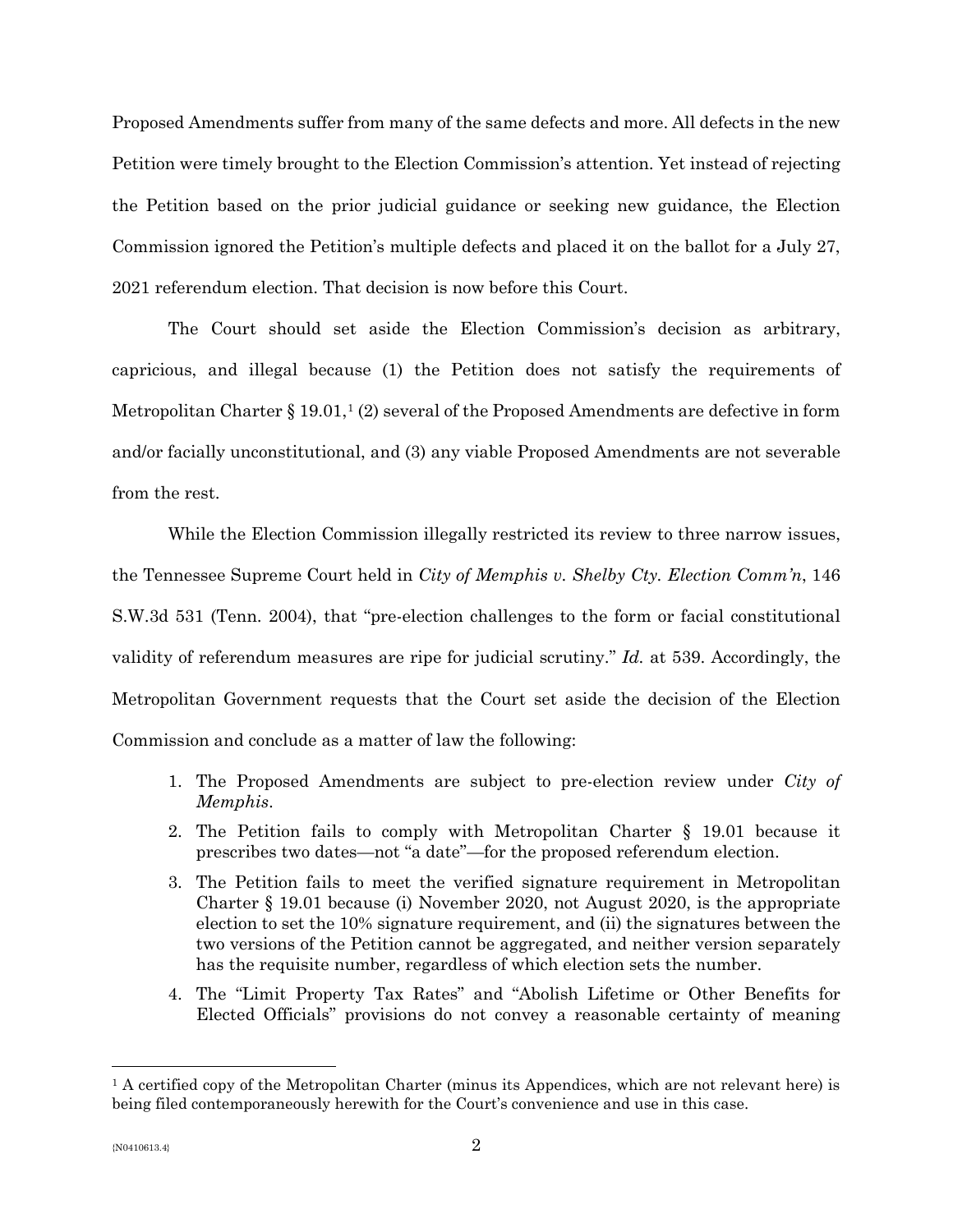because they neither define key terms nor address other Metropolitan Charter provisions that would be affected.

- 5. The "Limit Property Tax Rates" provision is defective in form because it sets property tax rates by referendum without authority under the Metropolitan Charter, state law, and Tennessee Constitution.
- 6. The "Protect Promises to Nashville" provision is defective in form because it attempts to effect a taking of property without following required procedures in state or local law; affects a separate legal entity without authority to do so by referendum; and threatens the Metropolitan Government's pledge to use non-tax revenues to repay bonds issued by the The Sports Authority of the Metropolitan Government of Nashville and Davidson County without authority in state law.
- 7. The "Limit Property Tax Rates" provision is facially unconstitutional because it impairs the vested rights of the Metropolitan Government's outstanding bondholders.
- 8. The "Recall Elected Officials" provision is facially unconstitutional because it retrospectively impairs the property rights of officeholders and impairs the right to vote.
- 9. The "Abolish Lifetime or Other Benefits for Elected Officials" provision is facially unconstitutional because it retrospectively impairs vested rights of current and former officeholders.
- 10. The "Protect Promises to Nashville" provision is facially unconstitutional because it retrospectively impairs contracts and takes private property without establishing a public use.

### **STATEMENT OF FACTS**

On March 25, 2021, 4GG filed the Petition with the Metropolitan Clerk, proposing the

following six amendments to the Metropolitan Charter "as written in *italics*":

- 1. Limit Property Tax Rates Add to Article 6, § 6.07, Paragraph 5: "Property Tax Rates shall not increase more than 3% per fiscal year upon enactment without a voter referendum, pursuant to Tenn. Code Ann. § 2-3-204. For Fiscal Years 2021-2022 and 2022-2023 the property tax rate(s) shall revert to Fiscal Year 2019-2020's tax rate(s), or lower if required by law. This amendment's provisions are severable.'
- 2. Recall Elected Officials (A) Add to Article 15, § 15.07: "Petitions to recall elected officials filed after January 1, 2021, under this section shall contain the signatures and addresses of registered qualified voters in Davidson County equal to ten (10) percent of the citizens voting in the preceding Metro general election in the district or area from which the recalled official was elected. Such Petitions shall be filed with the metro clerk within seventy-five  $(75)$  days of the date the notice is filed. This amendment's provisions are severable" (B) Replace existing Article 15, § 15.08, Paragraph 2 with: "A recalled official's name shall not appear on the recall ballot, but such official may qualify as a write-in candidate. This amendment's provisions are severable."
- 3. Abolish Lifetime or Other Benefits for Elected Officials Add to Article 18, § 18.05, Paragraph 1: "No elected official shall receive any benefits at taxpayer expense as a result of holding such elected office without a voter referendum.'
- 4. Preserve Voters' Charter Amendments Create Article 19, § 19.04: "Voter-sponsored Charter Amendments approved after January 1,
- 5. Protect Publicly-Owned Parks, Greenways & Lands Create Article 18, § 18.18: "No portion of a publicly-owned park, greenway, or other real property shall be transferred or conveyed without 31 votes of Metro Council. All transfers of interest in real property shall be at fair market value based on an independent appraisal. Public referendum shall be required for transfers of interest in such publicly-owned properties valued over \$5,000,000, and for leases exceeding twenty (20) years, unless prohibited by state law."
- 6. Protect Promises to Nashville Create Article 18, § 18.19: "If a professional sports team leaves Nashville, or ceases playing professional games for more than twenty-four (24) consecutive months during the term of a team's ground lease, all sports facilities and related ancillary development related to the defaulting team shall revert to public property, and all related contracts shall terminate, including land leased from the Nashville Fairgrounds, and just payment shall be paid, if required by law."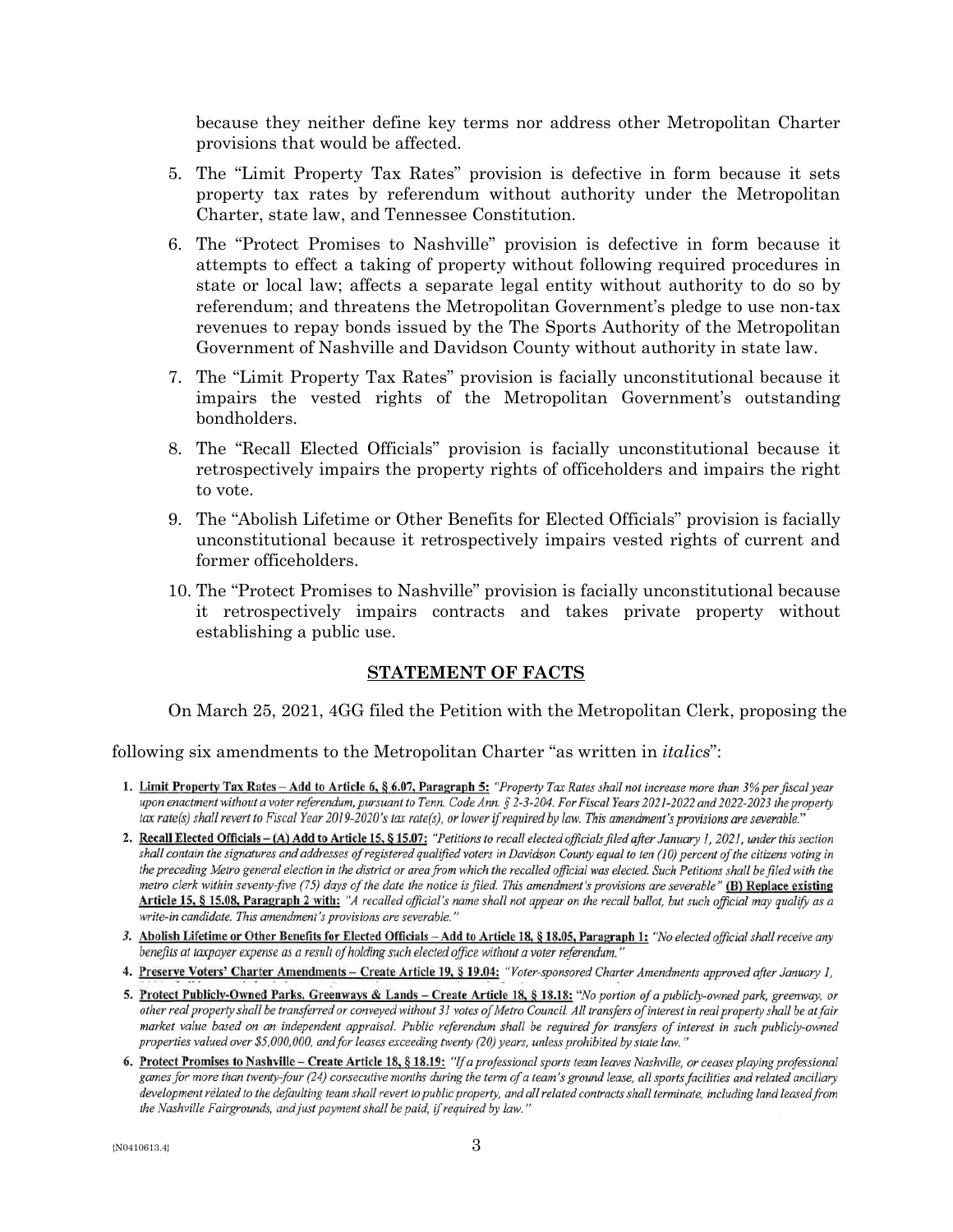(AR Ex. A at 0001-0002; AR Ex. JJ at 0624.) The Metropolitan Clerk transmitted the Petition to the Election Commission on the date of receipt for verification of the Petition's signatures. (AR Ex. A at 0001.)

There are two versions of the Petition, which both propose the same six amendments. (AR Ex. JJ at 0622, 0624.) Both versions prescribe two dates for the referendum election: "May 28, 2021 or June 14, 2021, whichever is earlier as permitted by Metro Charter § 19.01." (*Id.*) Metropolitan Charter § 19.01 requires that a petition "prescribe a date" for holding the referendum election not less than eighty days after the date the petition is filed.

Section 19.01 also requires that a proposed charter-amendment petition be "signed by ten (10) percent of the number of the registered voters of Nashville-Davidson County voting in the preceding general election." On April 17, 2021, the Election Commission voted that the election held on August 6, 2020, is the "preceding general election" to be used to determine the requisite number of signatures to satisfy this requirement. (AR Ex. Z at 0564.)

The August 6, 2020 ballot in Davidson County included federal primary elections, state primary elections, Oak Hill municipal elections, and elections for Davidson County Assessor of Property, Davidson County Trustee, and five Metropolitan school board seats. (AR Ex. E.) In that election, 121,420 voters cast ballots. (Election Commission's Answer ¶ 36.) If the August 6, 2020 election were the "preceding general election" for purposes of 4GG's signature requirement, 12,142 verified signatures are required for the Proposed Amendments to be submitted for a referendum election. Metropolitan Charter § 19.01.<sup>[2](#page-3-0)</sup>

<span id="page-3-0"></span><sup>2</sup> In a complaint filed in April 2021 and later nonsuited (Chancery Court Case No. 21-300-IV), 4GG took the position that only the votes cast in the Metropolitan Assessor of Property *race* on the August 6, 2020 ballot should be used to calculate the number of verified signatures required to propose Charter amendments by referendum election. (Davidson Cty. Ch. Ct. No. 21-300-IV, Compl. ¶¶ 14-21.) This argument is premised on the mistaken belief that another *race* on the August 6, 2020 election ballot the Metropolitan Government Trustee (following a death)—was a "special election," and it ignores the five Metropolitan school board seats on the ballot. (AR Ex. E.) The August 6, 2020 *election* was not specially set. Rather, certain races necessary to fill vacancies were placed on the regularly-set August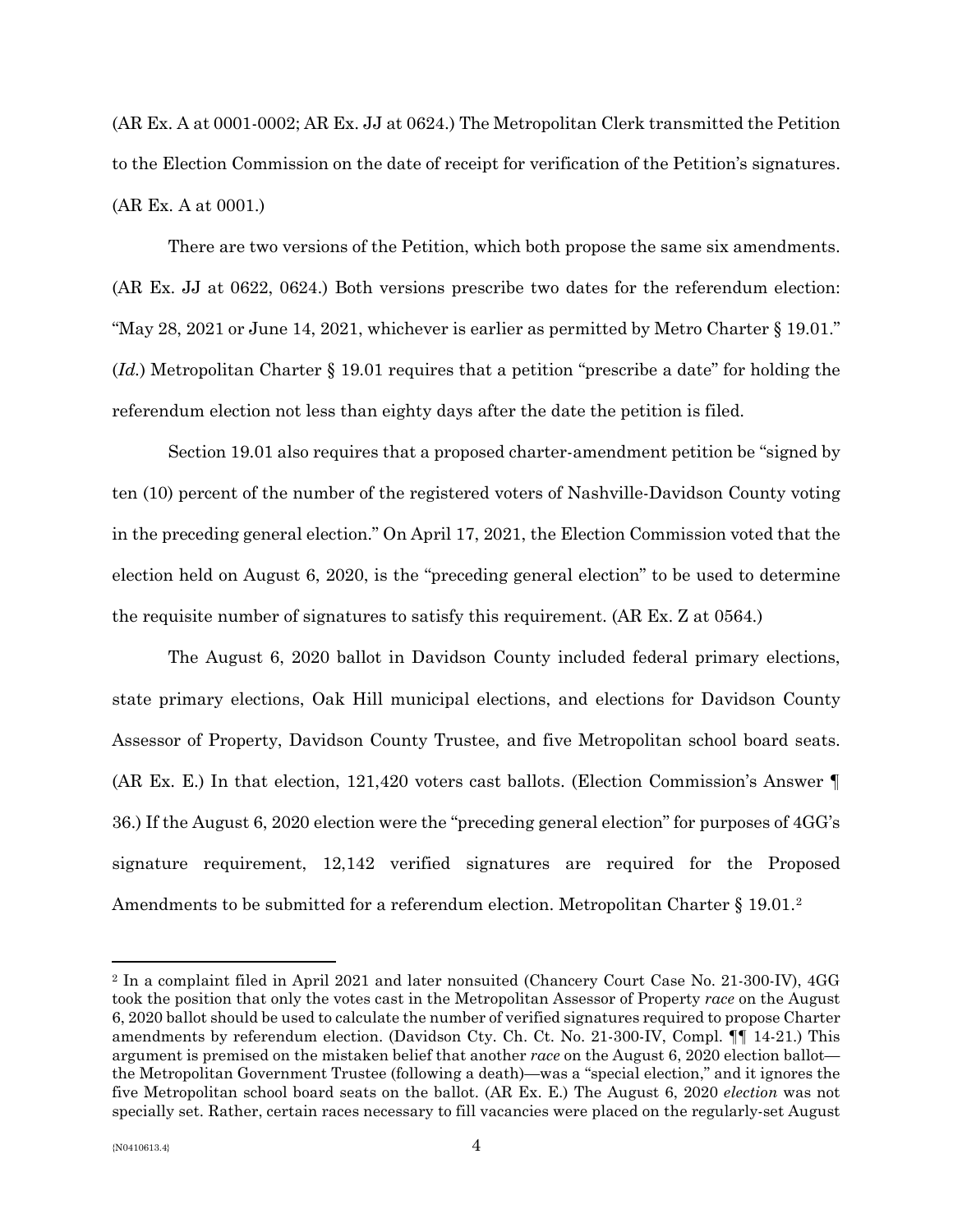The ballot in Davidson County for the general election held on November 3, 2020, included federal general elections; state general elections; Belle Meade, Forest Hills, and Goodlettsville municipal elections; and an election for a Metropolitan school board seat. (AR Ex. B.) In that election, 312,113 voters cast ballots. (Election Commission's Answer ¶ 36.) If the November 3, 2020 election were the "preceding general election" for purposes of 4GG's signature requirement, 31,212 verified signatures are required for the Proposed Amendments to be submitted for a referendum election. Metropolitan Charter § 19.01.

On April 22, 2021, the Election Commission voted to certify to the Metropolitan Clerk that the Petition had 12,369 verified signatures—more than 10% of the number of voters in the "preceding general election" as measured by the August 6, 2020 election. (AR Ex. AA at 0566.) The second version of the Petition had 448 verified signatures, based on a review of the signed petitions filed with the administrative record, leaving 11,921 verified signatures on the first version of the Petition. (*Compare* AR Ex. AA at 0566 (establishing 12,369 as the total number of verified signatures between the two petitions) *with* AR Ex. QQ (establishing 448 as the number of verified signatures<sup>[3](#page-4-0)</sup> attributable to Version 2.) Thus, neither version had more than 10% of the number of voters in the "preceding general election" as measured by the August 6, 2020 election. The Election Commission did not consider the number of

<sup>2020</sup> election ballot. Moreover, Metropolitan Charter § 19.01's signature requirement, by its plain language, is based on how many votes were cast in *elections*, not in certain *races within elections*. And if more than one qualifying race is held within an election, there is no mechanism for determining which race would be used for the count. Accordingly, 4GG's argument strains credulity and ignores the plain text of Section 19.01. It further defies commonsense that the votes cast in *one race* on a ballot would be sufficient to amend the Metropolitan Government's charter—its founding and governing document. For all these reasons, the total number of voters who cast ballots in an election is the appropriate measure for the 10% threshold.

<span id="page-4-0"></span><sup>&</sup>lt;sup>3</sup> The parties agree that a "verified" signature on a petition form is one with a check mark beside it. (Notice of Stipulations, filed June 3, 2021.) There are 448 visible check marks beside signatures on the petitions in Exhibit QQ of the administrative record.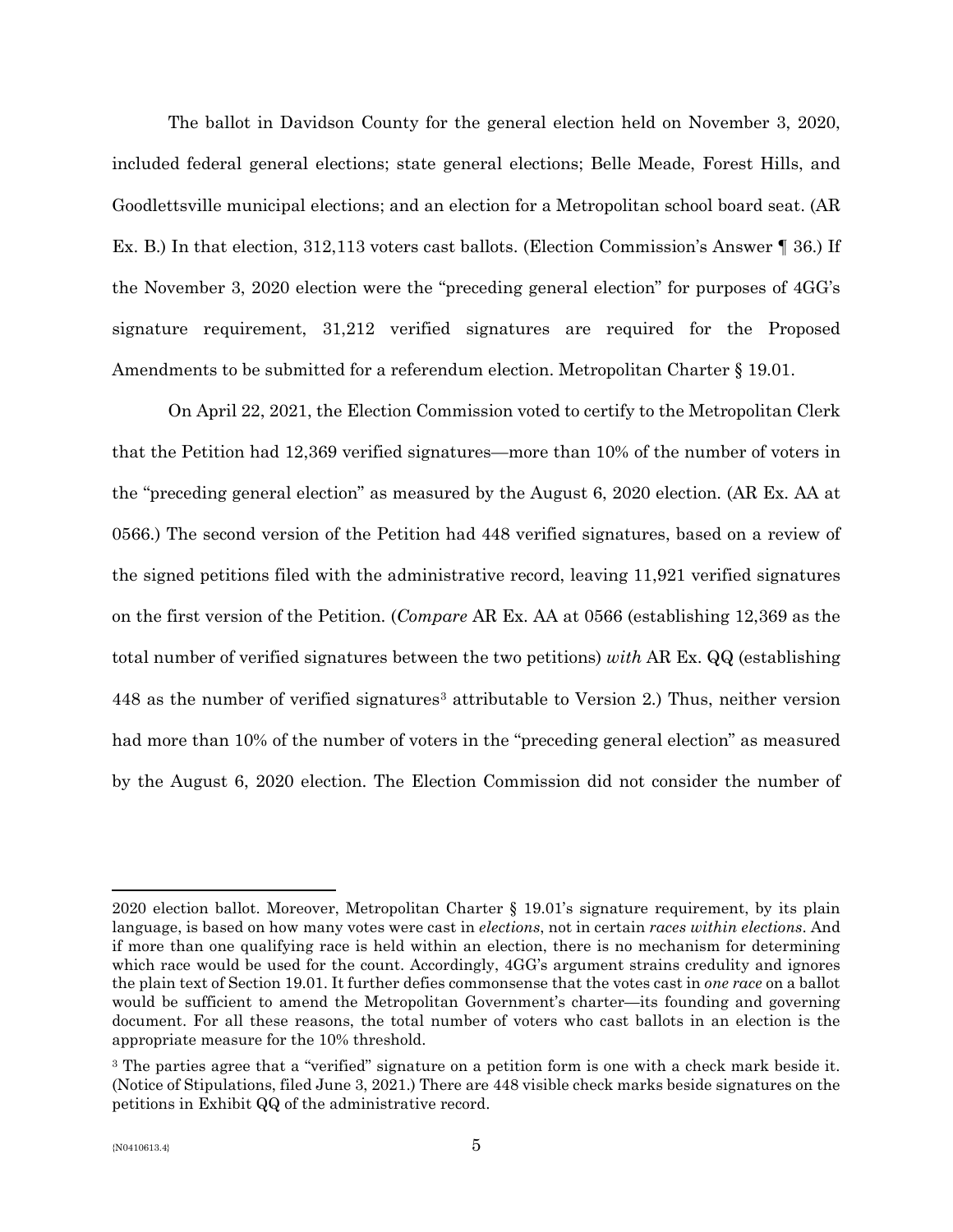verified signatures on each of the two versions of the Petition in its deliberations or vote. (*See generally* AR Ex. J (omitting discussion of differing versions).)

The Election Commission's verification of the Petition's signatures was certified to the Metropolitan Clerk by letter dated May 4, 2021. (AR Ex. II.) The Metropolitan Clerk certified a copy of the two versions of the Petition to the Election Commission by letter dated May 6, 2021. (AR Ex. JJ.) On May 10, 2021, the Election Commission voted to set July 27, 2021, as the date for the referendum election on the Proposed Amendments. (AR Ex. BB at 0569.) Even though multiple defects in the Petition had been brought to the Election Commission's attention before its vote, $4$  the Commission limited its review of the Petition to whether it garnered the requisite number of signatures and three other narrow issues, as explained *supra* in Section III of this trial brief.

The Metropolitan Government will incur as much as \$800,000 in expenses to hold a special county-wide referendum election on the Proposed Amendment. (Election Commission's Answer to Petition at 2.) Preparations for that election are already underway.  $(Id.)^5$  $(Id.)^5$ 

#### **RELEVANT PROCEDURAL HISTORY**

In the fall of 2020, the Election Commission filed a declaratory judgment action to seek a Court ruling on whether a similar petition for proposed Charter amendments, also filed by 4GG, should be placed on the ballot for a referendum election. The case was merged

<span id="page-5-0"></span><sup>4</sup> These defects were identified for the Election Commission in a memorandum from the Metropolitan Department of Law delivered to the Commission on April 2, 2021, a memorandum from Nashville School of Law Dean Bill Koch delivered on April 6, 2021, and the Department of Law's Legal Opinion No. 2021-01, delivered with other documents on April 16, 2021. (AR Exs. CC, DD, PP.) The Election Commission Chair dismissed the April 2 memorandum as "adversarial" at the Commission meeting on April 8, 2021. (AR Ex. G at 0089, lines 19-24.)

<span id="page-5-1"></span><sup>5</sup> Placing the Proposed Amendments on the ballot will also injure the Metropolitan Government by undermining public confidence in its electoral processes, Findings & Conclusions at 48-49; introducing unnecessary and harmful confusion and uncertainty in its budget process, resulting in lost revenue from its proposed Fiscal Year 2021-2022 budget; and impairing its bond covenants.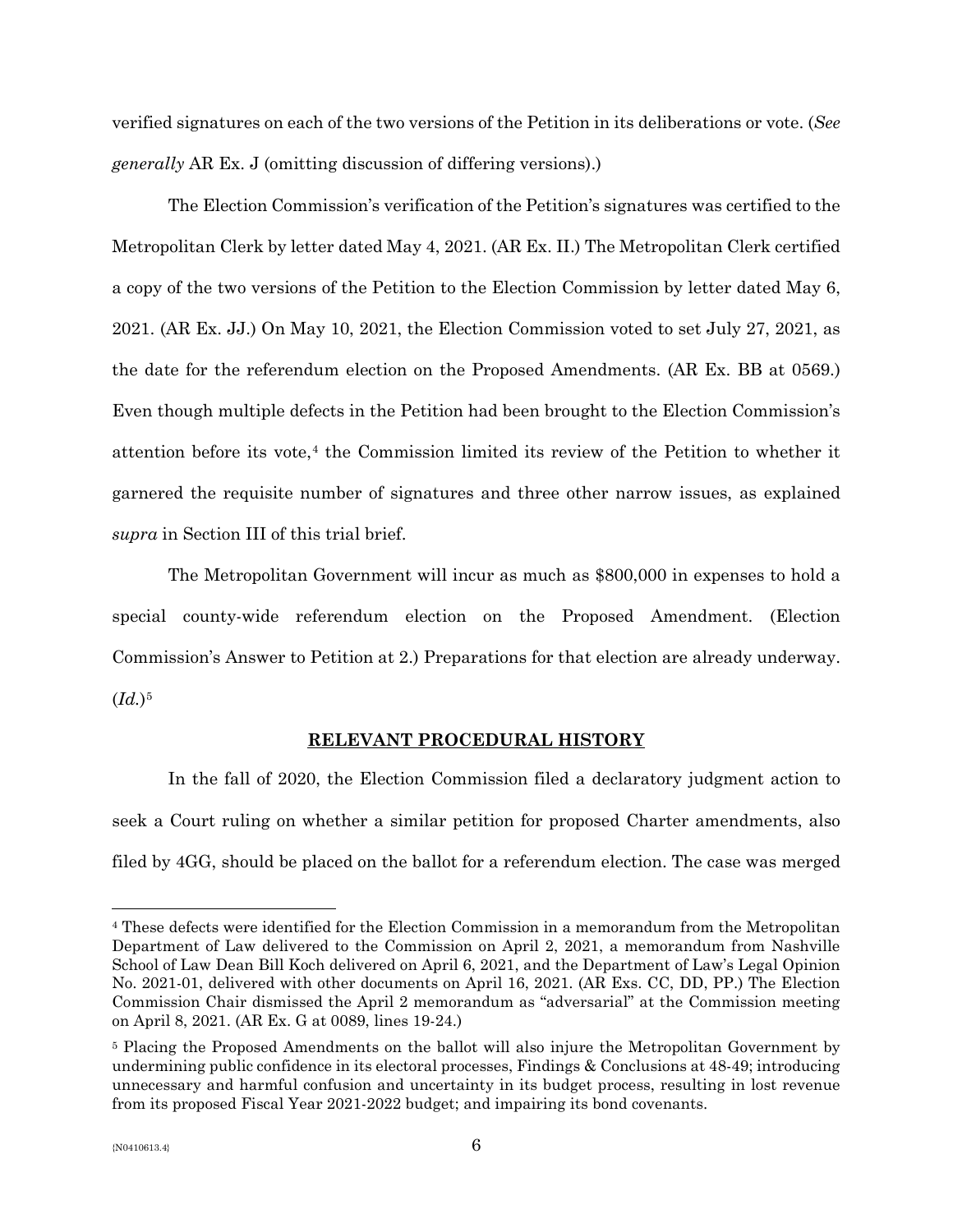with a then-pending lawsuit filed by 4GG challenging the Election Commission's delay in putting the initiative on a ballot. The cases were collectively captioned as *4GG-I* and proceeded under Docket No. 20-1010-III.

Following a trial on the merits, Chancellor Ellen Hobbs Lyle ruled that it is proper for the Commission to seek pre-election judicial review of a ballot measure and for a court to keep the measure off the ballot if it determines that certain defects exist. Findings & Conclusions at 3. Chancellor Lyle specifically rejected then-Plaintiff 4GG's "argument that section 19.01 of the Metro Charter is the sole source of the law on ballot form." *Id.* at 13. Rather, she cited numerous standards that dictate whether a ballot is defective and thus should not be the subject of a referendum election, including the following:

- Standards governing "freedom, purity and unbiased ballot content," such as keeping balloting separate from campaign materials or solicitations containing a "position on the question." Findings & Conclusions at 13.
- A requirement that "a ballot question must 'convey a reasonable certainty of meaning so that a voter can intelligently cast a vote for or against a proposal with full knowledge of the consequences of his vote.'" *Id.* (quoting *Rodgers v. White*, 528 S.W.2d 810 (Tenn. 1975)).
- A prohibition on a referendum ballot "intrud[ing] into an area or subject that the local government does not have authority over," that is, "where the subject matter of the referendum exceeds the power of the Metro Charter." *Id.* at 15- 16. This question is not answered solely based on the content of the provision itself, "as 'that requirement would elevate form over substance.'" *Id.* at 17 (quoting *Burnell v. City of Morgantown*, 558 S.E.2d 306, 314 (W.Va. 2001), *cited in City of Memphis*, 146 S.W.3d at 539).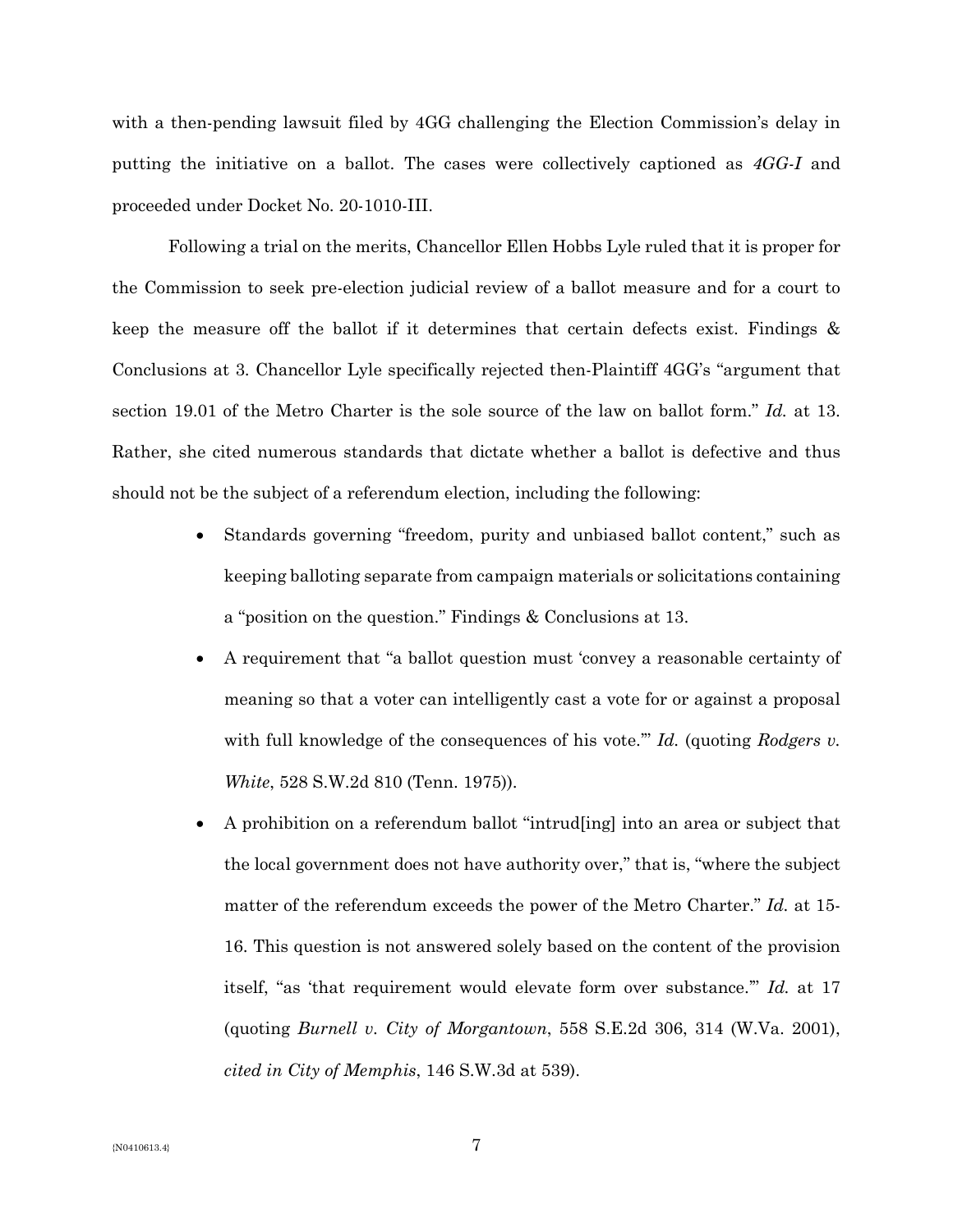• A prohibition on facially unconstitutional measures. *Id.*

These same standards apply equally to this pre-election challenge of 4GG's second petition. While the Election Commission claims that 4GG has eliminated the defects that the Chancellor identified in *4GG-I* in drafting the second petition, the new petition suffers from the same defects and more.

#### **LEGAL ANALYSIS**

# **I. THIS CASE IS PROPERLY PROCEEDING ON A WRIT OF CERTIORARI OR MANDAMUS FOR THE REVIEW OF THE ELECTION COMMISSION'S ILLEGAL DECISION TO PLACE DEFECTIVE-IN-FORM AND FACIALLY UNCONSTITUTIONAL PROPOSED CHARTER AMENDMENTS ON THE BALLOT.**

 This case was filed as a petition for a writ of certiorari or mandamus, with a complaint for declaratory judgment in the alternative, and the case should proceed just as in *City of Memphis v. Shelby Cty. Election Comm'n*. Like this case, *City of Memphis* included both a petition for a writ of mandamus and a declaratory judgment action. In Section III of the legal analysis, the Tennessee Supreme Court clarified that an Election Commission "has the power and duty to make an 'initial determination' whether the law authorizes the acts it is required to perform" with respect to "the Commission's ministerial duties." 146 S.W.3d at 536. That obligation does not include the ability to review a measure for its *substantive*  constitutionality, as that is purely "a function reserved for the judicial branch of government." *Id.*

The *City of Memphis* opinion did not end there. In Section IV, the Court addressed the *Court's* jurisdiction to review a ballot initiative *pre-election*. It held that "pre-election challenges to the form or facial constitutional validity of referendum measures are ripe for judicial scrutiny." *Id.* at 539. The Metropolitan Government contends that *City of Memphis*  can be read to imply that the scope of the Election Commission's authority is coterminous with the Court's jurisdiction to rule on a pre-election challenge to a ballot initiative. Both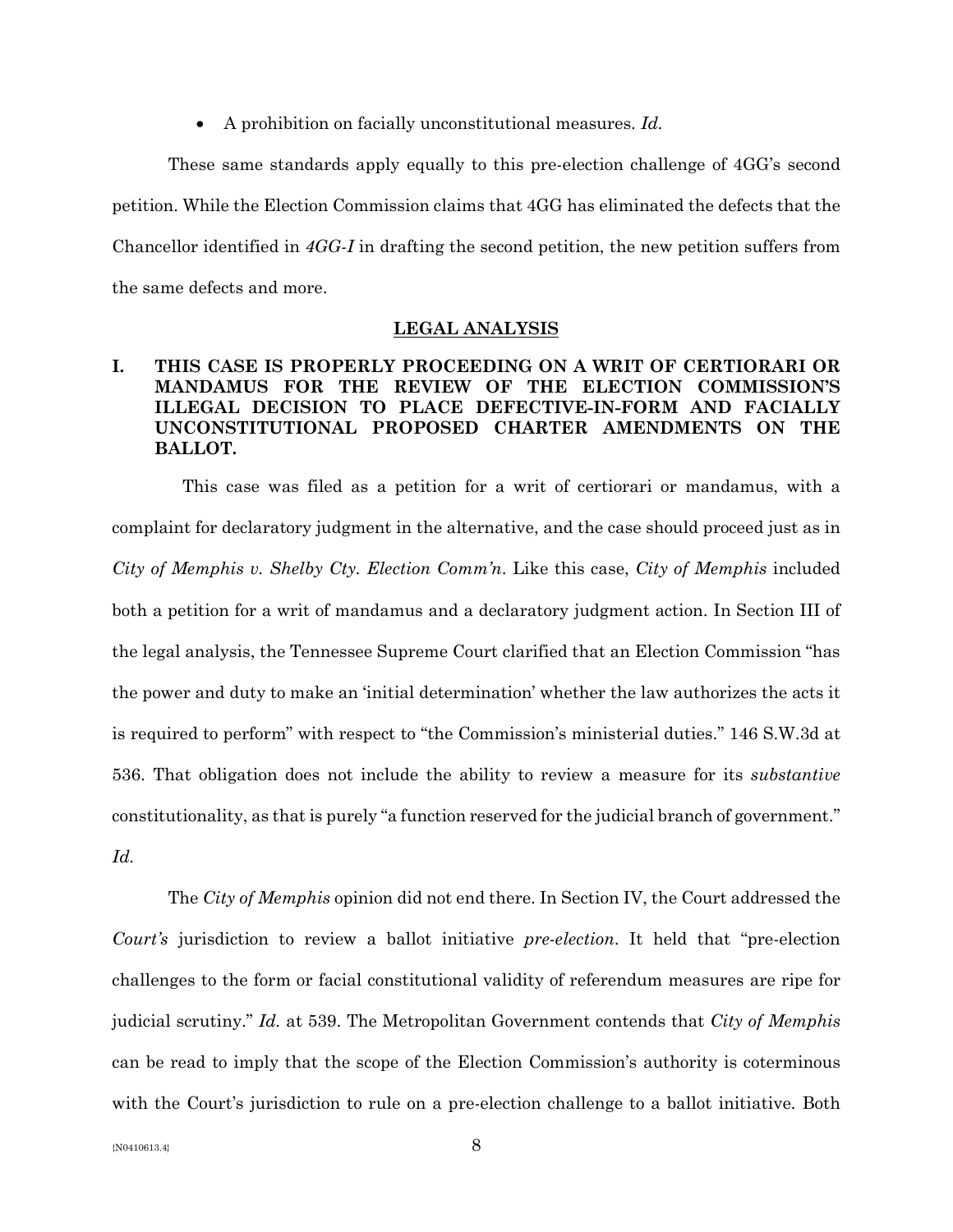Sections III and IV of the *City of Memphis* opinion explicitly exclude only *substantive constitutionality* from the Commission or Court's scope of review. Thus, all issues raised in the Petition in this case are properly proceeding on a writ of mandamus or writ of certiorari.<sup>[6](#page-8-0)</sup> But because *City of Memphis* does not squarely address the question, the Metropolitan Government included an alternative declaratory judgment action to permit review of the entire pre-election challenge under *City of Memphis*.

Regardless of the Court's conclusion on this issue, the matters can be easily bifurcated. In *Wallace v. Metropolitan Government of Nashville & Davidson County*, the Tennessee Supreme Court recognized the difficulty that sometimes arises in determining whether the gravamen of a matter is ministerial, quasi-judicial, or legislative and thus what the appropriate mechanism for review is. 546 S.W.3d at 50 n.2. This is particularly so here, where the Tennessee Supreme Court has made clear that pre-election challenges to the form and facial constitutionality of a ballot initiative are ripe for decision but has not explicitly stated how such actions are to be brought. And this case implicates numerous defects that *City of Memphis* (and now the Findings & Conclusions in *4GG-*I) outlined and that may be addressed *pre-election*. Myriad cases have held that where a court believes a case to be proceeding under the wrong mechanism, it can convert the action and is not required to dismiss it. *E.g.*, *Fallin v. Knox Cty. Bd. of Comm'rs*, 656 S.W.2d 338, 342 (Tenn. 1983) (land use matter filed as a writ of certiorari and converted to a declaratory judgment action); *McCallen v. City of* 

<span id="page-8-0"></span><sup>6</sup> The Metropolitan Government contends that some of the issues raised in its petitions plainly invoke ministerial duties – issues such as whether the signature requirement is satisfied and whether a ballot initiative can include two different dates for a referendum election. Whether the form defects and facially unconstitutional provisions invoke the Commission's ministerial or discretionary duties or should be decided as a matter of law in a declaratory judgment action has not been directly answered in applicable case law. In *Wallace v. Metropolitan Government of Nashville & Davidson County*, 546 S.W.3d 47 (Tenn. 2018), however, the Supreme Court made clear that merely examining whether an act is authorized by the Metropolitan Charter does not take the Commission's action outside the scope of "ministerial." *Id.* at 50 n.2.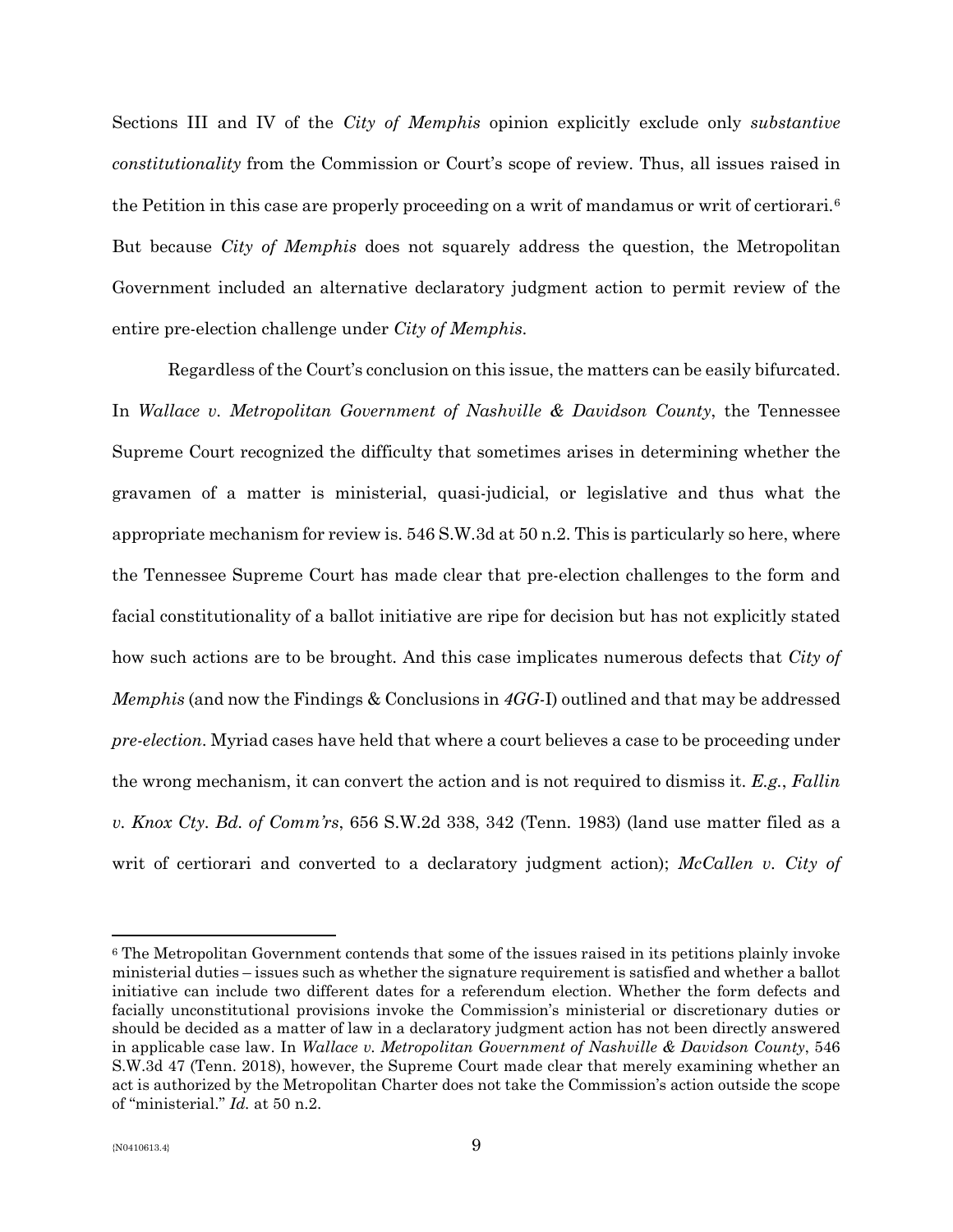*Memphis*, 786 S.W.2d 633, 640–41 (Tenn. 1990) (land use matter filed as a declaratory judgment action and converted to a writ of certiorari).

Either way, if the Court concludes that the Election Commission's authority to review the ballot initiative is not coterminous with the Court's jurisdiction, the Metropolitan Government requests that the Court bifurcate the claims. The Metropolitan Government proposes hearing oral argument on the writ of mandamus and writ of certiorari first, followed by a trial on the declaratory judgment only in the event the Court concludes that the Election Commission's authority is not coterminous with the Court's jurisdiction in a pre-election challenge. In the declaratory judgment action, the Metropolitan Government intends to introduce only the contents of the administrative record, which is already organized into exhibits, as the trial record. Because the Metropolitan Government will not introduce any evidence beyond what was presented to the Election Commission and is contained in the administrative review, this process will create no procedural issue at trial or on appeal.

For these reasons, the Court should not dismiss the declaratory judgment action but should treat it as an alternative cause of action to become relevant only if the Court concludes that it has broader jurisdiction to address issues in a pre-election challenge than the Election Commission had in its review of 4GG's ballot initiative.

# **II. THE ELECTION COMMISSION'S DECISION WAS ARBITRARY, CAPRICIOUS, AND ILLEGAL BECAUSE SEVERAL OF THE PROPOSED AMENDMENTS ARE DEFECTIVE IN FORM AND/OR FACIALLY UNCONSTITUTIONAL AND NOT SEVERABLE.**

### **A. Standard of Review on a Writ of Mandamus and Writ of Certiorari.**

"In discharging their statutory duties, county election commissions perform both ministerial and discretionary functions." *McFarland v. Pemberton*, 530 S.W.3d 76, 94 (Tenn. 2017).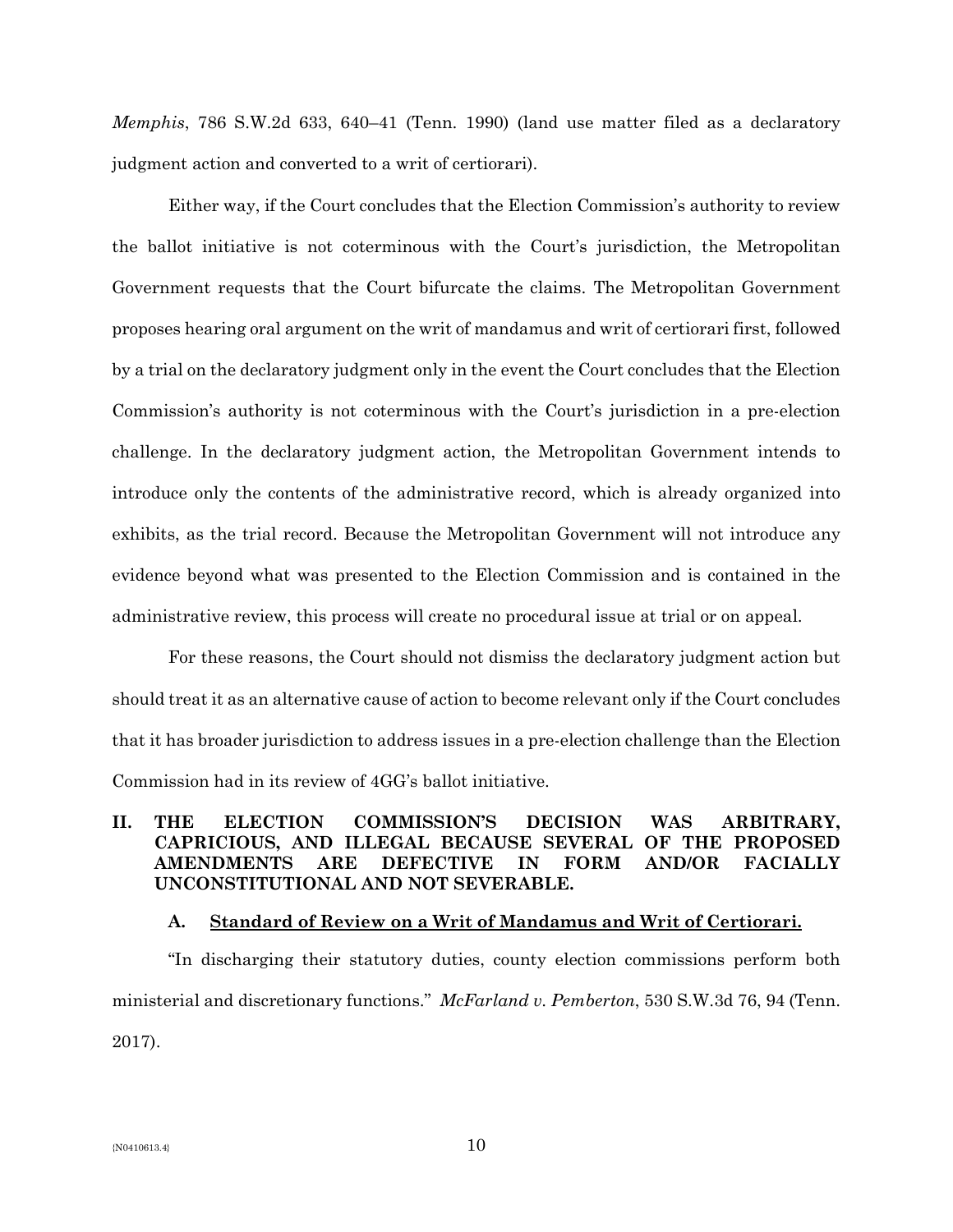"A writ of mandamus is an extraordinary remedy that may be issued where a right has been clearly established and 'there is no other plain, adequate, and complete method of obtaining the relief to which one is entitled.' Although most often addressed to ministerial acts, mandamus may be addressed to discretionary acts when an act is 'arbitrary and oppressive' or where there has been a 'plainly palpable' abuse of discretion." *Cherokee Country Club, Inc. v. City of Knoxville*, 152 S.W.3d 466, 479 (Tenn. 2004) (internal citations omitted). Further, "[a]lthough a ministerial act is generally one for which the law prescribes and defines the duties to be performed with precision and certainty, leaving nothing to discretion or judgment, an agency performing a ministerial act 'has the power and duty to make an 'initial determination' whether the law authorizes the acts it is required to perform.'" *Wallace*, 546 S.W.3d at n.2 (quoting *City of Memphis,* 146 S.W.3d at 536 (internal citations omitted). Thus, the review that the Election Commission should have taken was ministerial insofar as it merely asked what the law authorized and did not require factfinding.

On the other hand, a "[c]ommon law certiorari is available where the court reviews an administrative decision in which that agency is acting in a judicial or quasi-judicial capacity." *Davison v. Carr*, 659 S.W.2d 361, 363 (Tenn. 1983). Under the common-law writ of certiorari, this Court's review is limited to discerning whether the board exceeded its jurisdiction, followed an unlawful procedure, acted illegally, arbitrarily, or fraudulently, or acted without material evidence to support its decision. *Harding Academy v. Metro. Gov't of Nashville & Davidson Cty.,* 222 S.W.3d 359, 363 (Tenn. 2007).

Tenn. Code Ann. §§ 27-9-101, *et seq.*, provides the procedural framework for writs of certiorari. *See Fairhaven Corp. v. Tenn. Health Facilities Comm'n.*, 566 S.W.2d 885, 886 (Tenn. Ct. App. 1976). Review is available by anyone aggrieved by a board or commission's final order: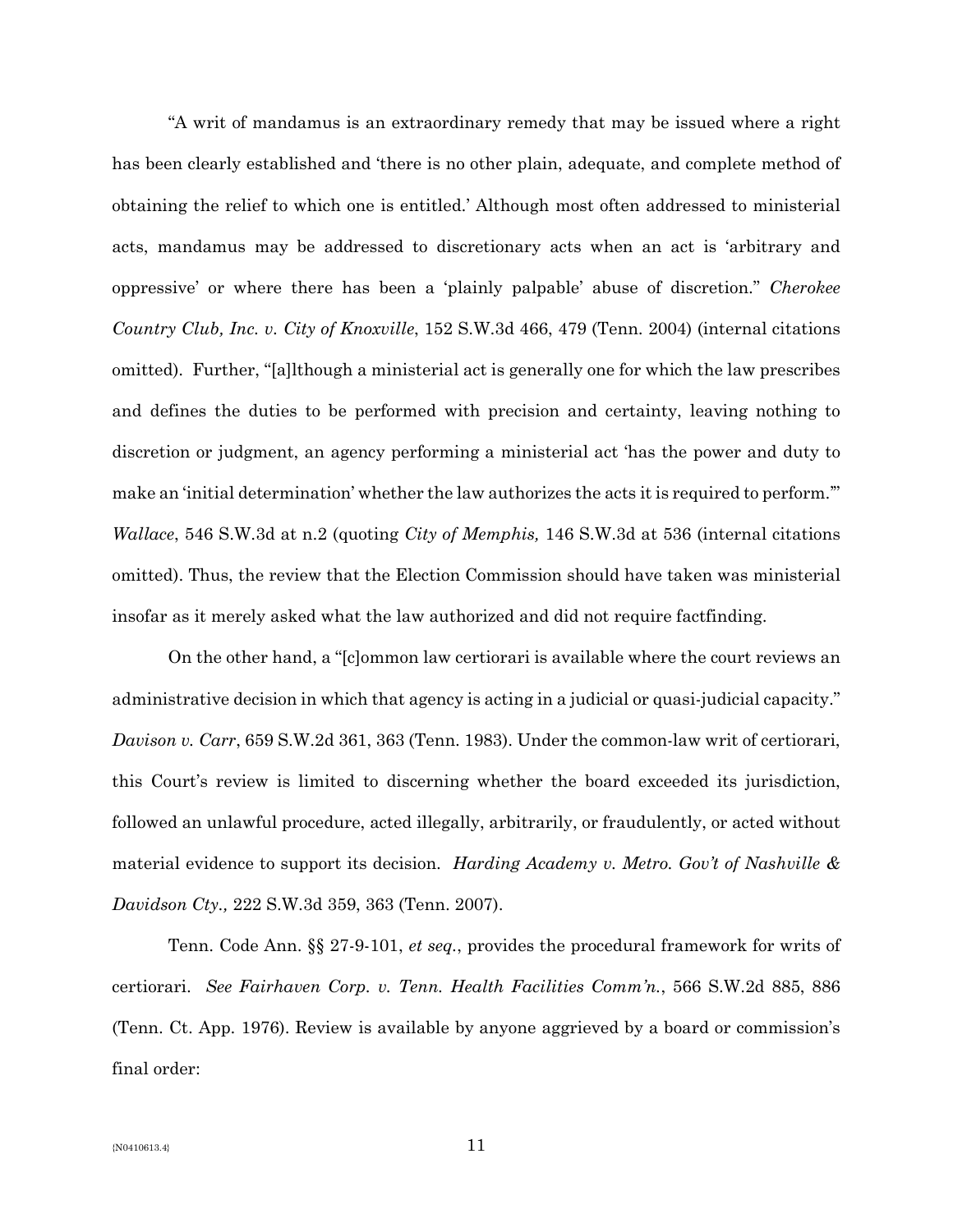Right of review. – Anyone who may be *aggrieved* by any *final order or judgment* of any board or commission functioning under the laws of this state may have the order or judgment reviewed by the courts, where not otherwise specifically provided, in the manner provided by this chapter.

Tenn. Code Ann. § 27-9-101 (emphasis added). Here, both emphasized criteria are present.

The Metropolitan Government is "aggrieved" by the Election Commission's decision because it "interfere[s] with [the Metropolitan Government's] ability to fulfill its statutory obligations" and has "substantial, direct, and adverse effects on [the Metropolitan Government] in its corporate capacity." *The Metro. Gov't. of Nashville & Davidson Cty. v. the Bd. of Zoning Appeals of Nashville & Davidson Cty.*, 477 S.W.3d 750, 758 (Tenn. 2015) (quoting *City of Brentwood v. Metro. Bd. of Zoning Appeals*, 149 S.W.3d 49, 57 (Tenn. Ct. App. 2004)). Specifically, the Election Commission is forcing the Metropolitan Government to bear the expense of placing defective-in-form and facially unconstitutional Proposed Amendments on the ballot and to be subjected to potential liability for those illegal provisions.

Moreover, the May 10, 2021 decision to place the Petition on the July 27, 2021 ballot is also a "final order or judgment," as that phrase has been defined by Tennessee case law. An action is "final" and reviewable by writ of certiorari when it is a "decisive governmental act authorizing or taking any specific action." *McFarland*, No. E2014-02176-COA-R3-CV, 2015 WL 7166407, at \*4 (Tenn. Ct. App. Nov. 16, 2015). Here, Election Commission is the sole body charged with setting elections pursuant to Metropolitan Charter § 19.01. Accordingly, its decision to place the Petition on the July 27, 2021 ballot is a final decision subject to review for illegality, arbitrariness, and capriciousness.

# **B. The Petition Fails to Satisfy Metropolitan Charter § 19.01's Form Requirements.**

#### **1. The Petition Does Not Prescribe "A Date" for the Election.**

The 4GG Petition prescribes two dates for the referendum election: "May 28, 2021 or June 14, 2021, whichever is earlier as permitted by Metro Charter § 19.01." This practice is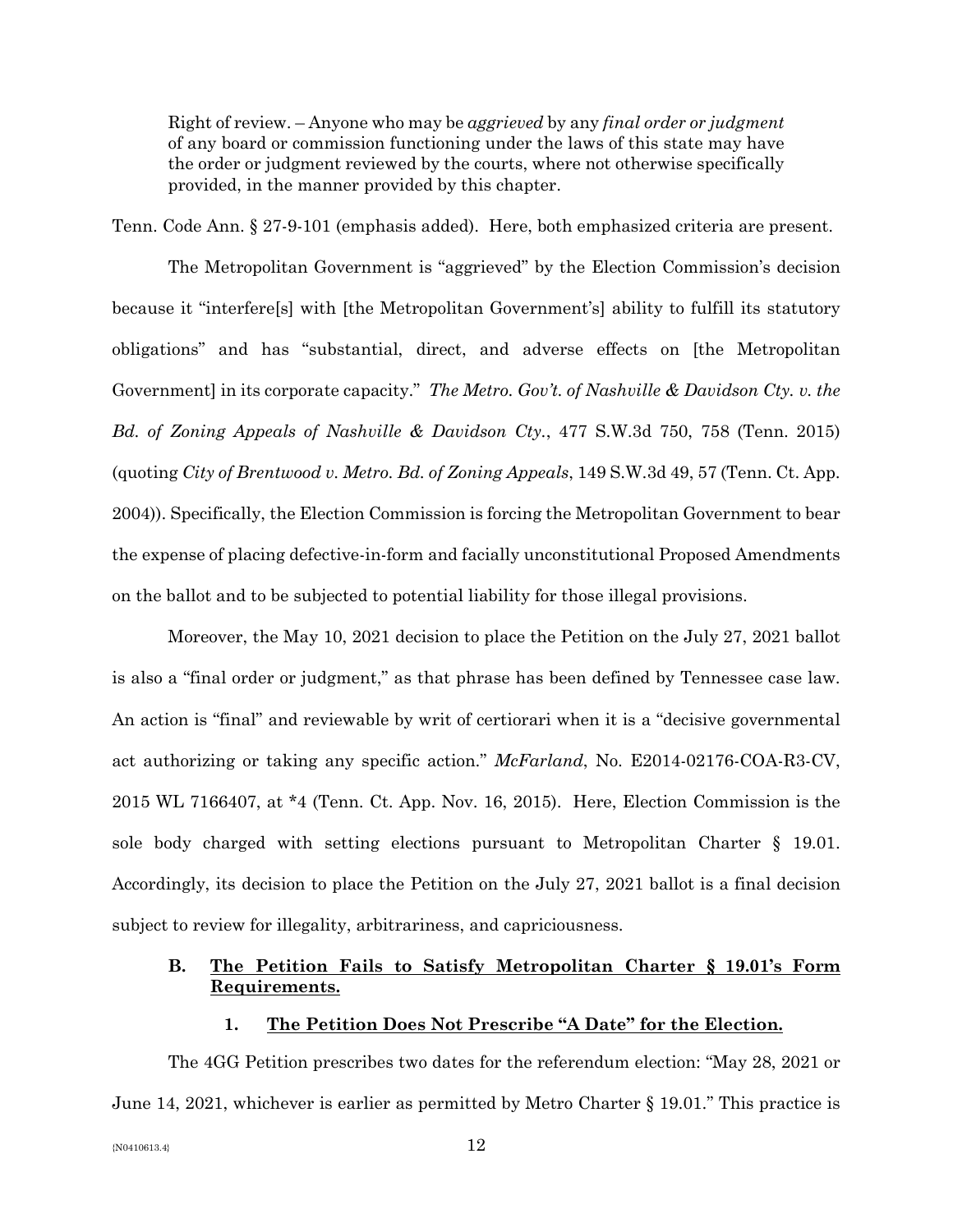expressly prohibited by the Metropolitan Charter and therefore disqualifies the Petition from placement on the ballot.

Section 19.01 creates a process to allow amendment to the Metropolitan Charter by referendum election and mandates that a valid petition to amend the Charter "*shall* also prescribe *a date* not less than eighty (80) [days] subsequent to the date of its filing for the holding of a referendum election." *Id.* (emphasis added). Because that requirement is fundamental to § 19.01's validity, it is mandatory, not discretionary. *See Myers v. AMISUB (SFH), Inc.*, 382 S.W.3d 300, 309 (Tenn. 2012) (citations omitted) ("[T]he use of the word 'shall' is mandatory [where] . . . the prescribed mode of action is of the essence of the thing to be accomplished."); *Bellamy v. Cracker Barrel Old Country Store, Inc.*, 302 S.W.3d 278, 281 (Tenn. 2009) (citation omitted) ("When 'shall' is used in a statute or rule, the requirement is mandatory.").

The single-date requirement is fundamental to Section 19.01 because it is the only method identified by the Charter to set the date for a referendum election.[7](#page-12-0) The single-date requirement also creates a legal deadline for amassing sufficient signatures. Thus, permitting a petition to include multiple dates would effectively generate permissive extensions to that deadline. Indeed, if a petition's initial submission is rejected for insufficient signatures, the strategic petitioner could resurrect the failed effort merely through the inclusion of a back-up, alternative date.<sup>[8](#page-12-1)</sup> Additionally, a single date is required to determine whether a petition violates Section 19.01's rule that petition-based amendments may only be

<span id="page-12-0"></span><sup>7</sup> Even where the Charter allows election dates to be modified, it is explicit about the limits on such modifications. *See* Metropolitan Charter § 15.03.F. (specifying limited circumstances under which a runoff special election to fill a vacancy can be moved from five weeks after the first special election). Metropolitan Charter § 19.01 provides no such exceptions for the date of a referendum election.

<span id="page-12-1"></span><sup>8</sup> In fact, even assuming all of the signatures on the first version of the Petition were obtained at least 80 days before the first prescribed election date, 4GG did not have enough verified signatures on the first version to satisfy the signature requirement. *See infra* Trial Brief Section II.B.2.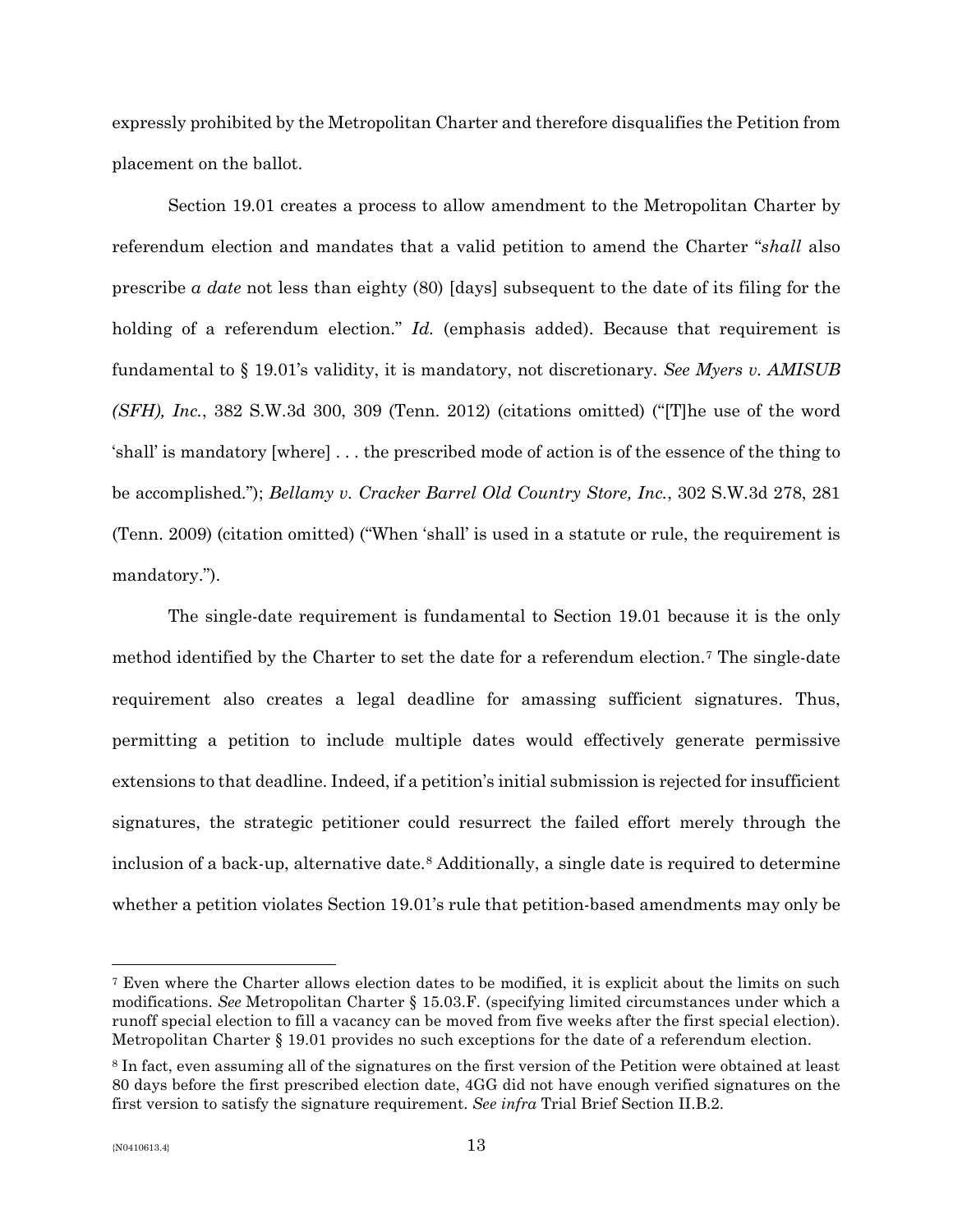submitted to voters once every two years.<sup>[9](#page-13-0)</sup> For these reasons, the single date requirement is mandatory, and strict compliance is obligatory. *See Myers* at 309–10 (explaining that where a statutory requirement is mandatory, it warrants strict compliance); *cf. Littlefield v. Hamilton Cty. Election Comm'n*, No. E2012-00489-COA-R3-CV, 2012 WL 3987003, at \*13 (Tenn. Ct. App. 2012) (holding that an election commission could not "pick and choose which of the applicable [state referendum petition] requirements were sufficient for compliance").[10](#page-13-1)

This is not controversial, for where a law governing participation in an election requires a party to file documents by a specific date prior to the election, strict compliance with the deadline is required.[11](#page-13-2) *See, e.g.*, *State ex rel. Cassity v. Turner*, 601 S.W.2d 710, 711 (Tenn. 1980) ("The filing deadlines in the election statutes are mandatory."); *Koella v. State ex rel. Moffett*, 405 S.W.2d 184, 189 (Tenn. 1966) (construing strictly a requirement that a nominating petition be submitted sixty days before the election date); *Lanier v. Revell*, 605 S.W.2d 821, 822 (Tenn. 1980) (construing strictly a requirement that a voter must register twenty-nine days before an election, affirming the lower court's decision to void the election). Here, the situation is the same, and the Court should strictly construe the single-date requirement and find the Petition invalid.<sup>[12](#page-13-3)</sup> In fact, strict compliance is even more

<span id="page-13-0"></span><sup>9</sup> In *Nashville English First, et al. v. Davidson County Election Commission, et al.*, Case No. 08-1912- I, Chancellor Claudia C. Bonnyman ruled that "[t]he phrase 'submitted by petition' [in Metropolitan Charter § 19.01] means submitted to the voters," *i.e.*, the election date. (Slip op. at 3, Attachment 2 hereto.)

<span id="page-13-1"></span><sup>10</sup> While *Littlefield* is based on the statutory requirements set forth in Tenn. Code Ann. § 2-1-151, this precedent weighs heavily in favor of strictly construing the Charter requirements applicable to this Petition, which expressly specify that a Petition "shall also prescribe a date." This decision is also in accordance with statutory guidance and case law indicating that the legal requirements to trigger ballot access and calling an election should be strictly construed.

<span id="page-13-2"></span><sup>11</sup> With limited exceptions, "[t]he general election laws of the state shall be applicable to all metropolitan elections." Metropolitan Charter § 15.04.

<span id="page-13-3"></span><sup>12</sup> Other jurisdictions construe referendum petition filing deadlines as mandatory. *See, e.g.*, *State ex rel. Byers v. Gibson*, 191 P.2d 392, 393 (Or. 1948) (collecting cases) ("It is well settled that a statutory enactment prescribing the time within which [a referendum] petition must be filed is mandatory and jurisdictional."); *Kochen v. Young*, 107 N.W.2d 81, 84 (Iowa 1961) (collecting cases) ("It is the general rule that the time limit fixed by statute for filing a referendum petition is mandatory and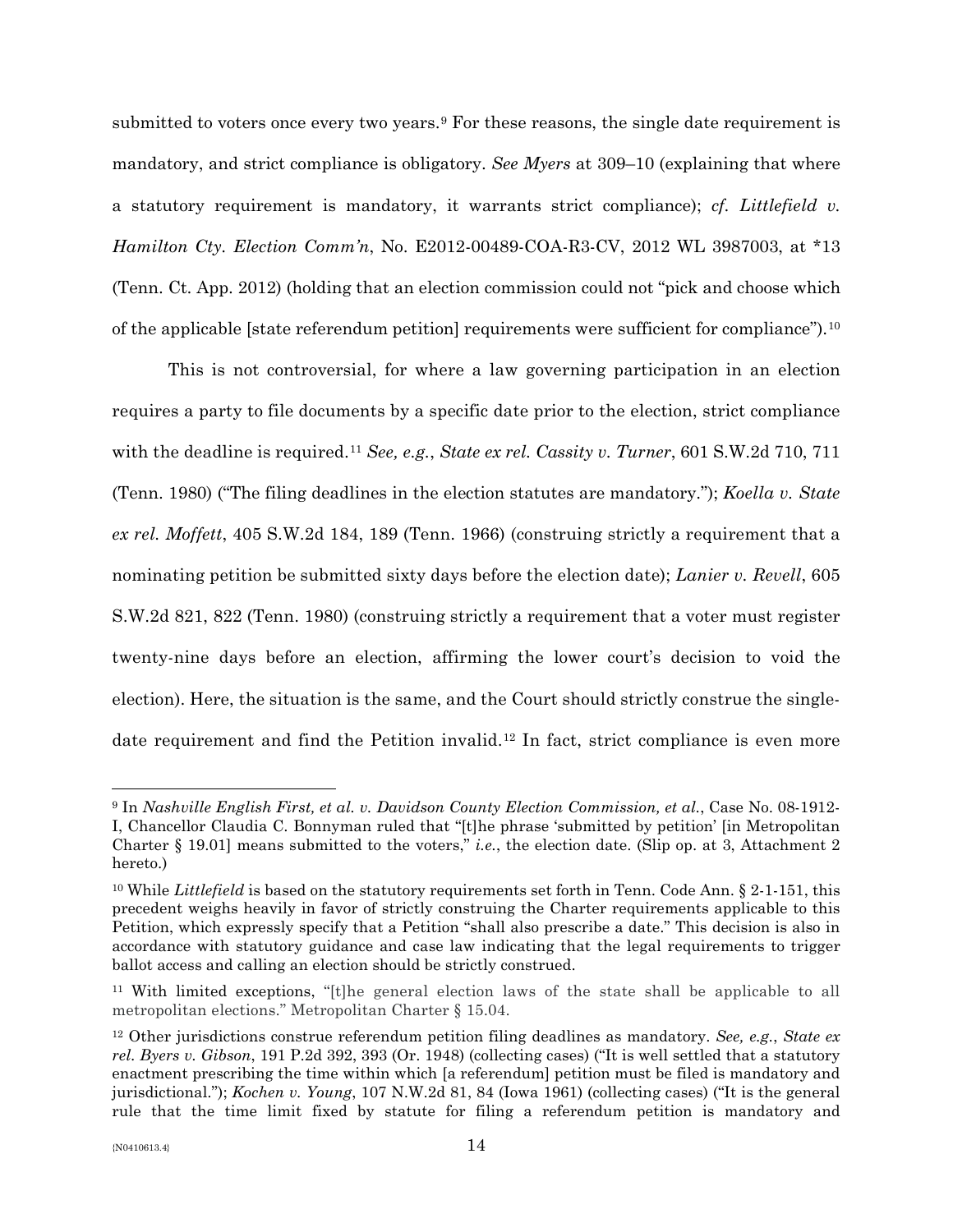critical where, as here, the referendum seeks to alter the Metropolitan Charter, the Metropolitan Government's foundational document. Chancellor Bonnyman took a similar approach in the *English First* litigation when considering the significance of "a date" identified in a Charter amendment petition: "The Plaintiff prescribed the date of November 4, 2008, and the law regulating Charter amendment frequency at [Section] 19.01 does not provide for amendments to that date. This lack of flexibility is common in election law because other interconnected deadlines set by law must also be met." (Slip op. at 3, Attachment 2 hereto.) Accordingly, the Court should strictly apply the Section 19.01 requirement that the petition prescribe "a date." And just as in *English First*, if the date in the Petition is not viable, there is no provision in Section 19.01 for 4GG to select another one or include a backup.[13](#page-14-0)

But even if the Petition only had to substantially comply with Section 19.01 (and it does not), it still fails. To evaluate substantial compliance, "a court should determine whether the [applicable law] has been followed sufficiently so as to carry out the intent for which it was adopted." Eugene McQuillin, The Law of Municipal Corporations, § 16:49 (3d)

jurisdictional."); *Borough of Eatontown v. Danskin*, 296 A.2d 81, 86 (N. J. Super. Ct. Law. Div. 1972) (collecting cases) ("It has been held in other jurisdictions that the time periods in statutes providing for referendum are mandatory.").

<span id="page-14-0"></span><sup>&</sup>lt;sup>13</sup> The Election Commission likewise caused significant delay in placing the 4GG Petition on the ballot. After receiving notice of the Petition on March 25, 2021, the Commission met five times to discuss it, on April 6, 8, 17, 22 and May 10, 2021, before voting to place it on the ballot. (AR Exs. F, G, X, Y.) In fact, 4GG filed suit against the Commission on April 5, 2021 because of the Commission's delay but nonsuited approximately three weeks later. *4GG v. Davidson Cty. Election Comm'n*, No. 21-0300-III. Due to the extended period of time over which the Election Commission reviewed the Petition before certifying signatures and setting the election, the Commission delayed the referendum election date until July 27, 2021, which is neither of the dates that the Petition specifies. As federal law requires military ballots to be mailed 45 days before the election date, it is now impossible to hold the referendum on either date specified in the Petition. And while state law gives the Election Commission some discretion to move a referendum election, *see* Tenn. Code Ann. § 2-3-204 (elections on questions shall be held not less than 75 or more than 90 days after the election commission "is directed to hold the election under the law authorizing or requiring the election on the question"), neither state law nor the Metropolitan Charter contemplate delaying certification for weeks with no attempt to set an election on the date (or, in this instance, dates) designated in the petition.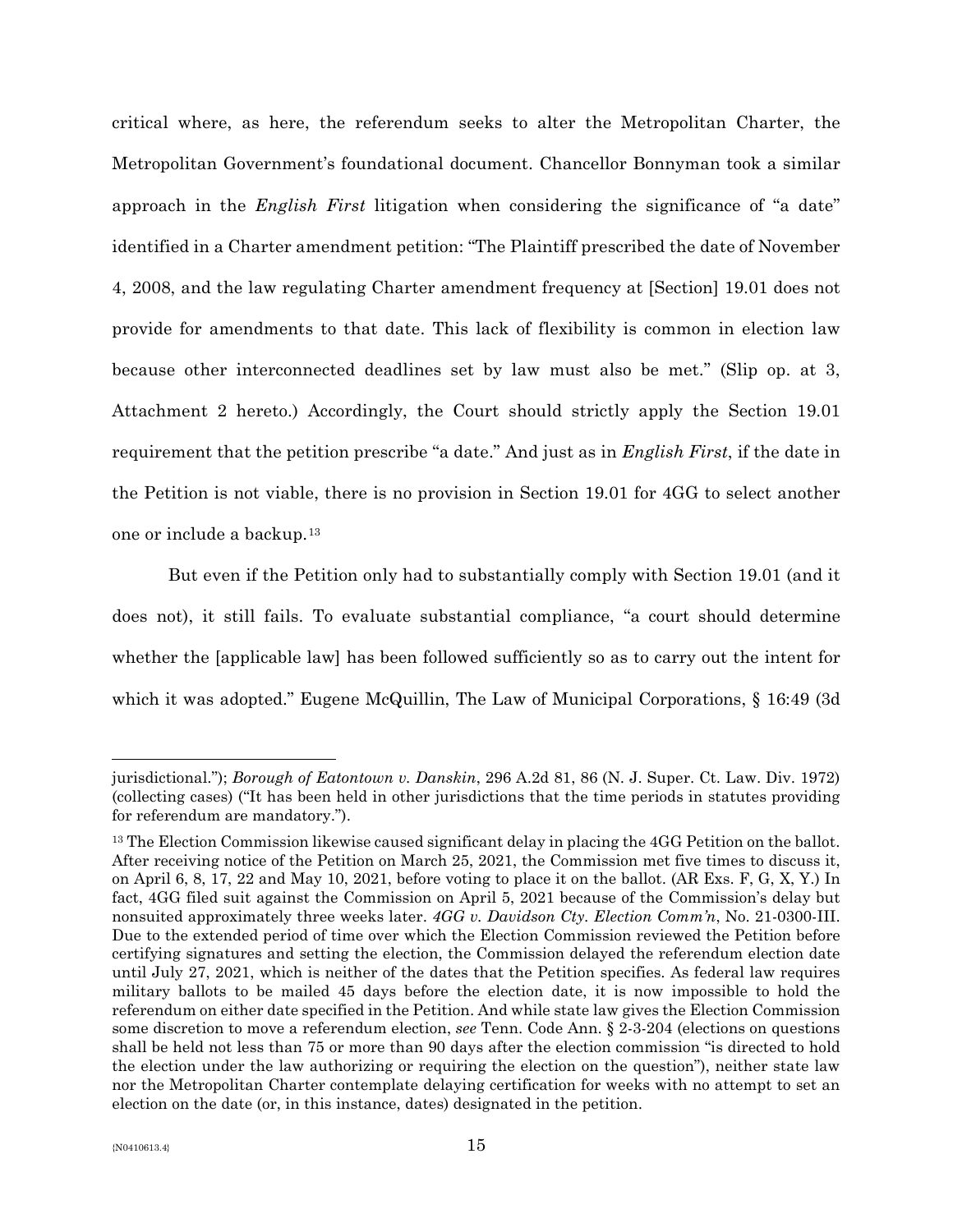ed). In addition to the purposes listed above, the single-date requirement provides a timetable for referendum election preparations. It also permits a potential signatory to know whether she will be present to vote, $^{14}$  $^{14}$  $^{14}$  to determine if more time should be given to find alternate solutions to the subject at issue before taking the extraordinary act of amending the Metropolitan Charter, and, as petition-based amendments may only be submitted to voters once every two years, to weigh whether she would prefer a different petition to proceed sooner. 4GG's Petition does not satisfy any of these purposes; it merely creates confusion as to when the election will proceed. Thus, the Petition does not comply or substantially comply with the single-date requirement, and the Election Commission did not even deliberate over whether this defect should preclude the Petition from the ballot. (*See generally* AR Ex. J; *see also* AR Ex. J at (Commission counsel describing the two dates as "immaterial" because too much time had already passed to satisfy the Charter's eighty-day requirement).) Accordingly, the Commission's decision to place it on the ballot is arbitrary, capricious, and illegal.

### **2. The Signature Requirement Applies to** *Each* **Version of the Petition, and Neither Meets the Requirement.**

Metropolitan Charter § 19.01 also requires submission of "a petition"—singular— with the requisite number of signatures.<sup>[15](#page-15-1)</sup> This is commonsense, as a petition provides relevant information, including a referendum date.

Here, the two versions of the Petition significantly varied. The first version asked that signed petitions be returned by March 5, 2021, for filing by March 8, 2021—eighty-one days before May 28, 2021, the first of two election dates prescribed in the Petition. The

<span id="page-15-0"></span><sup>14</sup> While a potential signatory may be able to vote absentee, that is not guaranteed, as Tennessee restricts absentee voting to certain classes of voters. *See* Tenn. Code Ann. § 2-6-201.

<span id="page-15-1"></span><sup>15</sup> Section 19.01 uses the singular noun "petition" a total of five times. It never references "petitions."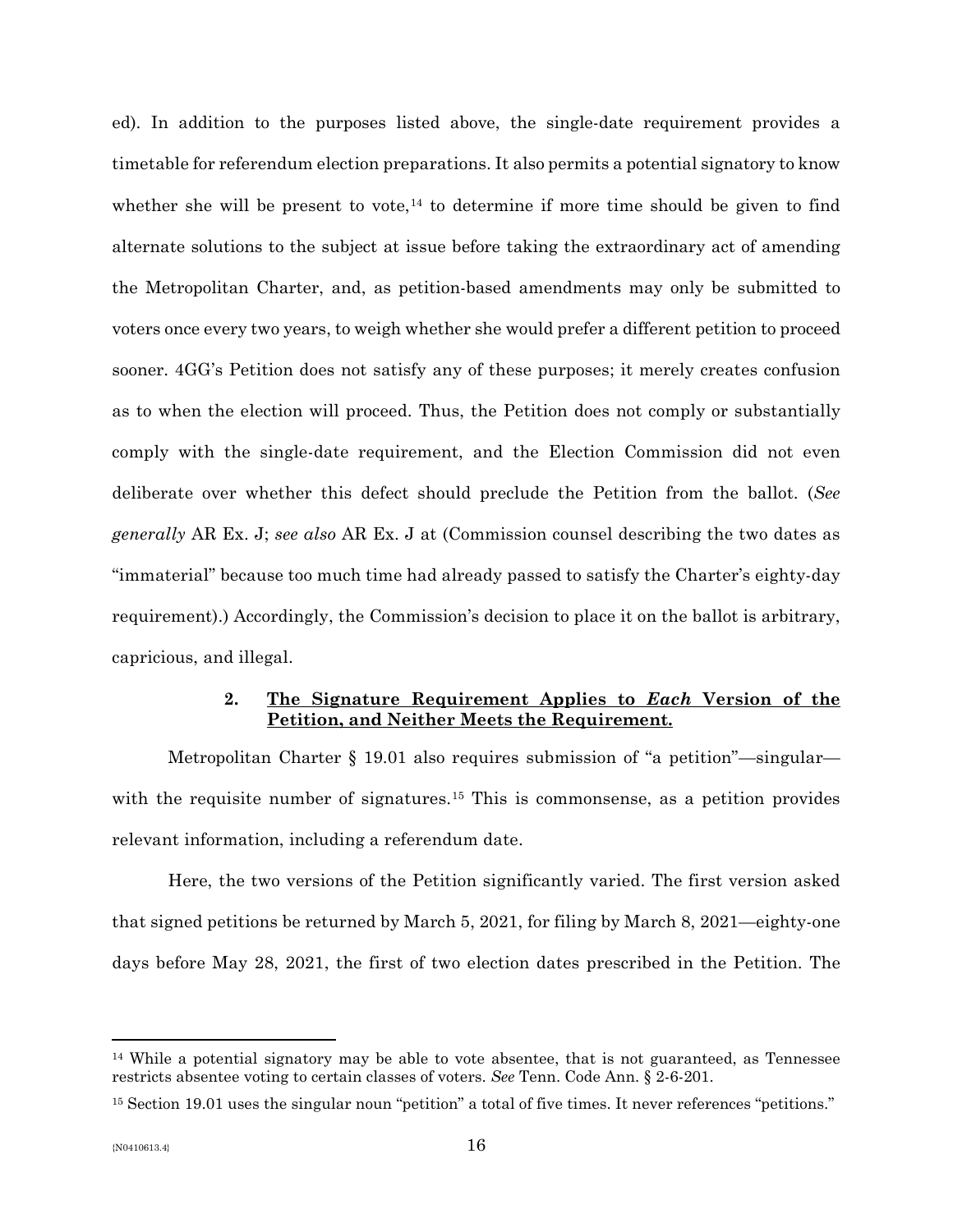second version asked that signed petitions be returned by March 23, 2021, for filing by March 25, 2021—eighty-one days before June 15, 2021, the second election date prescribed in the Petition. (*Id.*) Therefore, the language of the second version listed a return date that could not comply with a May 28, 2021, referendum. As shown above, the prescribed referendum date is significant, as it informs voters' decisions about whether to sign the petition. Because the versions of the Petition espoused different filing deadlines based on different election dates, the Election Commission should not have aggregated the signatures from each version to meet the 10% requirement.

Accordingly, even using the August 2020 election date from which the Election Commission calculated the requisite number of signatures, the Petition does not meet the requirement. Because there were 121,420 votes cast in the August 2020 election, 12,142 verified signatures are required to qualify for the ballot. Neither of the two versions of the Petition garnered that many signatures. (*Compare* AR Ex. AA at 0566 (establishing 12,369 as the total number of verified ("check-marked") signatures between the two petitions) *with*  AR Ex. QQ & Notice of Stipulations (establishing 448 as the number of verified signatures attributable to Version 2.) Thus, the Petition fails to satisfy Metropolitan Charter § 19.01 for placement on a referendum ballot.

# **3. November 2020, and Not August 2020, Is the Election Date From Which the 10% Signature Requirement Must Be Calculated.**

The Election Commission utilized the August 2020 election to determine the requisite number of signatures for the initiative to be submitted to voters. This decision was illegal and should be set aside.

Metropolitan Charter § 19.01 requires that a proposed charter amendment petition filed with the Metropolitan Clerk be "signed by ten (10) percent of the number of the registered voters of Nashville-Davidson County voting in the preceding general election."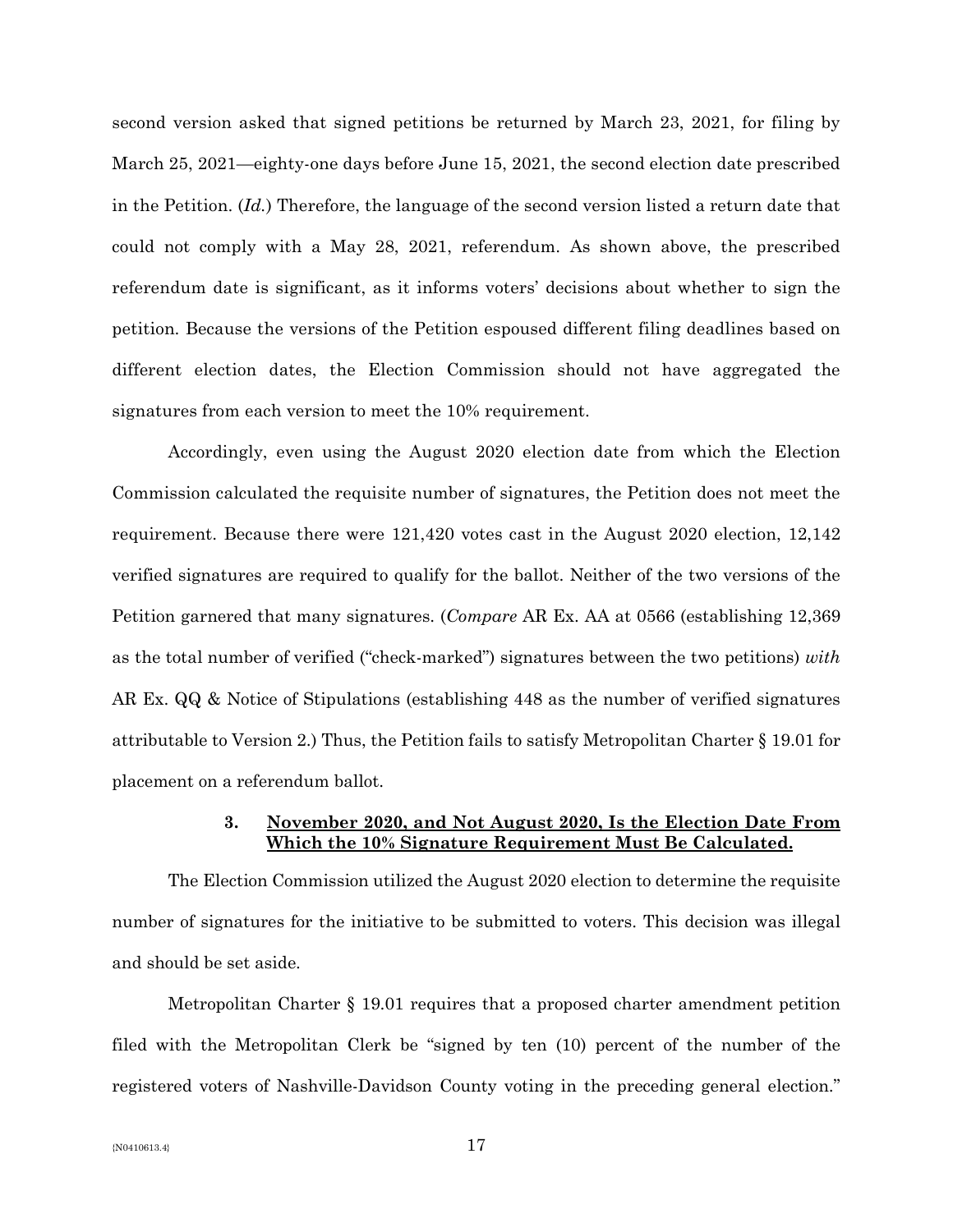Tennessee courts have interpreted the term "preceding general election" in Section 19.01 to be an election that was not specially set and that contains at least one municipal office on the ballot. While several previous appellate decisions have addressed the meaning of these terms in ways that provide guidance, none squarely addressed the issue raised here.

First, in *State ex rel. Wise v. Judd*, 655 S.W.2d 952 (Tenn. 1983), the Tennessee Supreme Court held that a "preceding general election" under Section 19.01 must be a municipal election, not a state or national election. Because the November 1982 election had no metropolitan offices on the ballot, the Court held that the previous metropolitan elections in August 1982 or August 1979 would be the relevant "general election" to determine the number of required signatures on a charter amendment petition. *Id*. at 953.

In *Wallace v. Metropolitan Government of Nashville & Davidson County*, the Court summarized *Wise* and reaffirmed that "general election" refers to any municipal general election, as opposed to the more limited category of "general metropolitan elections" at which the Mayor and Council are elected:

That the intent of the drafters of the Charter was to draw a distinction between "general metropolitan elections" and all other "general elections" is evidenced by the use of these distinct phrases within section 15.03 to address different events. *We do not read the use of the distinct phrases "general metropolitan election" and "general election" to be merely accidental*. Rather, we view the two phrases to have been intentionally and thoughtfully employed to refer to different elections. The former phrase refers to the particular general election at which the Mayor, Vice Mayor, Councilmen-at-Large, and District Councilmen are elected in August of each fourth odd-numbered year, beginning in 1971, as called for in section 15.01 of the Charter. In contrast, *the latter phrase refers more broadly to any municipal general election, including but not limited to general metropolitan elections*.

546 S.W.3d at 55 (emphasis added).

In *Fraternal Ord. of Police v. Metro. Gov't of Nashville & Davidson Cty.*, 582 S.W.3d

212 (Tenn. Ct. App. 2019), the Court of Appeals held that the November 2016 election could

not be used to determine the number of signatures needed for a Metropolitan Charter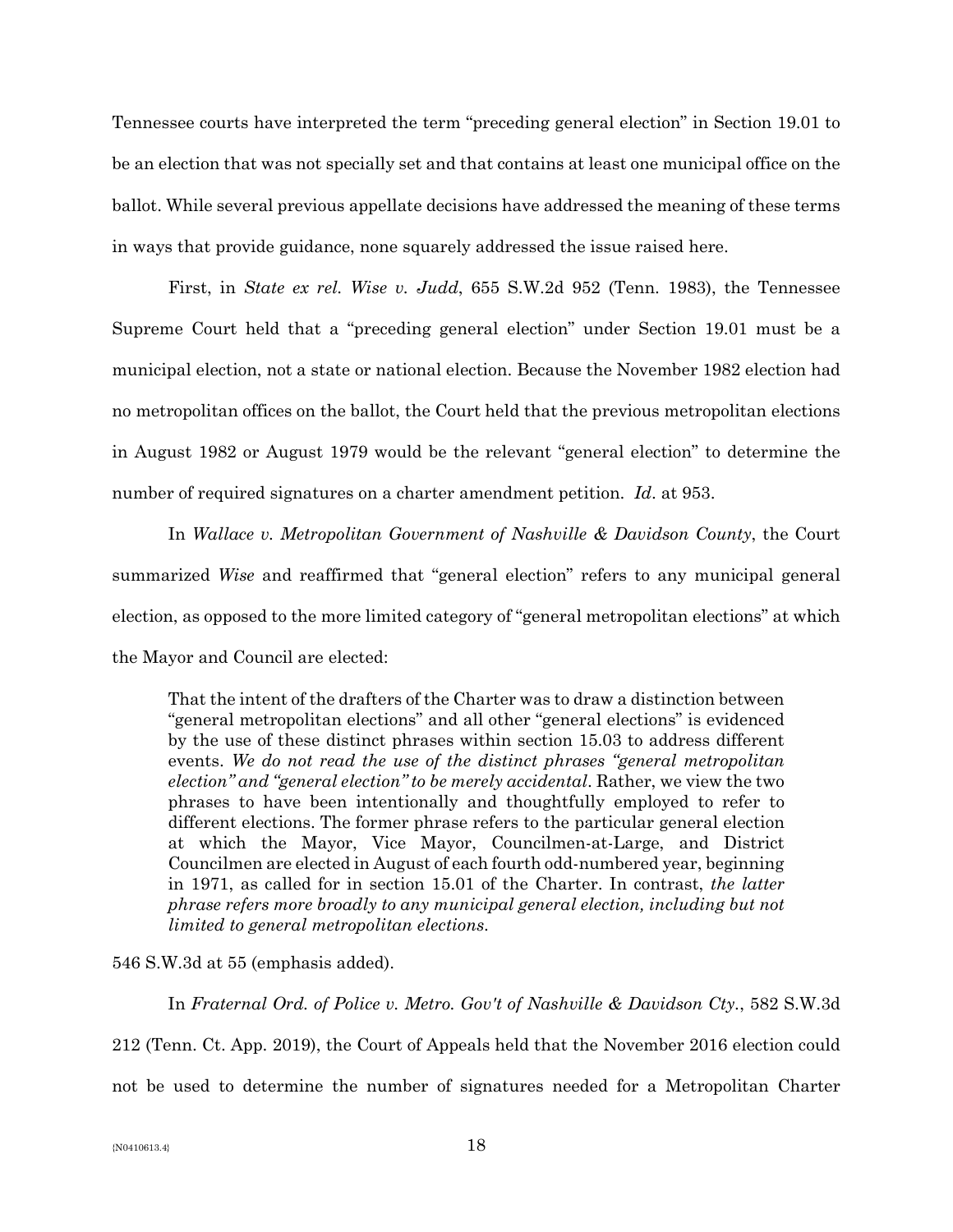amendment petition because "no metro offices were on the ballot." *Id*. at 219. The Court likewise held that the May 24, 2018 election "was a special election to fill vacancies" and "not a general election." *Id.* The Court held that the proper election to use was the August 4, 2016 election, which was a primary election for federal and state offices and a general election for the Metropolitan Assessor of Property, five Metropolitan school board offices, and a vacant Metropolitan district council position.<sup>[16](#page-18-0)</sup>

While Tennessee courts have not squarely addressed the question at issue here, using the November 2020 ballot to determine the number of required signatures for the 4GG Petition to qualify for a referendum election is consistent with current case law and consistent with involving a meaningful number of involved citizens in the important act of amending the Metropolitan Government's founding document. Moreover, it is a legal question for the Court to answer, not a factual question for which the Commission decision would be entitled to any deference.

The 4GG Petition was filed after the November 2020 election, which was a general election for federal and state offices and a Metropolitan school board office. The school board election was held pursuant to Metropolitan Charter § 9.02, which provides that elections to fill school board vacancies "shall be at the first *county-wide general election*" (emphasis added); *see also* Tenn. Code Ann. §§ 49-2-201(a)(1) (successor to a school board vacancy "shall be elected at the *next general election* for which candidates have a sufficient time to qualify under the law") (emphasis added), 2-14-101 (by appearing on the November 2020 ballot, the school board election was not a special election). Although the school board election did not

<span id="page-18-0"></span><sup>&</sup>lt;sup>16</sup> According to the opinion, the Election Commission determined that 47,074 voters cast their ballots in the August 2016 election, so that 4,708 signatures would constitute the required 10%. *Id*. at 214. The Election Commission did not base its determination solely on the number of voters who voted in the Assessor of Property race, which was the only county-wide municipal office on the ballot.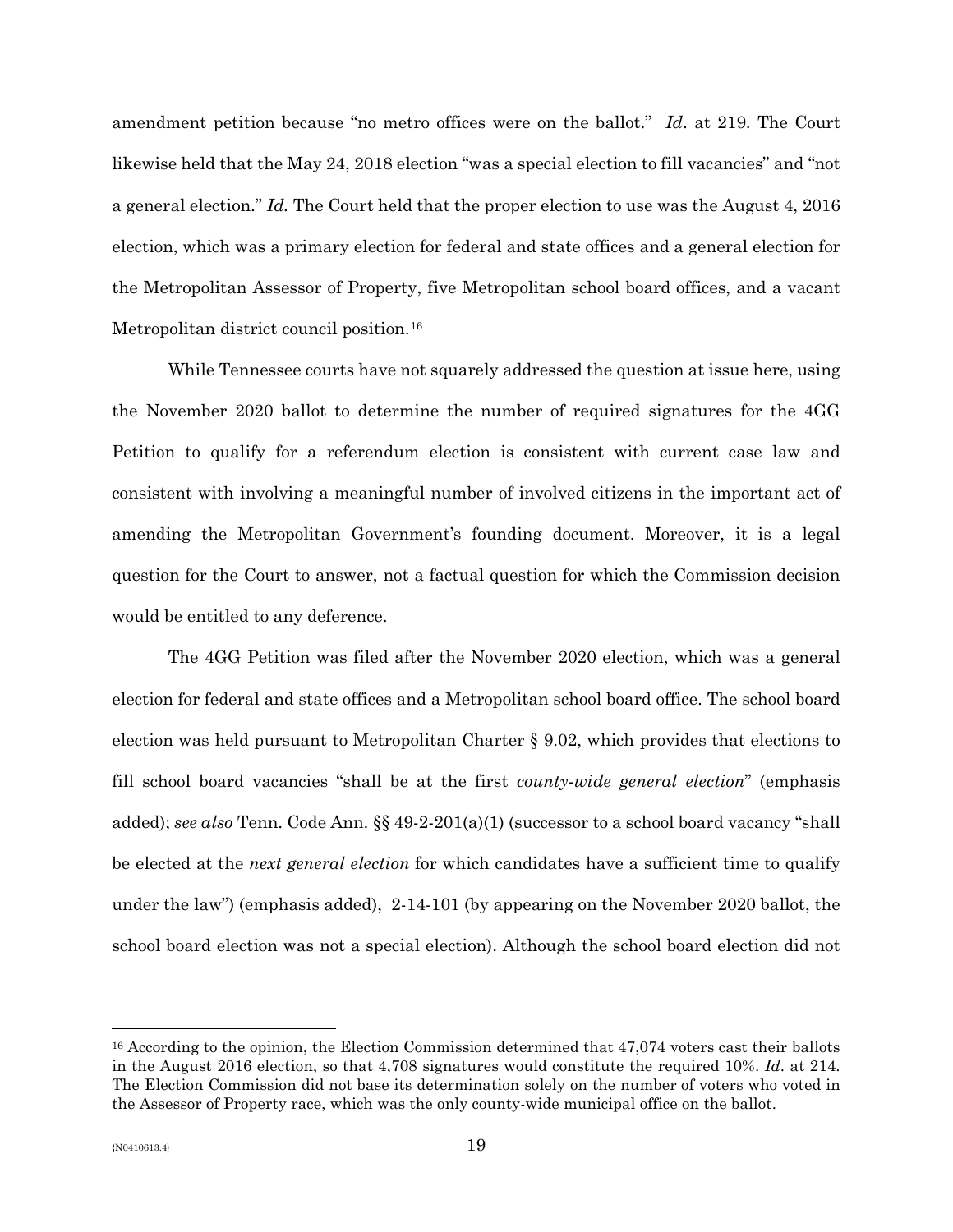involve a county-wide office, there is no such requirement in the cases cited above for an election to qualify as a municipal general election. Simply stated, because the November 2020 ballot contained a Metropolitan Government contest and was not a specially-set election, it qualifies as the "preceding general election" for purposes of determining whether the Petition has sufficient signatures.

There were 312,113 votes cast in Davidson County in the November 2020 election (Election Commission's Answer ¶ 39), so a petition based on that election would need 31,212 signatures to qualify for the ballot. The 4GG Petition did not receive the requisite number of signatures to satisfy the signature requirement based on the November 2020 election. Thus, the Court should find that the Election Commission's decision to place the petition on the ballot for a referendum election is illegal.

### **B. Two of the Proposed Amendments Are Vague and Confusing and Thus Defective in Form.**

It has been a long-standing requirement in American jurisprudence that states have an obligation to ensure that ballot questions are fairly presented to voters—both on petitions and on ballots. In states with more extensive initiative and referendum processes, there are occasionally regulatory regimes and standards in place to ensure that a ballot question is presented fairly, without sloganeering or partisanship. *See, e.g.*, *In re Title, Ballot Title, Submission Clause for 2009-2010 No. 45*, 234 P.3d 642, 649-50 (Colo. 2010). Even in the absence of specific guidelines, states have long recognized the obligation to ensure that the framing and wording of a ballot question is appropriate. Indeed, these requirements have remained consistent over time: "the ballot title should be complete enough to convey an intelligible idea of and scope and import of the proposed law, and that it ought to be free from any misleading tendency, whether of amplification, of omission, or of fallacy, and that it must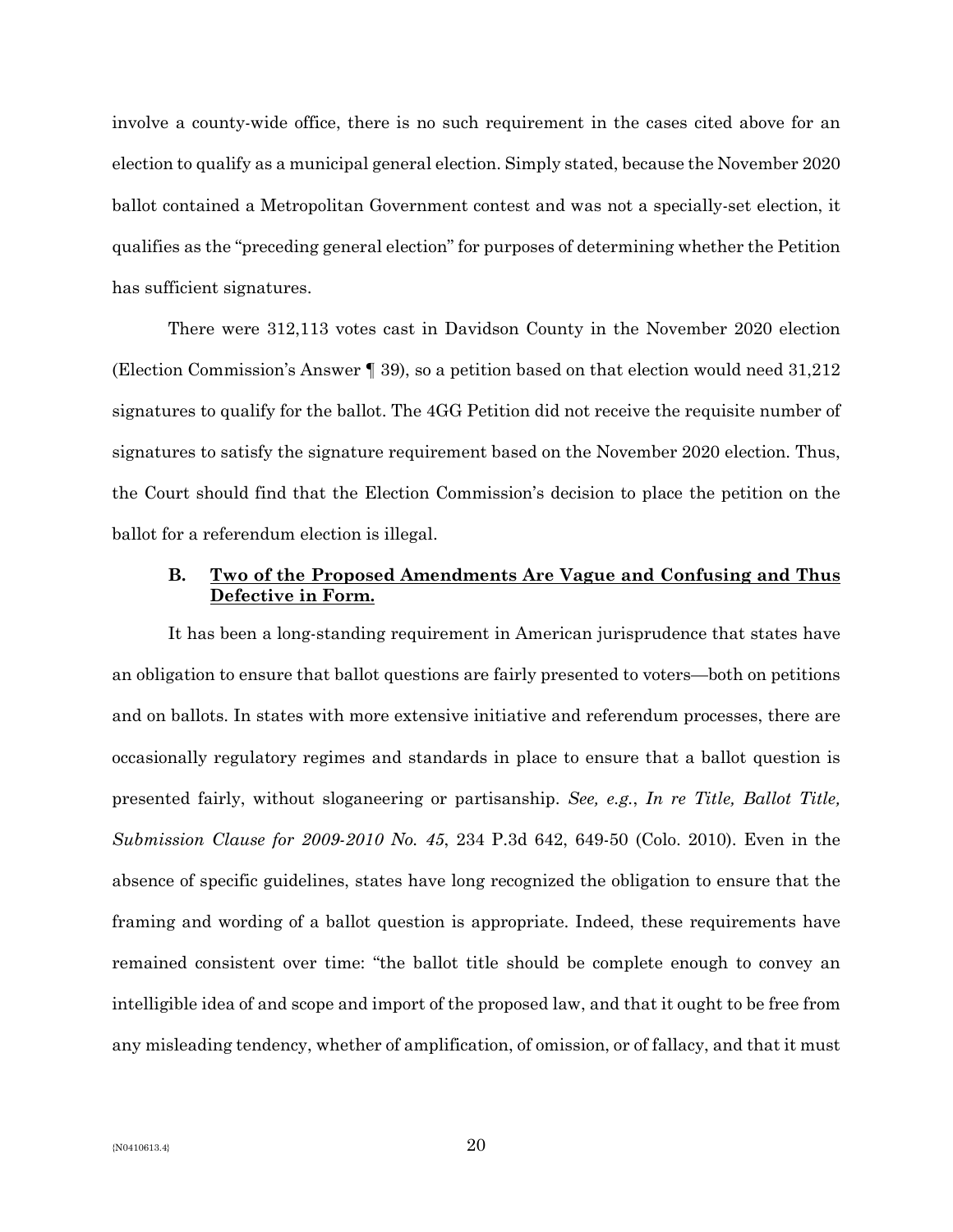contain no partisan coloring." *Westbrook v. McDonald*, 43 S.W.2d 356, 360 (Ark. 1931) (quoting *In re Opinion of the Justices*, 171 N.E. 294, 297 (Mass. 1930)).

Tennessee courts have expressed similar concerns about whether the language used to describe a referendum is sufficient to avoid voter confusion and allow the intelligent casting of votes. In *Pidgeon-Thomas Iron Co. v. Shelby Cty.,* 397 S.W.2d 375 (Tenn. 1965), the Tennessee Supreme Court reviewed the adequacy of a referendum ballot, noting:

The question now is whether the abbreviated notice on the voting machine, as above set out, gave the voter sufficient information to advise him of the question on which he was to cast his ballot. Did the notice on the ballot convey a reasonable certainty of meaning, or was it so drawn as to limit the information or confuse the voter in making his decision?

*Id.* at 378. And in *Rodgers v. White*, the Court held that the test of the sufficiency of an abbreviated form of a ballot question was "whether or not the notice on the ballot conveyed a reasonable certainty of meaning so that a voter could intelligently cast a vote for or against the proposal with full knowledge of the consequence of his vote." 528 S.W.2d at 813. Chancellor Lyle applied these same standards to 4GG's first petition in *4GG-I*. Findings & Conclusions at 13-14.

Applied here, two of the Proposed Amendments fail to satisfy this standard. First, the "Abolish Lifetime or Other Benefits for Elected Officials" provision in the Proposed Amendments states:

**Abolish Lifetime or Other Benefits for Elected Officials – Add to Article 18, § 18.05, Paragraph 1:** No elected official shall receive any benefits at taxpayer expense as a result of holding such elected office without a voter referendum.

Because the provision fails to define "benefits," it is unclear whether the provision refers to benefits typically provided in the employment context (*i.e.*, health insurance or a pension) or to anything of value that an elected official receives and that is publicly funded in whole or part. The provision likewise does not define "elected officials." There are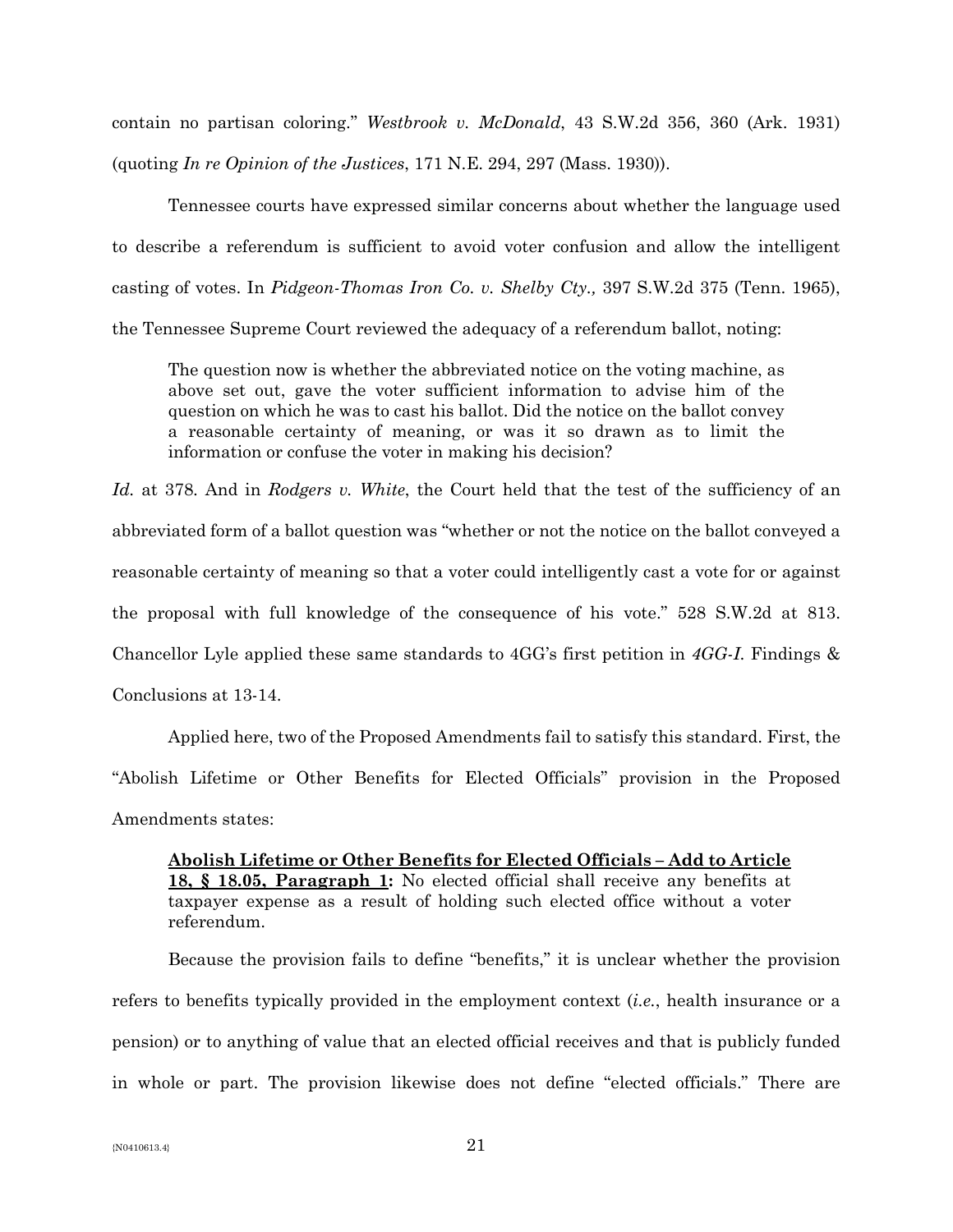numerous elected officials throughout the Metropolitan Government. Some of those are metropolitan officials (Mayor, Vice Mayor, Council Members, and School Board Members), and some are county officials or constitutional officers (County Clerk, Register of Deeds, Trustee, Assessor, Sheriff, General Sessions Judges, Juvenile Court Judge, Circuit Court Clerk, Criminal Court Clerk, and Juvenile Court Clerk). The provision does not indicate whether it applies to all or a portion of these elected officials.

In addition, the provision does not delete or amend Metropolitan Charter § 5.07, which addresses the pension payable to the Mayor, or Metropolitan Charter § 14.08, which allows General Sessions judges to participate in the Metropolitan Government pension system. Thus, it is unclear whether these "benefits" continue if the "Abolish Lifetime or Other Benefits for Elected Officials" provision is adopted.

Second, the "Protect Promises to Nashville" provision of the Proposed Amendments states:

**Protect Promises to Nashville – Create Article 18, § 18.09:** If a professional sports team leaves Nashville, or ceases playing professional games for more than twenty-four (24) consecutive months during the term of a team's ground lease, all sports facilities and related ancillary development related to the defaulting team shall revert to public property, and all related contracts shall terminate, including land leased from the Nashville Fairgrounds, and just payments shall be paid, if required by law.

This provision, like its predecessor in 4GG's first petition, fails to define key terms such as "ground lease," "facilities," "related ancillary development," "revert to public property," and "related contracts."[17](#page-21-0) Essentially the same terms were found to be vague and confusing in *4GG-I*. Findings & Conclusions at 33 ("[T]he Proposed Act's meaning is vague

<span id="page-21-0"></span><sup>17</sup> For example, it is not clear whether "facilities" refers only to professional sports facilities constructed and owned by the Sports Authority of the Metropolitan Government of Nashville and Davidson County ("Sports Authority") where the professional sports teams play their home games or to some broader category of "related" facilities. Similarly, "related ancillary development" could refer to developments in which the professional teams hold a property interest or some broader category of "related" developments.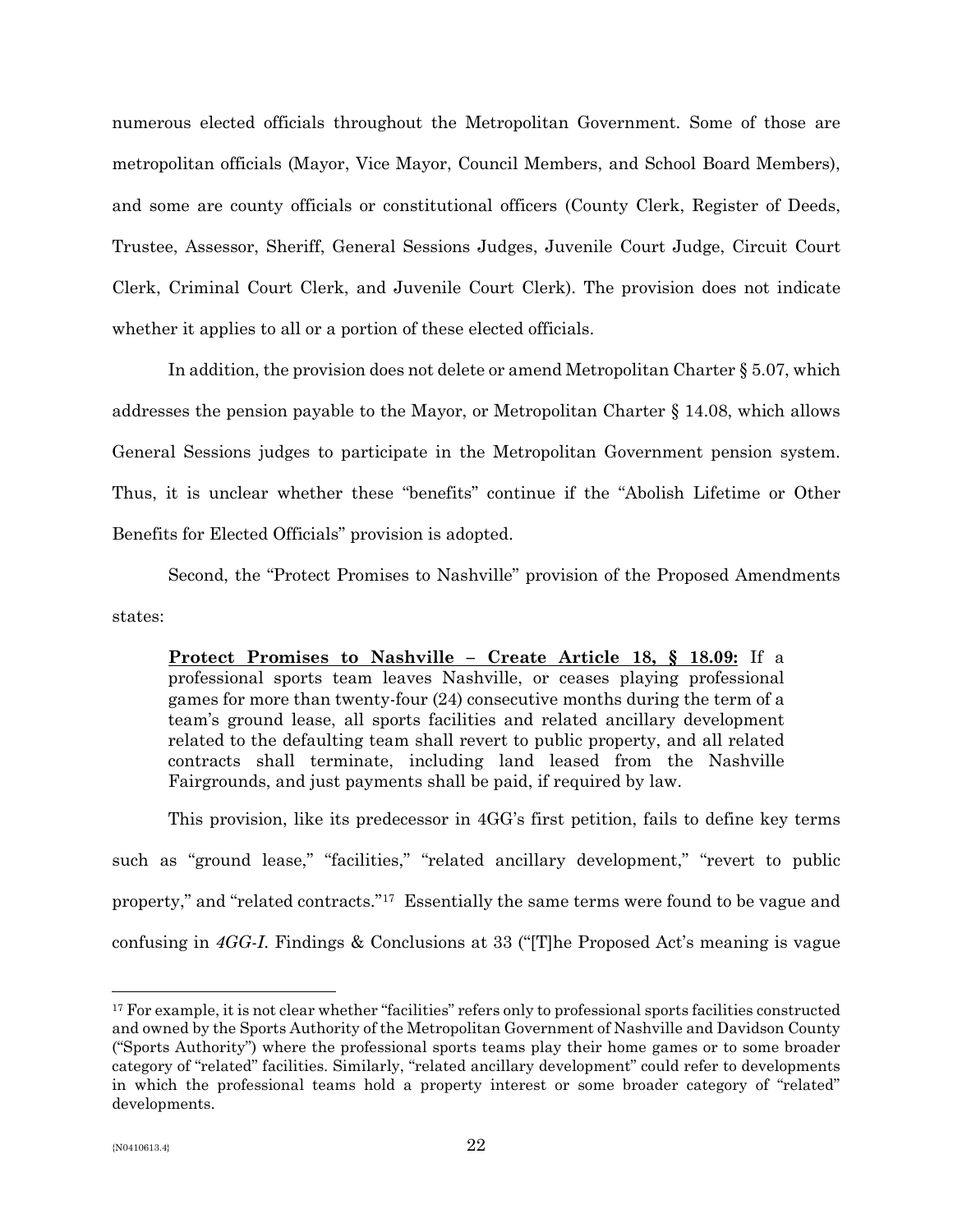and confusing because it fails to define key terms such as 'facilities,' 'related commercial development,' and 'revert to the people,' . . . ."). Because the provision does not convey reasonable certainty of meaning as to its scope and effect through use of similar undefined terms, the provision is defective in form.

### **C. Two of the Proposed Amendments Involve Subject Matters Beyond the Referendum Power Permitted by Law and Thus Are Defective in Form.**

The *City of Memphis* opinion does not articulate bright line rules for challenges to form or facial constitutional validity as compared to substantive challenges. Nevertheless, as noted by Chancellor Lyle in *4GG-I*, cases cited within the opinion provide guidance on how the Tennessee Supreme Court views the distinction between these types of challenges and when they should be heard.

For example, according to the Notre Dame Law Review article cited in *City of Memphis*, pre-election challenges based on "alleged failures to meet procedural or subject matter requirements should be adjudicated." James D. Gordon III & David B. Magleby, *Pre-Election Judicial Review of Initiatives and Referendums*, 64 Notre Dame L. Rev. 298, 314 (1989) (hereinafter "*Pre-Election Judicial Review*"). The facts of such cases are fully developed before the election, and no contingencies make the issue "speculative, hypothetical, or abstract." *Id*. The basis of the challenge is that the proponents "are not entitled to invoke the [referendum] process and thereby cause the expenditure of public funds. If the election is permitted, the very injury complained of will occur." *Id*.[18](#page-22-0)

The West Virginia Supreme Court opinion in *Burnell v. City of Morgantown*, 558 S.E.2d 306, which is cited in *City of Memphis* as "explaining and applying this rule," 146

<span id="page-22-0"></span><sup>18</sup> In contrast, the article describes substantive prohibitions as "general constitutional or statutory restrictions that ban all laws which have a specified effect (such as laws abridging the freedom of speech)" and states that challenges based on them should be reviewed post-election. 64 Notre Dame L. Rev. at 317.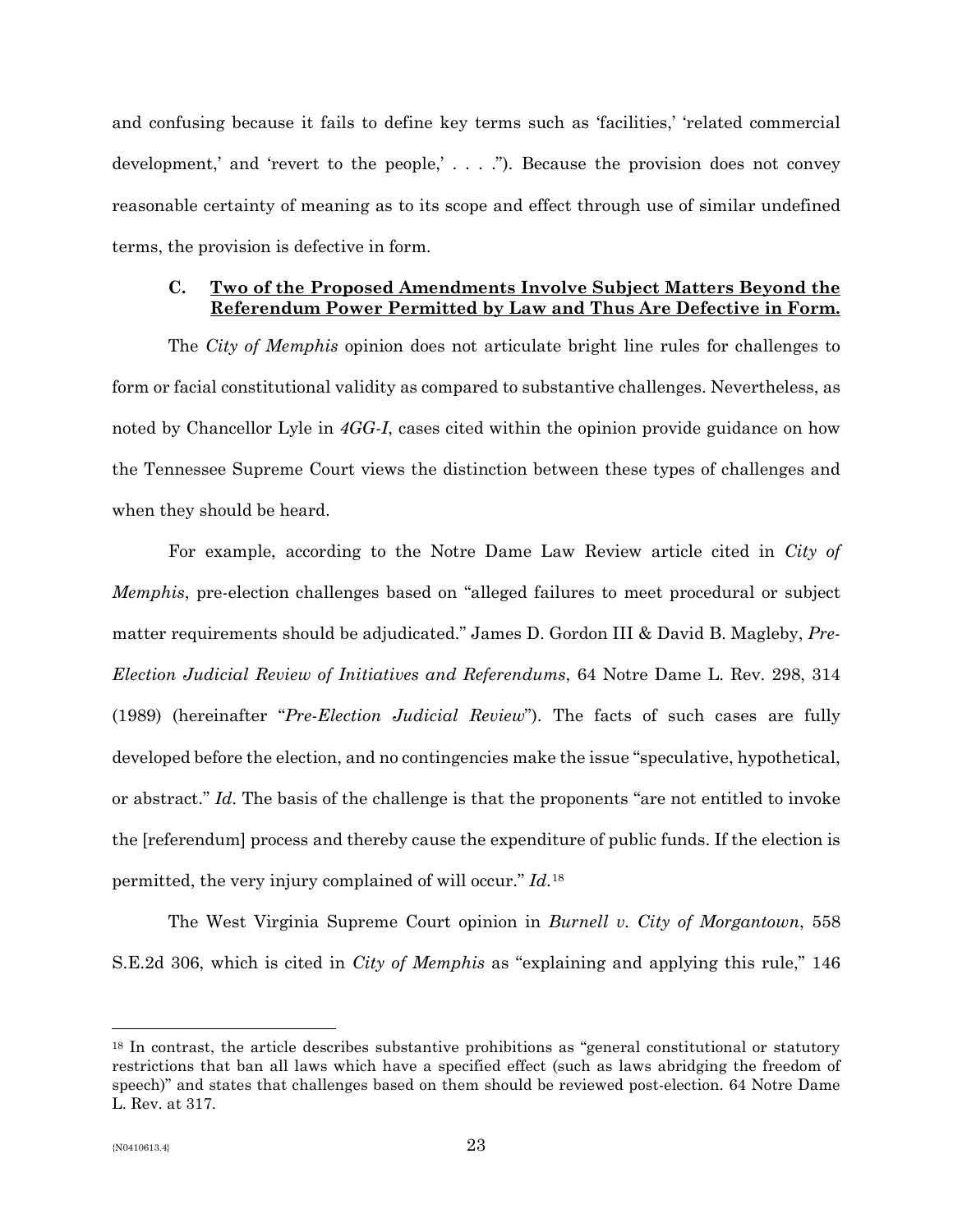S.W.3d at 539, held that a court may undertake pre-election judicial review of a proposed voter referendum where it "either (1) violate[s] procedural or technical requirements incident to placing the measure on the ballot, or (2) involve[s] a subject matter that is beyond the scope of the initiative or referendum power." *Burnell*, 558 S.E.2d at 314.

The *Burnell* opinion also notes that the subject-matter restriction need not be contained in the provision creating the right to a referendum, "since that requirement would elevate form over substance." *Id.* at 313; *see also Pre-Election Judicial Review*, 64 Notre Dame L. Rev. at 316 (same). As explained in *State ex rel. Childress v. Anderson*, 865 S.W.2d 384 (Mo. 1993), also cited in *City of Memphis*, a limitation on referendums "may be express or may arise by implication." *Id.* at 387, 390.

Chancellor Lyle applied this legal authority in *4GG-I*, concluding that the petition before her sought to effect numerous changes to the Metropolitan Charter that the law did not permit to be accomplished by referendum. Findings & Conclusions at 15 ("Another aspect of a defective ballot identified by the Tennessee Supreme Court in *City of Memphis* . . . is where the referendum intrudes into an area or subject that the local government does not have authority over."). She ruled that the "Property Tax Rates" provision (which sought "to use the referendum process as a legislative tool"), the "Issuance of Bonds" provision (which conflicted with the state law that prescribes the only methods for issuing bonds by referendum), and the "Metro's Records Shall Be Open to the Public" provision (which sought to expand public-record claims against state instrumentalities through local referendum rather than state legislation) were defective in form. *Id.* at 22-26, 29-30, 35-36.

As explained below, the current Petition fails for the same reason: it seeks to accomplish by referendum numerous things that may not be accomplished in that manner. In fact, the "Limit Property Tax Rates" provision in the current Petition seeks to legislate by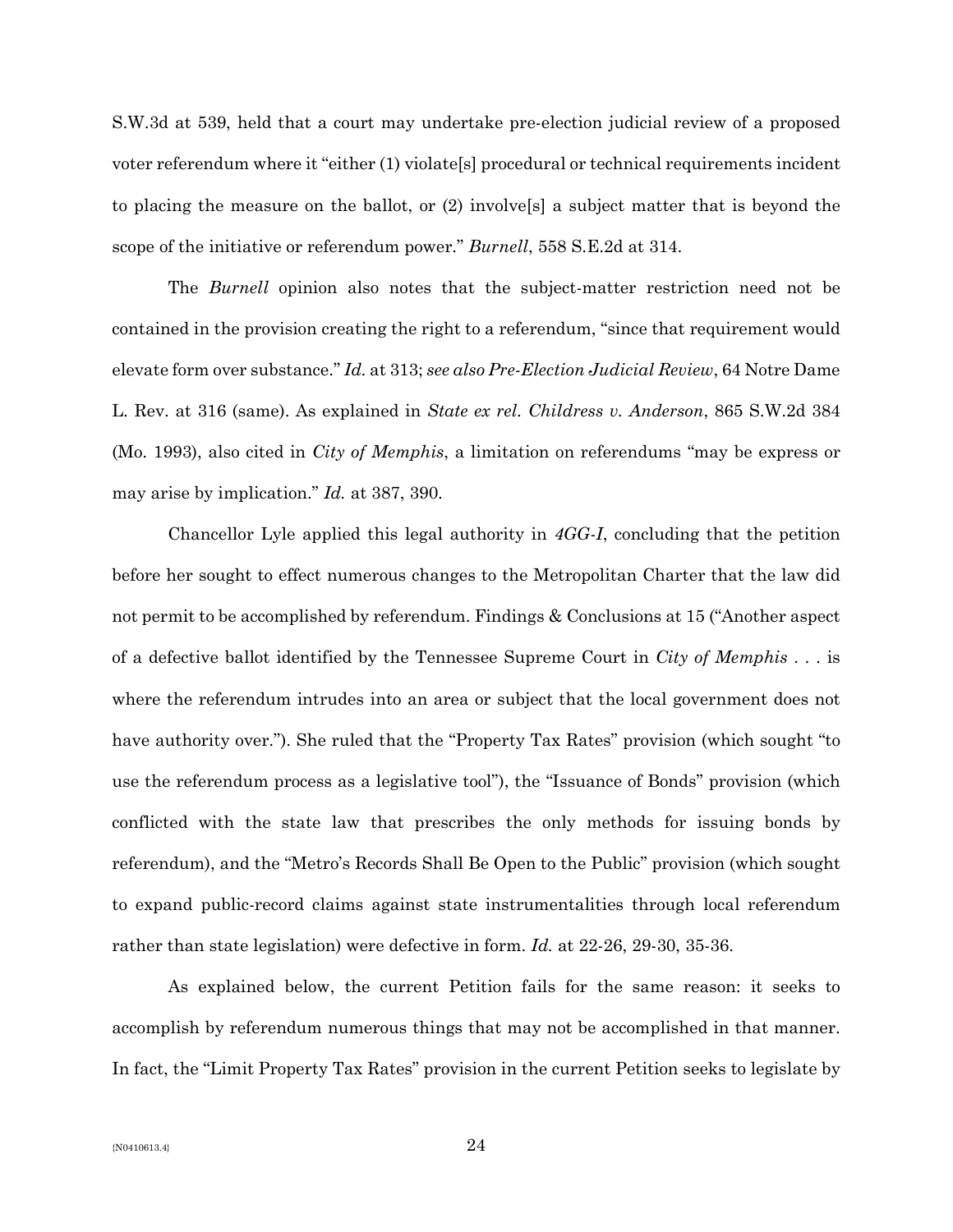referendum just as the first one did. Because the "Limit Property Tax Rates" and "Protect Promises to Nashville" provisions seek to accomplish that which the referendum power in state and local law does not permit, the Election Commission's decision to permit a referendum election on these provisions is arbitrary, capricious, and illegal.

# **1. The "Limit Property Tax Rates" Provision Illegally Seeks to Set Property Tax Rates by Referendum.**

The "Limit Property Tax Rates" provision of the Proposed Amendments states:

**Limit Property Tax Rates – Add to Article 6, § 6.07, Paragraph 5:** Property Tax Rates shall not increase more than 3% per fiscal year upon enactment without a voter referendum, pursuant to Tenn. Code Ann. § 2-3- 204. For Fiscal Years 2021-2022 and 2022-2023 the property tax rate(s) shall revert to Fiscal Year 2019-2020's tax rate(s), or lower if required by law. This amendment's provisions are severable.

Last fall, the Chancellor rejected as defective in form and facially unconstitutional 4GG's efforts to use a charter amendment to nullify a property-tax increase. Findings & Conclusions at 12, 19-26, 32 n.7. With the "Limit Property Tax Rates" provision, 4GG once again seeks to "roll back" the "34%-37% Property Tax increase." (AR Ex. JJ at 0624 (Version 2).)[19](#page-24-0) The provision would repeal an existing property-tax ordinance, set property tax rates by referendum for the next two fiscal years, and require referendum approval of subsequent property-tax increases greater than three percent. Because none of these actions is permitted by the Tennessee Constitution, state law, or Metropolitan Charter, the provision is still defective in form and should not have been placed on the ballot.

> a. State law permits only the local legislative body—not the electorate—to set Metropolitan Government property tax rates.

The Tennessee Constitution has separate provisions permitting the creation of "home rule municipalities" on the one hand and "consolidated governments" on the other. It provides

<span id="page-24-0"></span><sup>19</sup> In fact, the provision if adopted would reduce the Fiscal Year 2021-2022 property tax rate by approximately 4%. *See* Petition ¶ 88 (admitted by Respondents).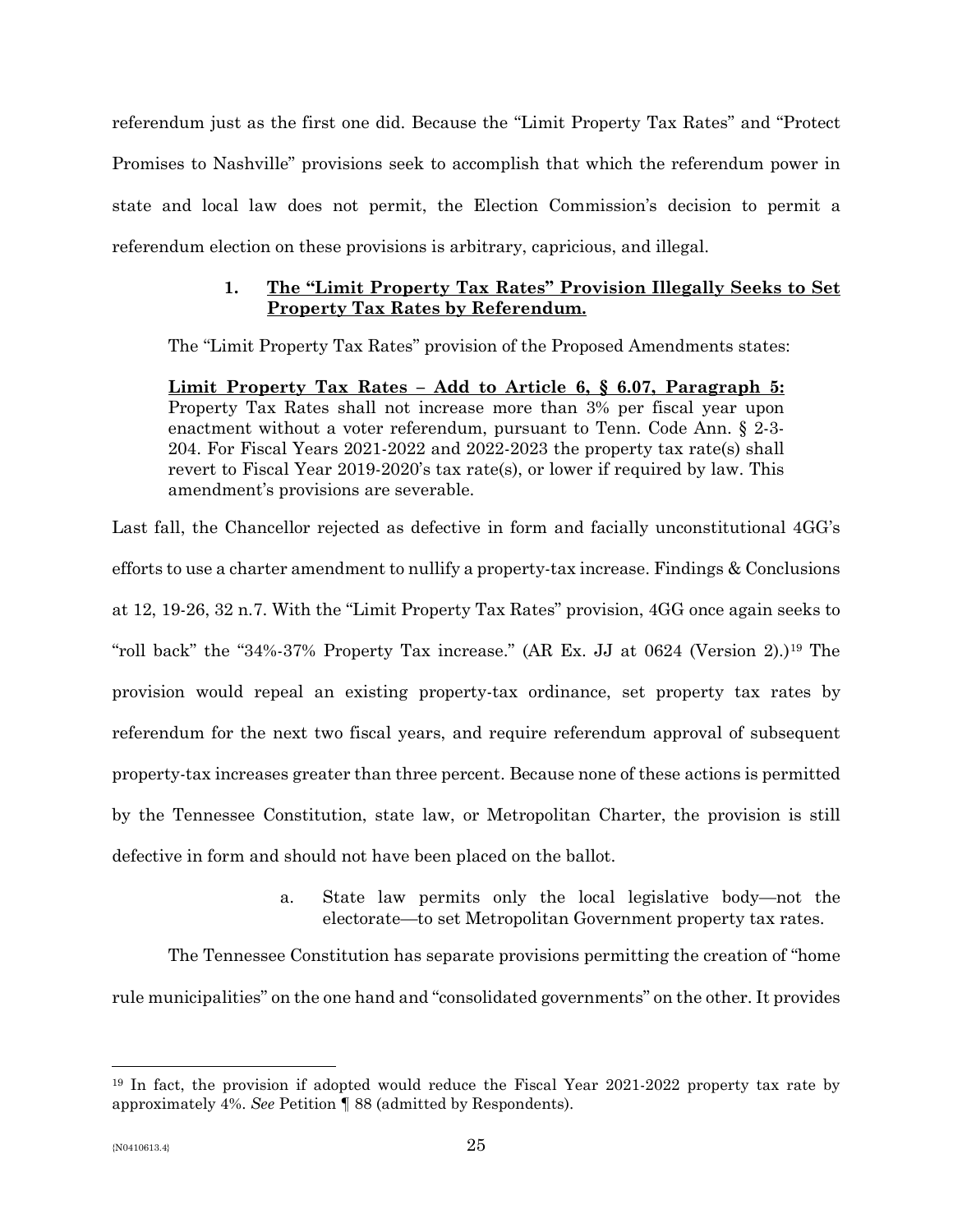consolidated governments, such as the Metropolitan Government, with "all of the governmental and corporate functions now or hereafter vested in" both counties and cities. *See* Tenn. Const., art. XI, § 9; *see also* Tenn. Code Ann. § 7-2-108(a)(1) (the state's Metropolitan Government Act gives metropolitan governments in Tennessee "[a]ny and all powers" that counties and cities "are, or may hereafter be, authorized or required to exercise under the Constitution and general laws of the state"). And while consolidated governments have many of the same sovereign rights as home rule municipalities, they are distinct entities—with merged city and county functions—that are distinctly addressed by state law.

In fact, state law assigns *counties*—not home rule municipalities and not the general public—primary taxation responsibilities. Article II, Section 28 of the Tennessee Constitution permits the State to tax property. Article II, Section 29 provides that counties and incorporated towns can tax property only as authorized by the General Assembly. The General Assembly extended property tax authority only to county legislative bodies, not to the public. Tenn. Code Ann.  $\S 67-5-102(a)(2)$  (counties are authorized to levy an ad valorem tax on all property, and the "amount of such tax shall be fixed by the county legislative body of each county"); *id*. § 49-2-101(6) (the "county legislative body" shall "[l]evy such taxes for county . . . schools as may be necessary to meet the budgets submitted by the county board of education and adopted by the county legislative body").

The Tennessee Attorney General has also explained that the county legislative body, not the public, determines property tax rates. According to a 1994 opinion, "[a]ll counties ... must follow the general law concerning the setting of the county property tax rate, which does not allow for submitting a rate increase to the voters." Tenn. Op. Att'y Gen. No. 94-008, 1994 WL 88766 (Jan. 14, 1994); *see also* Tenn. Op. Att'y Gen. No. 05-027, 2005 WL 740148, at \*1 (Mar. 21, 2005) ("[I]n the absence of a general law authorizing such a procedure, a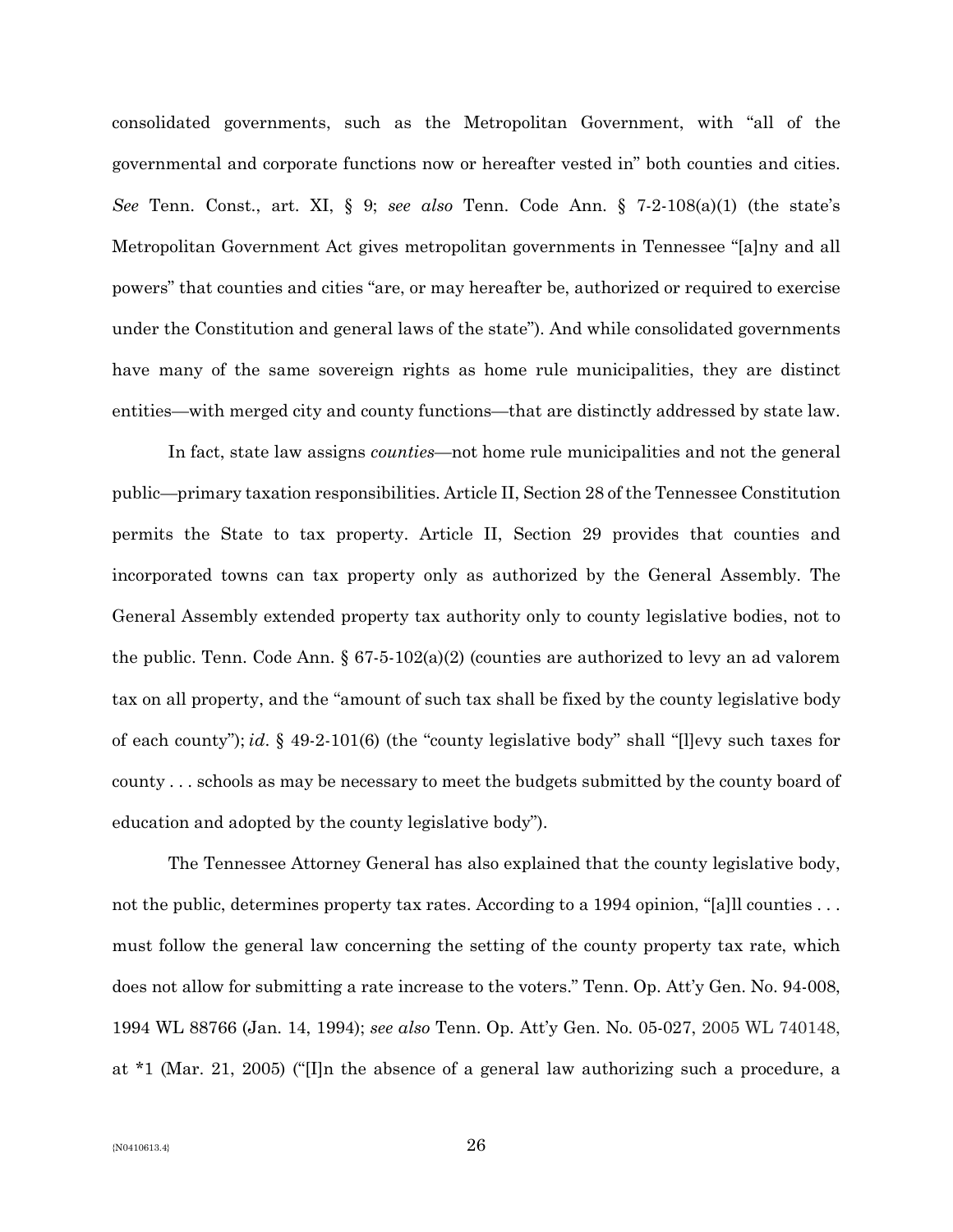county legislative body may not hold a public referendum to establish the county property tax rate.").

Counties are required by state law to serve multiple critical functions, including support for constitutional officers, law enforcement, public education, and local courts.<sup>[20](#page-26-0)</sup> And Tennessee courts have long recognized that the State is obliged to provide a county government with the fiscal capacity to meet these expenses. *See Baker v. Hickman Cty.*, 47 S.W.2d 1090, 1093 (Tenn. 1932) ("It is the duty of the General Assembly to levy, or authorize the counties to levy, a sufficient tax to meet the legal obligations of the counties, as well as their current expenses."); *see also* 20 C.J.S. Counties § 353.[21](#page-26-1)

Consistent with this constitutional framework, state law delegates the property taxing authority, including setting tax rates, solely to the county's legislative body. To that end, state law specifically requires the *county legislative body* to impose sufficient property taxes to ensure the continuation of these mandatory services. Tenn. Code Ann. § 5-5-123 ("The county legislative body is required, at the first term in every year, to impose, and provide for the collection of, the tax for county purposes, and fix the rate thereof  $\dots$ . The

<span id="page-26-0"></span><sup>&</sup>lt;sup>20</sup> The Tennessee Constitution imposes numerous requirements on counties, and the county legislative bodies are charged with meeting those requirements. For example, counties must have a courthouse, a county legislative body, a county executive, a sheriff, a register, a county clerk, a trustee, and a property assessor, each selected through a democratic election. *See* Tenn. Const., art VII, § 1. County governments also have significant responsibility for law enforcement and jailing those charged with state offenses. County governments have numerous legal and financial responsibilities pursuant to generally applicable state law. All counties, for example, bear significant responsibilities for funding a "system of free public schools," which is itself a constitutional requirement that the State must meet. *See* Tenn. Const., art. XI, § 12; Tenn. Code Ann. § 49-2-101.

<span id="page-26-1"></span><sup>21</sup> Since Tennessee adopted its second Constitution in 1834, the role of counties in taxation has been a central component of Tennessee government. The taxation of property by county governments is inherent to Tennessee's constitutional and statutory scheme. Tennessee's Constitution ensures that each county elects an Assessor to value property for taxation, a Trustee to collect the taxes, and a county legislative body to levy the tax and undertake any services required by the state Constitution and statutes. Tenn. Const., art. VII, § 1.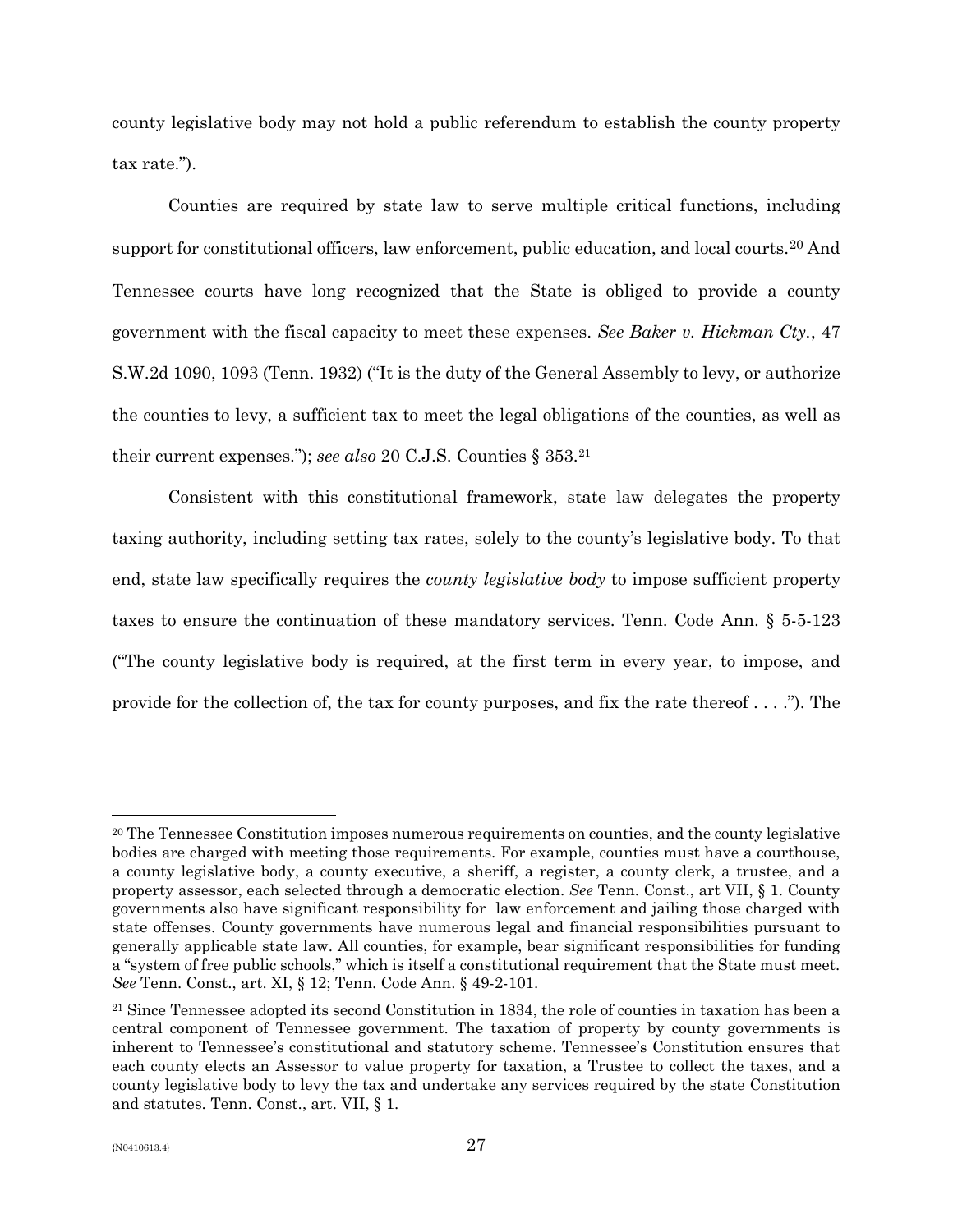county legislative body has no discretion to choose whether to tax property but is "required" to do so. The Metropolitan Charter contains these property-tax requirements as well.

In contrast to counties, the equivalent statute authorizing incorporated towns to levy property taxes does not expressly delegate the authority to a *municipal legislative body*.[22](#page-27-0) *See id*. § 67-5-103 ("Taxes on property for municipal purposes shall be imposed on the value of the property, as defined and determined in this chapter and as otherwise provided by law, and shall be collected by the same officers at the time and in the manner prescribed for the collection of county taxes, except as otherwise provided by law."). The General Assembly has empowered home rule municipalities to amend their charters by referendum to establish a property tax rate or to increase or reduce the rate, but the Metropolitan Government is explicitly exempted from that statute. Tenn. Code Ann.  $\S 6-53-105(b)$ . [23](#page-27-1) And the legislature

<span id="page-27-0"></span><sup>22</sup> Counties play a fundamentally different role than municipalities under Tennessee's constitutional scheme. Municipalities take on a wide variety of forms and functions, and indeed many Tennesseans do not live within an incorporated city or town. Their method of creation is a matter of statute rather than constitutional law. They do not in aggregate have jurisdiction over all Tennessee citizens, as counties do, so they provide only the services they choose to provide. They are incorporated and dissolved via voter referendum. By contrast, Tennessee's 95 counties occupy the entire state, and every Tennessee resident lives in one.

<span id="page-27-1"></span><sup>23</sup> This statute, which authorizes home rule municipalities, under certain circumstances, to consider property tax rates in referenda elections, was enacted after the 1953 adoption of the home rule provisions to the Tennessee Constitution. Tenn. Code Ann. § 6-53-105(b). The Metropolitan Government, beyond not being a "home rule" municipality as the Tennessee Constitution uses the term, is explicitly excluded from the statute's application.

Tennessee courts have never affirmed that such a delegation of legislative taxing authority to local electorates pursuant is constitutionally permissible, nor is the question presented here. An Attorney General opinion reasoned that the legislature could authorize such action in home rule charter municipalities after the 1953 constitutional amendments, which prohibit home rule charter municipalities from *expanding* their taxing authority. *See* Tenn. Op. Att'y Gen. No. 03-019, 2003 WL 912609, at \*1. The opinion suggests that the absence of a converse prohibition on *restricting* taxing authority should be read as providing sufficient latitude for home rule charter municipalities to engage in legislation via referendum. *Id.* at \*3. But the state's taxing power "is never presumed to be relinquished" unless the intention to relinquish "is declared in clear and unambiguous terms." *Knoxville & O.R. Co. v. Harris*, 43 S.W., 115, 117 (Tenn. 1897); *see also Gibson Cty. Special Sch. Dist. v. Palmer*, 691 S.W.2d 544, 548 (Tenn. 1985) (holding that a referendum for voters "on the question of the adoption of the law" is an unconstitutional delegation of legislative power); *accord First Util. Dist. of Carter Cty. v. Clark*, 834 S.W.2d 283, 285 (Tenn. 1992) (same) (collecting cases).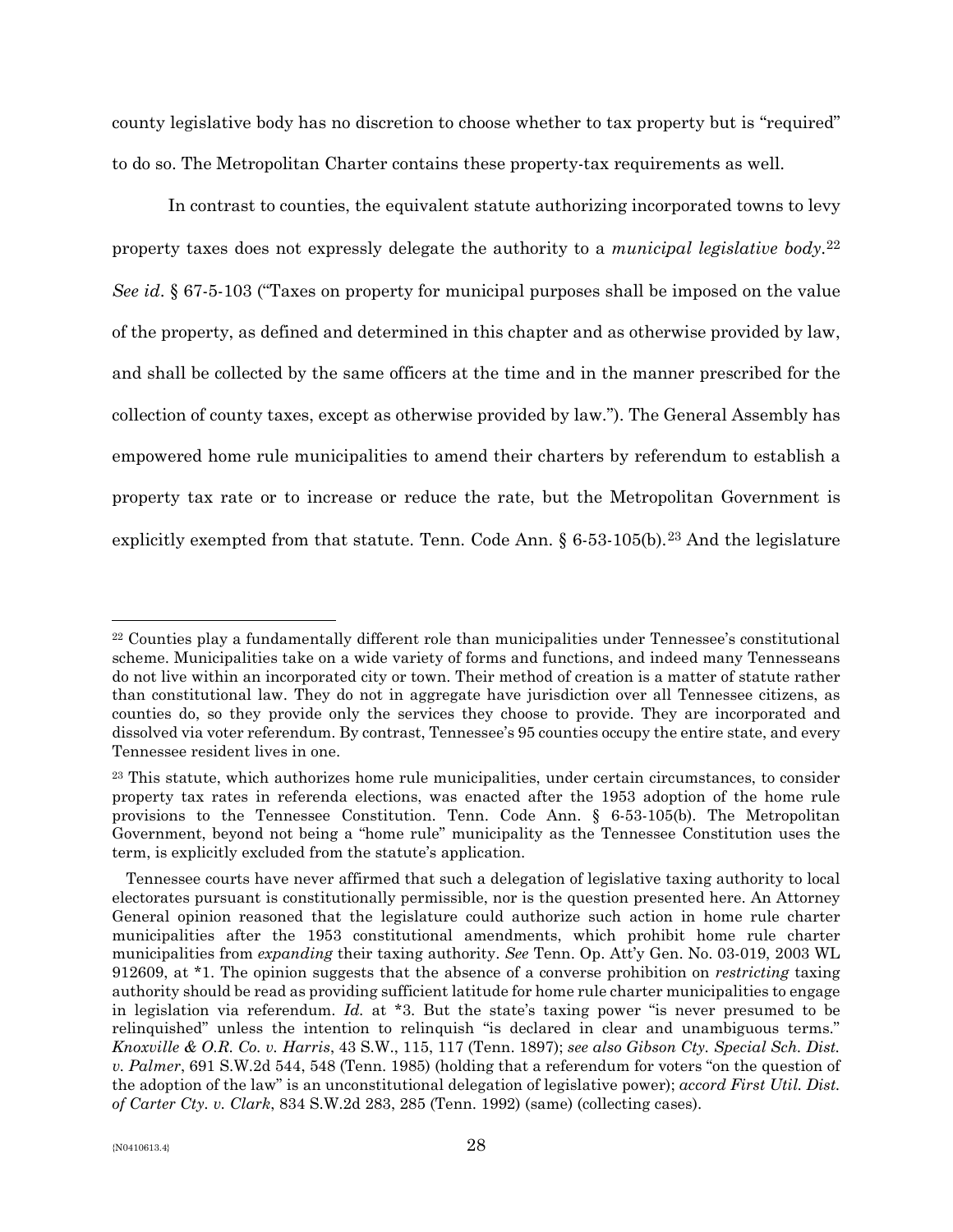has authorized municipal school boards, not the public, to submit a school property tax to voters, but only when the county fails or refuses to levy a county school property tax. Tenn. Code Ann. § 49-2-401; *see also* Metropolitan Charter § 9.04(3).

Whatever the taxing authority possessed by municipalities, in performing the multitude of county functions assigned to it by state law and the Metropolitan Charter, the Metropolitan Government acts primarily in its capacity as a county in exercising its property taxing authority and therefore must assess property taxes as all Tennessee counties do, through its legislative body.[24](#page-28-0) Because the Metropolitan Council is the essential legislative unit standing in the constitutional role of a county government in setting property tax rates, there is no sound constitutional, statutory, or other legal basis to suggest that its legislative decisions exercising the county taxing power delegated by the General Assembly can be made subject to a voter referendum.

In any event, the 1953 amendments include no similar language related to the taxing authority of counties. Rather, as the attorney general opinion noted, the only permissible delegation of county taxing authority is to "the county legislative body." Tenn. Op. Att'y Gen. No. 03-019 (quoting Tenn. Code Ann. § 67-5-102(a)(2)). Even Section 6-53-105(b)'s narrow (and questionable) delegation of legislative authority to the electorate in home rule charter municipalities does not and could not apply to the Metropolitan Government, which necessarily must be afforded the same treatment as counties under Article XI, Section 9. A conclusion otherwise would be to permit a direct conflict between a Metropolitan Charter provision and state law—a result that even home rule municipalities are not afforded.

<span id="page-28-0"></span><sup>&</sup>lt;sup>24</sup> This primacy of the county function is evident in comparing the two components of the Metropolitan Government's property tax rate: the general services district ("GSD") embracing the total area of the county and the urban services district ("USD") consisting of areas that need urban services. Metropolitan Charter §§ 1.03, 1.04. The services provided in the GSD are "those governmental services which are now, or hereafter may be, customarily furnished by a county government in a metropolitan area." *Id*. § 1.05. A comparison of the relative property tax rates in the GSD and USD illustrates that the Metropolitan Council acts overwhelmingly as a county legislative body when it sets those rates. *See* Vivian M. Wilhoite, Assessor of Property, "Tax Rates & Calculator: History of Local Tax Rates," <https://www.padctn.org/services/tax-rates-and-calculator/> (GSD property tax rate in FY 2019-2020 was \$2.755, which was 87% of the total property tax rate of \$3.155).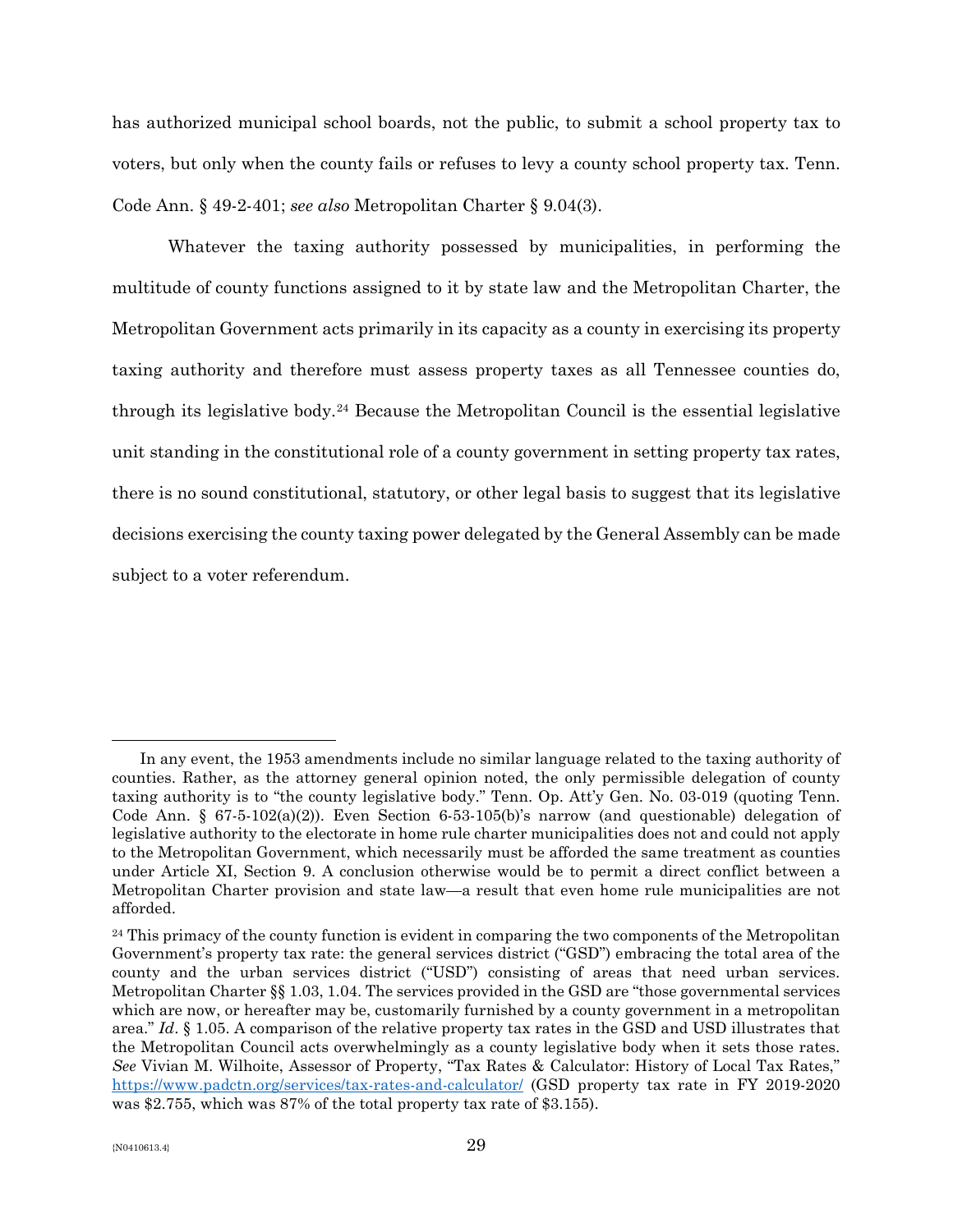Because the Property Tax Rates provision sets property tax rates by referendum, a right reserved to the local legislative body under state law, the provision is defective in form and should not be placed on the ballot.

> b. State and local law prohibit legislating, or repealing legislation, by referendum.

The proposed property tax amendment would also constitute a legislative act, which cannot be accomplished by referendum under the Metropolitan Charter or state law. A local government cannot legislate by referendum petition on any subject absent express authority. *See McPherson v. Everett*, 594 S.W.2d 677, 680 (Tenn. 1980) ("The right to hold an election does not exist absent an express grant of power by the legislature."). The Tennessee Supreme Court has defined "legislative authority" as "the authority to make, order, and repeal law." *McClay v. Airport Mgm't Servs., LLC*, 596 S.W.3d 686, 694 (Tenn. 2020). The power of direct legislation by initiative and referendum is only permissible when consistent with the Constitution and statutory authority. *See* Eugene McQuillin, The Law of Municipal Corporations § 16:48 (3d ed.) (citing *Bean v. City of Knoxville*, 175 S.W.2d 954 (Tenn. 1943)).

In *Bean v. City of Knoxville*, the Tennessee Supreme Court examined whether the City of Knoxville's power to legislate included the power to repeal an ordinance by referendum election. *Id.* at 954-55. The *Bean* plaintiffs sought to enjoin the city from holding a referendum election to adopt an ordinance that would allow motion pictures to be exhibited on Sunday. *Id.* at 954. A state statute prohibited Sunday movies except when authorized "by a majority vote of the *legislative council* of any municipality." *Id.* (emphasis added). The *Bean*  plaintiffs argued that voters in a referendum election could not be considered part of "the legislative council." *Id.* The court rejected this argument, relying on the fact that the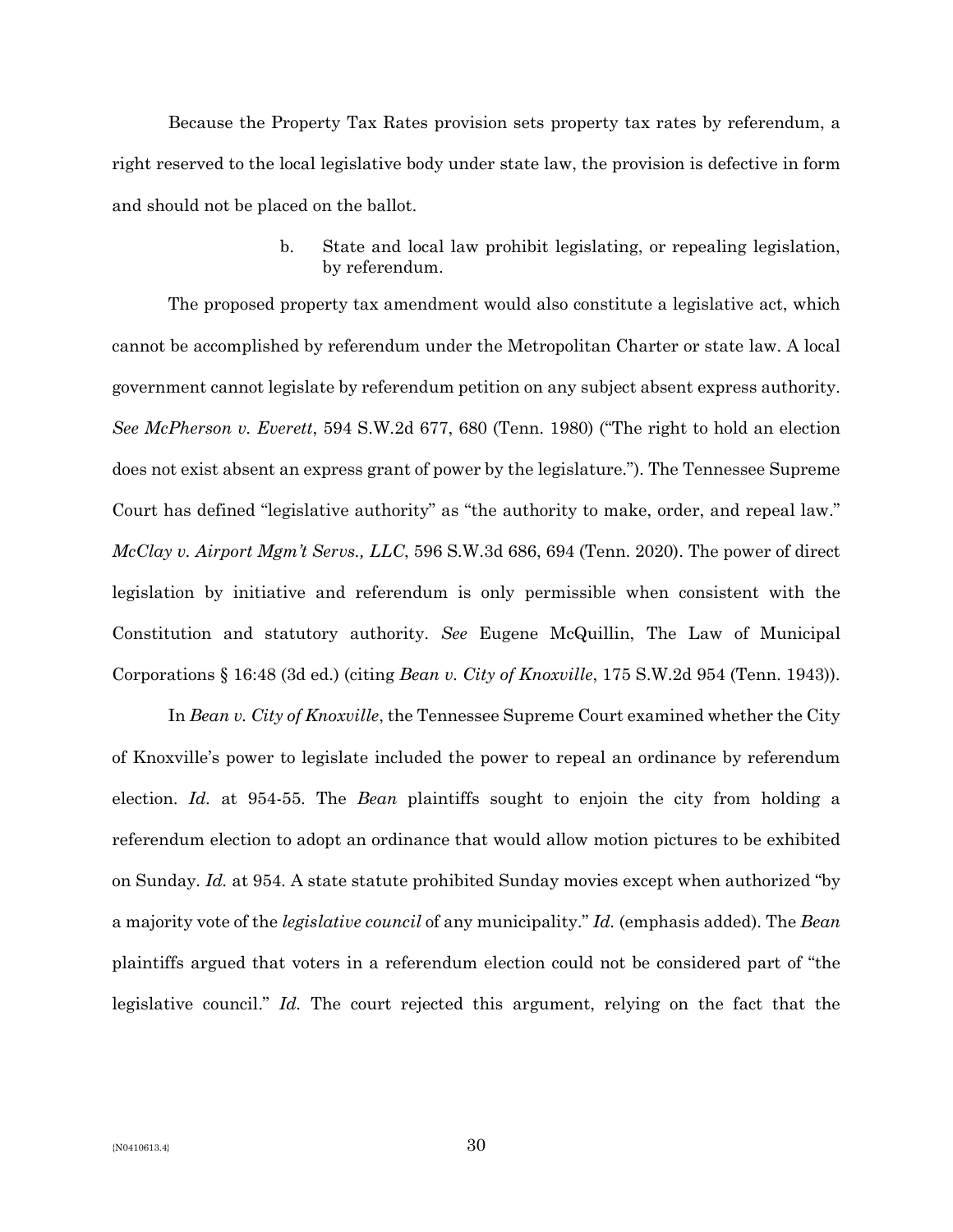legislature's private act establishing the Knoxville Charter<sup>[25](#page-30-0)</sup> had extended legislative authority directly to the citizens. *Id.* at 955 ("Section 99 of the [Knoxville] Charter not only provides for the passage or adoption of ordinances by referendum, but also for the repeal of such in the same manner.").

Put another way, the City of Knoxville's delegation of legislative authority to voters via referendum was upheld because the state legislature and the municipal charter authorized the delegation. *Id.*; *see also* Francis C. Amendola, *et al.*, C.J.S. *Municipal Corporations* § 386 (database updated June 2020) ("A council of a municipal corporation, operating under a freeholders' charter, which charter has no provision for a referendum, has no power to confer such power on the electors of the corporation since such action is regarded as a delegation of the legislative power of the council.") (citing *Bean*); *see also State ex rel. Childress*, 865 S.W.2d at 387, 390 (stating that a limitation on referendums "may be express or may arise by implication" and that "where the [city] charter establishes a procedure for the adoption of certain types of ordinances, that procedure may not be circumvented by use of an initiative petition").

There is no delegation of legislative authority in the Metropolitan Charter or in state law that would allow Davidson County voters to use the referendum process to pass a new ordinance or repeal an existing one. Under the Metropolitan Charter, "[t]he council shall exercise its legislative authority *only by ordinance*, except as otherwise specifically provided by th[e] Charter or by general law." Metropolitan Charter § 3.05 (emphasis added). The Metropolitan Charter does not "otherwise specifically provide" authority to pass legislation by referendum; certainly nothing in Metropolitan Charter § 19.01 permits the use of a

<span id="page-30-0"></span><sup>25</sup> *Bean* pre-dates the 1953 amendment to Article XI, Section 9, Paragraph 2 of the Tennessee Constitution, which limited the legislature's authority to regulate municipal governments via private act without the local government's consent.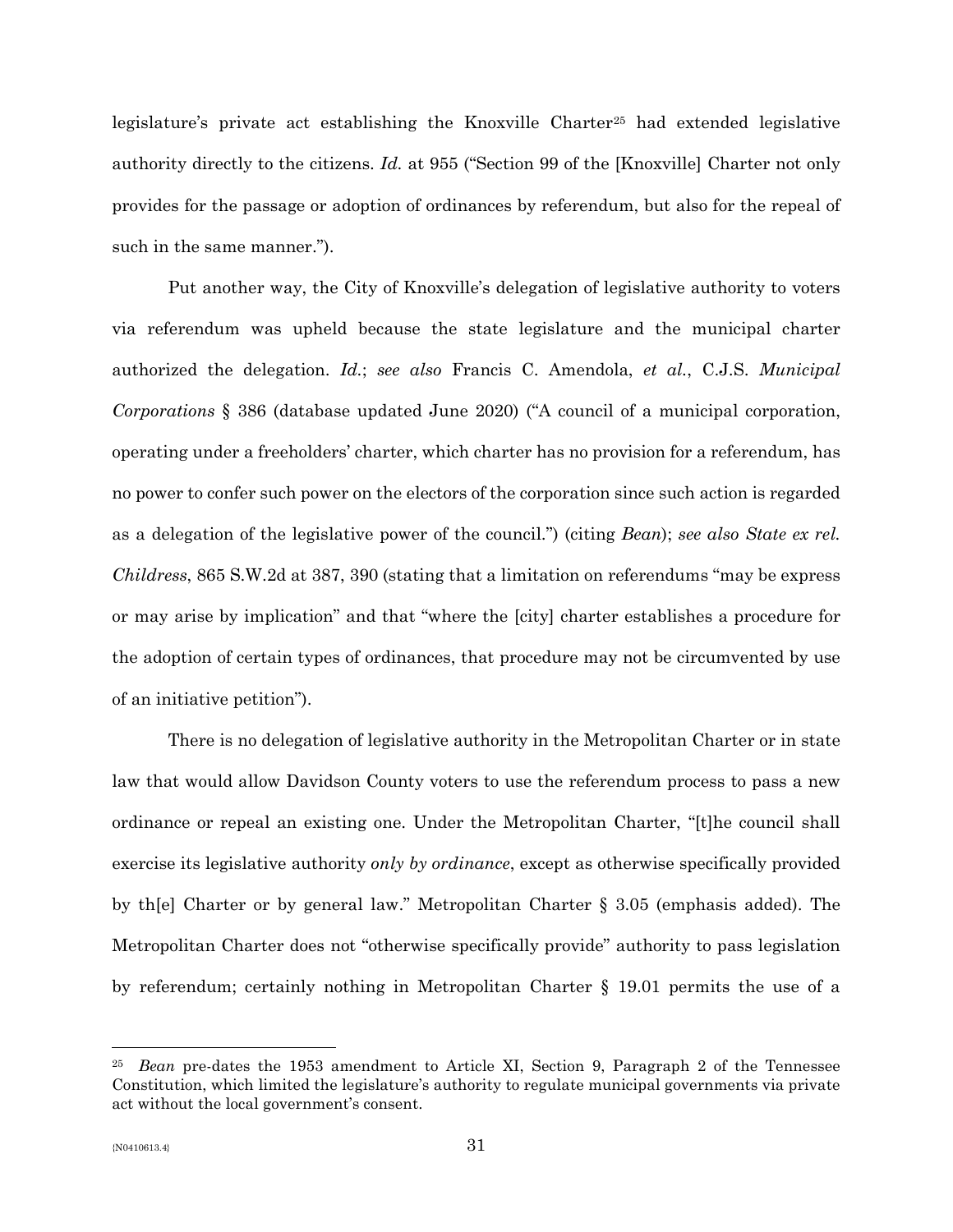Charter amendment referendum to enact an ordinance. Nor does the "Limit Property Tax Rates" provision seek to convey such authority; rather, by purporting to set tax rates, it is an unauthorized seizure of such powers.

Nor does such authority exist in state law. The Metropolitan Charter was adopted pursuant to enabling legislation enacted by the General Assembly—the Metropolitan Charter Act. *See* Tenn. Code Ann. §§ 7-1-101, *et seq.* Under this generally applicable statute, all metropolitan governments must have a metropolitan council, which "shall be the *legislative body* of the metropolitan government and shall be given all the authority and functions of the governing bodies of the county and cities being consolidated." *See* Tenn. Code Ann. § 7-2-108(11) (emphasis added). The Metropolitan Charter was drafted consistently: "The *legislative authority* of the metropolitan government of Nashville and Davidson County, except as otherwise specifically provided in this Charter, shall be vested in the metropolitan county council." Metropolitan Charter § 3.01 (emphasis added); *see also Binkley v. Metro. Gov't of Nashville*, No. M2010-02477-COA-R3CV, 2011 WL 2174913, at \*5 (Tenn. Ct. App. June 1, 2011) ("The Metropolitan Council is the legislative body of the metropolitan government.").

As with the Metropolitan Charter, nothing in the Metropolitan Charter Act permits metropolitan governments to pass an ordinance by referendum. In fact, the "Limit Property Tax Rates" provision usurps legislative authority from the local legislative body and gives it to the electorate in direct contravention of the statutory scheme. Tenn. Code Ann. § 7-2- 108(11).

Likewise, generally applicable state law provides no support for legislating by referendum as the provision seeks to do. While the Tennessee Constitution makes clear that all governmental power is derived from the people, it "contains no reservation to the people of the powers of initiative or referendum." *Vincent v. State*, No. 01A-01-9510-CH-00482, 1996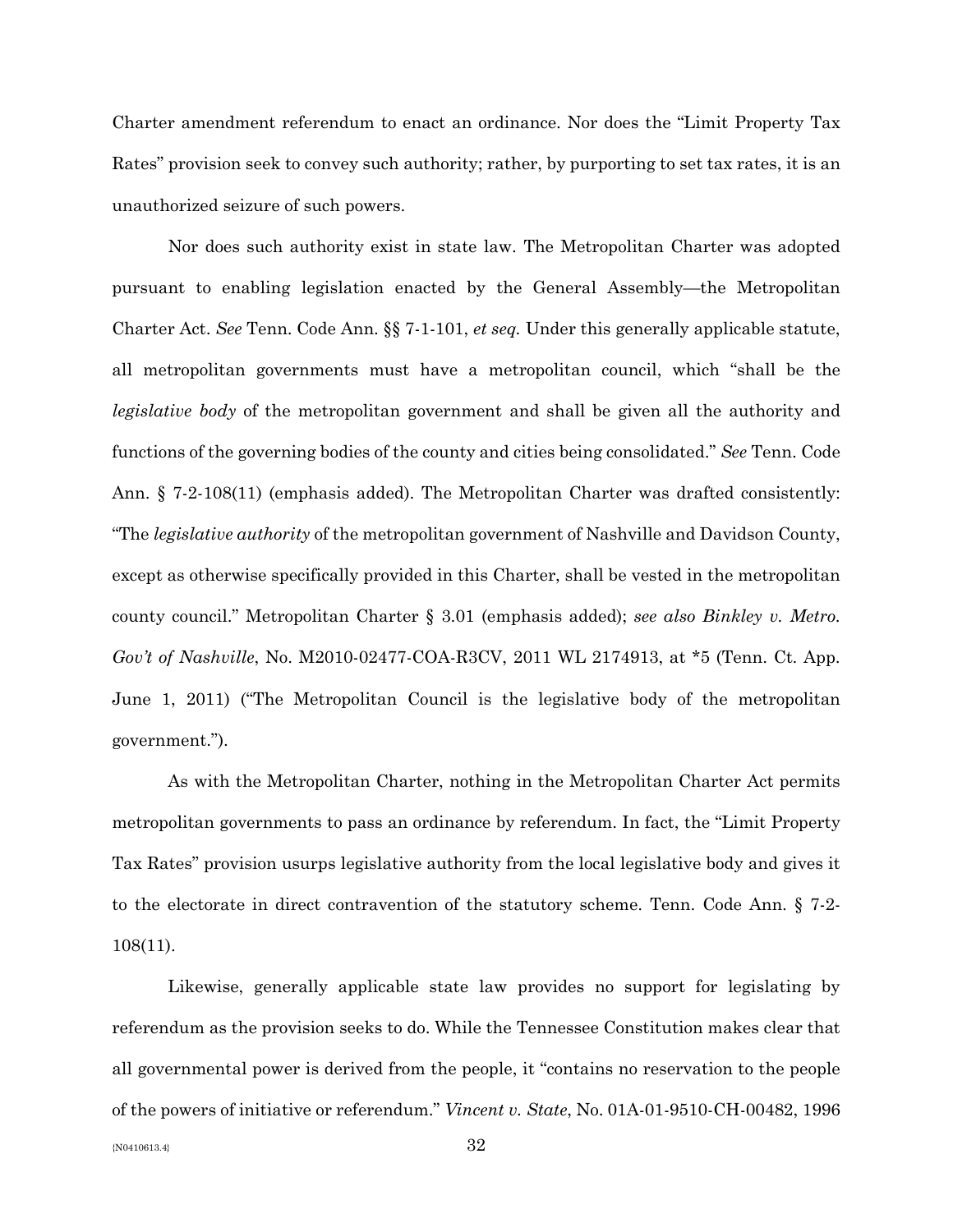WL 187573, at \*3 (Tenn. Ct. App. Apr. 19, 1996); *see also State ex rel. Potter v. Harris*, No. E2007-00806-COA-R3-CV, 2008 WL 3067187, at \*9-10 (Tenn. Ct. App. Aug. 4, 2008) ("While some states, *e.g.* Colorado and Arizona, have provided for referendum in their state constitutions, Tennessee has not done so."). Similarly, the General Assembly has not authorized broad powers of initiative or referendum at the state or local level but instead authorized the use of a referendum in only a handful of discrete subject areas with particularized requirements. *See, e.g.*, Tenn. Code Ann. § 57-3-101 (liquor retail sales); *id.* § 6-51-104 (annexation); *id.* § 67-6-706 (local sales tax); *id.* § 9-21-208 (general obligation bonds); *id.* § 7-86-104 (E911 districts).

The "Property Tax Rates" provision, if adopted, would repeal the property tax ordinance that the Council is required by state law to adopt prior to the start of Fiscal Year 2021-2022. Tenn. Code Ann. § 67-5-510 (county legislative body has duty to fix property tax rates by first Monday in July). Such a repeal by referendum is "a political process not recognized under Tennessee law," Findings & Conclusions at 12, and therefore involves a subject matter beyond the scope of the referendum power. Moreover, the provision also sets the property tax rate by referendum rather than by ordinance, which is not permitted under state or local law.[26](#page-32-0) Because the "Property Tax Rates" provision involves a subject matter beyond the scope of referendum power, it is defective in form and should not be placed on the ballot.

<span id="page-32-0"></span><sup>26</sup> This is true both for 2021-2022, when the provision sets the actual property tax rate, and in subsequent years, when the provision requires referendum approval for proposed property tax increases greater than 3%. Both situations involve unauthorized legislation by referendum.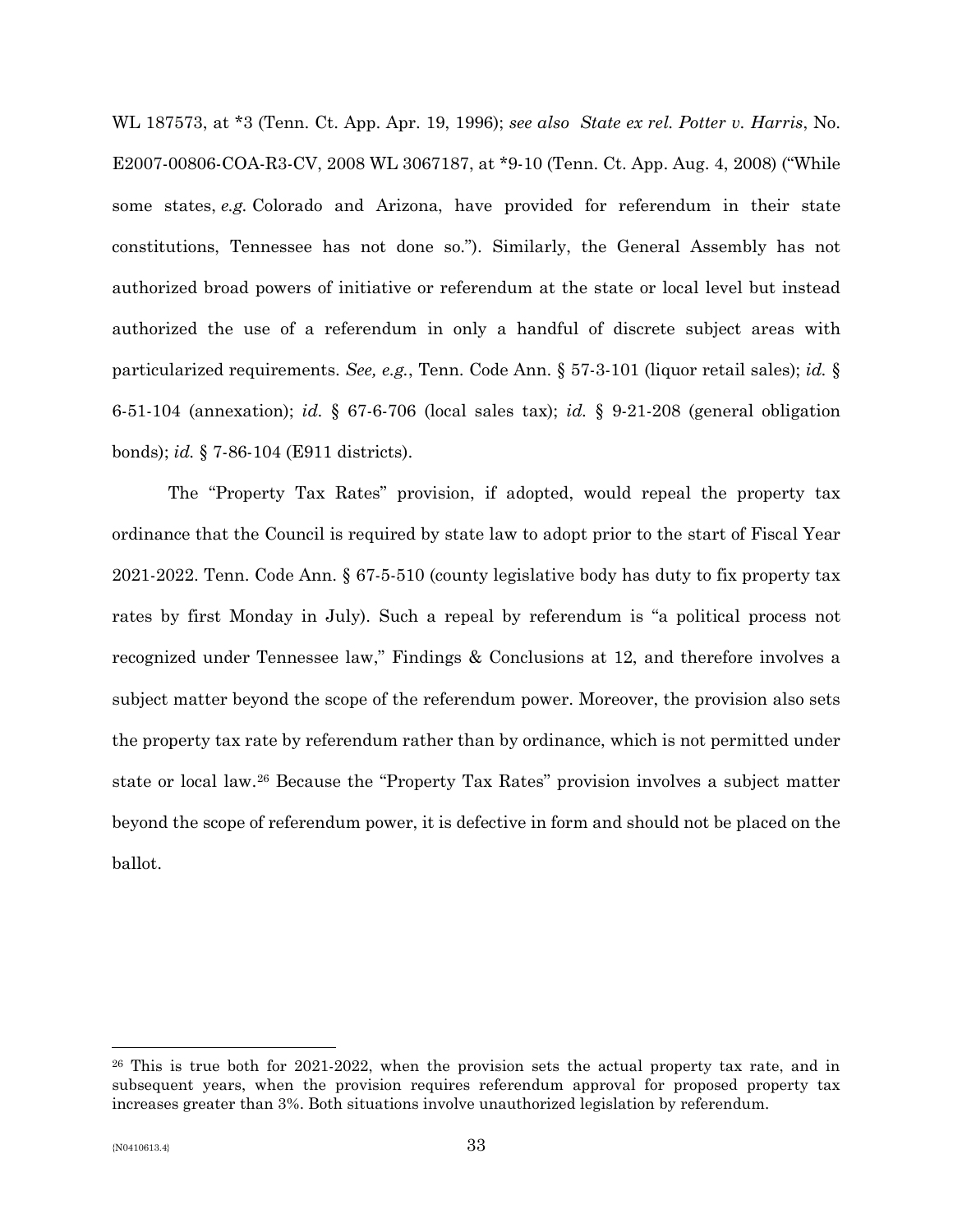**2. The "Protect Promises to Nashville" Provision Illegally Seeks to Take Private Property, Affect the Vested Rights of a Private Party, and Threaten the Metropolitan Government's Pledge of Non-Tax Revenue to Repay Bonds, All by Referendum Without Such Authority.**

The "Protect Promises to Nashville" provision is another amendment to which 4GG made cosmetic changes from last fall but failed to correct its fatal defects. The provision states that "[i]f a professional sports team leaves Nashville, or ceases playing professional games for more than twenty-four (24) consecutive months during the term of a team's ground lease, all sports facilities and related ancillary development related to the defaulting team shall revert to public property, and all related contracts shall terminate, including land leased from the Nashville Fairgrounds, and just payments shall be paid, if required by law."

Metropolitan Charter §§ 2.01(12) and 3.06 vest the power to take private property in the Metropolitan Council. The "Protect Promises to Nashville" provision does not amend these Charter provisions and therefore would take private property without following or amending the Charter's prescribed process for eminent domain. For this reason, the provision involves a subject matter beyond the scope of the referendum power and therefore is defective in form.

Additionally, the provision primarily affects a separate legal entity, the Sports Authority, without authority to do so by referendum. The Sports Authority is a public corporation separate from the Metropolitan Government and was created under the authority of Tenn. Code Ann. §§ 7-67-1010, *et seq.* (Sports Authorities Act of 1993). Being separate from the Metropolitan Government under state law, the Sports Authority is not subject to the Metropolitan Charter. Yet the provision purports to terminate leases that are solely between the Sports Authority and sports teams, and in doing so purports to impose "just payments" obligations on the Authority. Any such attempt to amend the Charter to affect the Authority is a subject matter beyond the scope of the referendum power and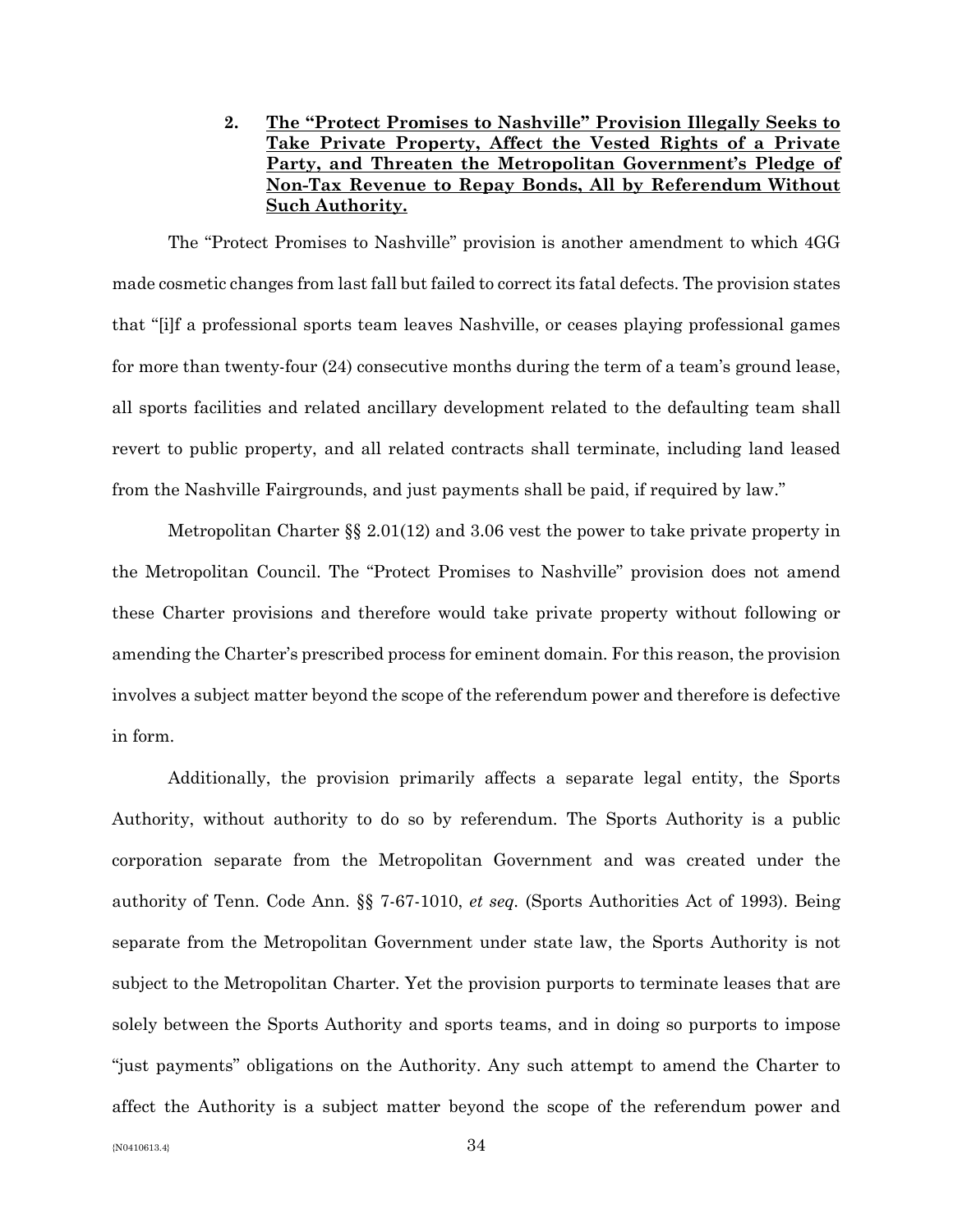therefore defective in form.

More specifically, the Sports Authority has executed leases with professional sports teams for them to manage and utilize sporting facilities constructed and owned by the Sports Authority (the "Sports Authority Leases"). (AR Ex. PP at 0884-0978.) The facilities covered by the Sports Authority Leases were constructed with revenue bonds issued by the Sports Authority and backed by the Metropolitan Government's pledge of non-tax revenues, evidenced by the execution and delivery of intergovernmental project agreements. (AR Ex. PP at 0832, 0858 (acknowledging the Metropolitan Government's pledge of non-tax revenues by way of intergovernmental agreement), 0860 (describing the Sports Authority's "covenant" to pay principal and interest on bonds), 0861 (describing the intergovernmental agreement with the Metropolitan Government); *see also id.* at 0884-0888, 0891 (defining "Initial Term" of lease), 0896 (requiring rent payments equal to the debt service).) The Sports Authority has pledged facility rent payments and other revenues *dependent on the Sports Authority leases being in effect* to the repayment of the bonds issued to build the facilities. The "Protect Promises to Nashville" provision, if allowed to go into effect and enforced against a Sports Authority Lease tenant while bonds for the associated facility remain outstanding, would cause the Sports Authority to violate Tenn. Code Ann. § 7-67-113(a), which requires that a pledge of revenues "shall continue in effect until the principal of and interest on the bonds for which the pledge [was] made shall have been fully paid."[27](#page-34-0) All of these effects are outside the scope of what may be accomplished by a Metropolitan Charter amendment.

<span id="page-34-0"></span><sup>&</sup>lt;sup>27</sup> In so doing, the provision threatens the Metropolitan Government's pledge of non-tax revenue to repay bonds issued by the Sports Authority without authority under state law for governing such bonds. Pursuant to Tenn. Code Ann.  $\S$  7-67-112(a), sports authority bonds must comply with the provisions of the Local Government Public Obligations Act of 1986. Pursuant to Tenn. Code Ann. §§ 7- 67-112(a) and 9-21-107(9), revenue and receipts generated by a sports facility financed with revenue bonds are the primary source of funds for repayment of those bonds and may be formally pledged to such repayment.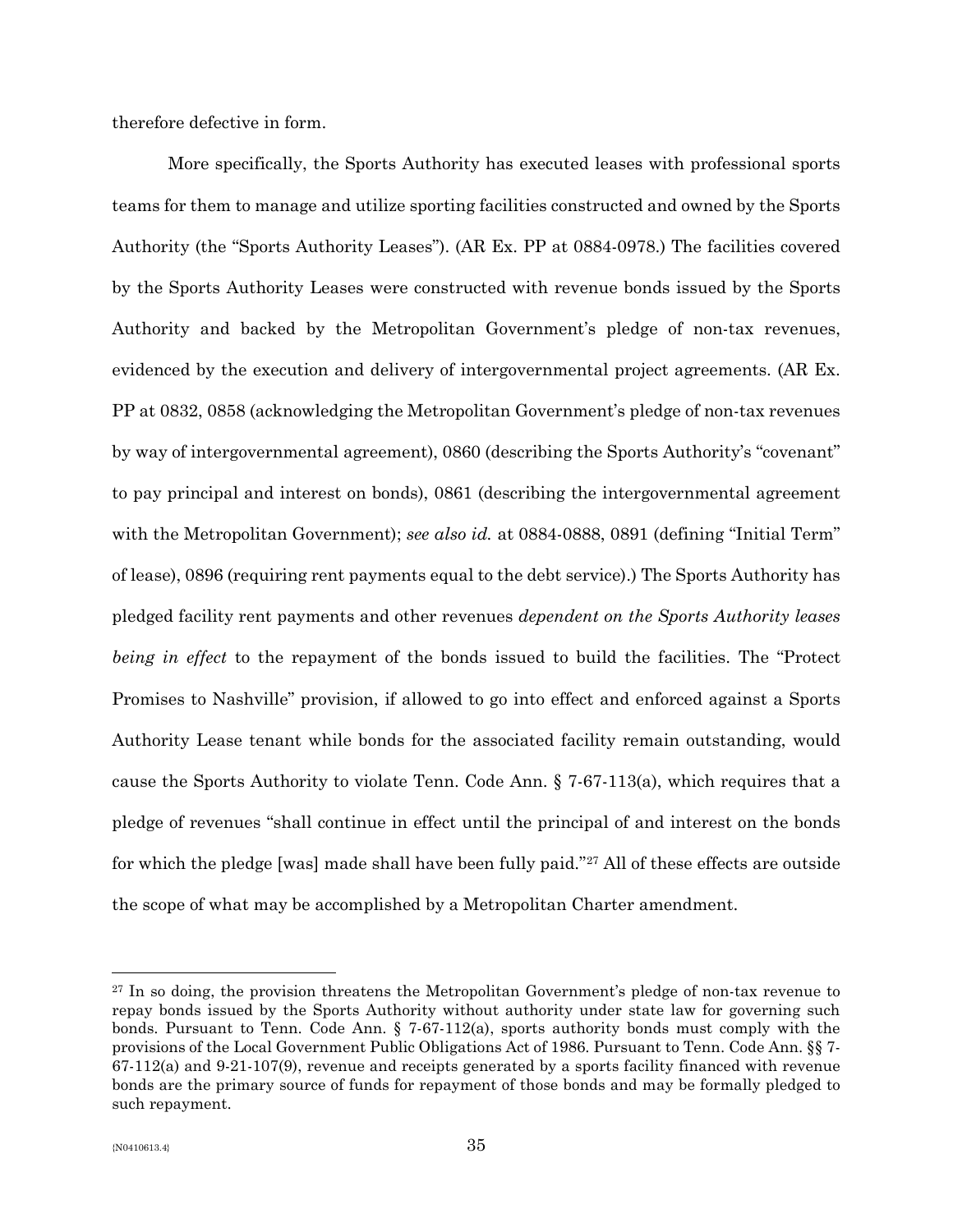Furthermore, the provision, if allowed to go into effect and enforced against a Sports Authority Lease tenant while bonds for the associated Sports Authority facility remain outstanding, would cause the Sports Authority to violate Tenn. Code Ann. § 9-21-125(a)(1), which requires that:

> Any pledge of, or lien on revenues, fees, rents, tolls or other charges received or receivable by any local government to secure the payment of any bonds or notes issued by a local government pursuant to this chapter, and the interest thereon, shall be valid and binding from the time that the pledge or lien is created or granted and shall inure to the benefit of the holder or holders of any such bonds or notes until the payment in full of the principal thereof and premium and interest thereon.

Termination of any of the leases would require the Sports Authority, and the Metropolitan Government as a result of its non-tax revenue pledge, to fund payments due on the revenue bonds without the primary expected rental, sales tax, and other income currently devoted to that purpose. Termination of the leases would likewise terminate the revenue stream pledged under these statutes to repayment of the underlying bonds.

By affecting the Sports Authority and Metropolitan Government in these ways, and by effectively taking property by referendum rather than through the prescribed method in state or local law, the provision involves subject matters beyond the scope of the referendum power and therefore is defective in form.

### **D. Four of the Proposed Amendments Are Facially Unconstitutional.**

Several cases cited in *City of Memphis* as examples of pre-election challenges to the facial constitutional validity of a referendum measure go beyond form and subject-matter requirements. *City of Memphis*, 146 S.W.3d at 539. This approach is summarized in *State ex rel. Hazelwood Yellow Ribbon Committee v. Klos*, 35 S.W.3d 457 (Mo. Ct. App. 2000), cited in *City of Memphis*, which holds that a referendum may be enjoined on substantive grounds "**if the issue of law raised is 'so clear or settled as to constitute matters of form**.'" *State*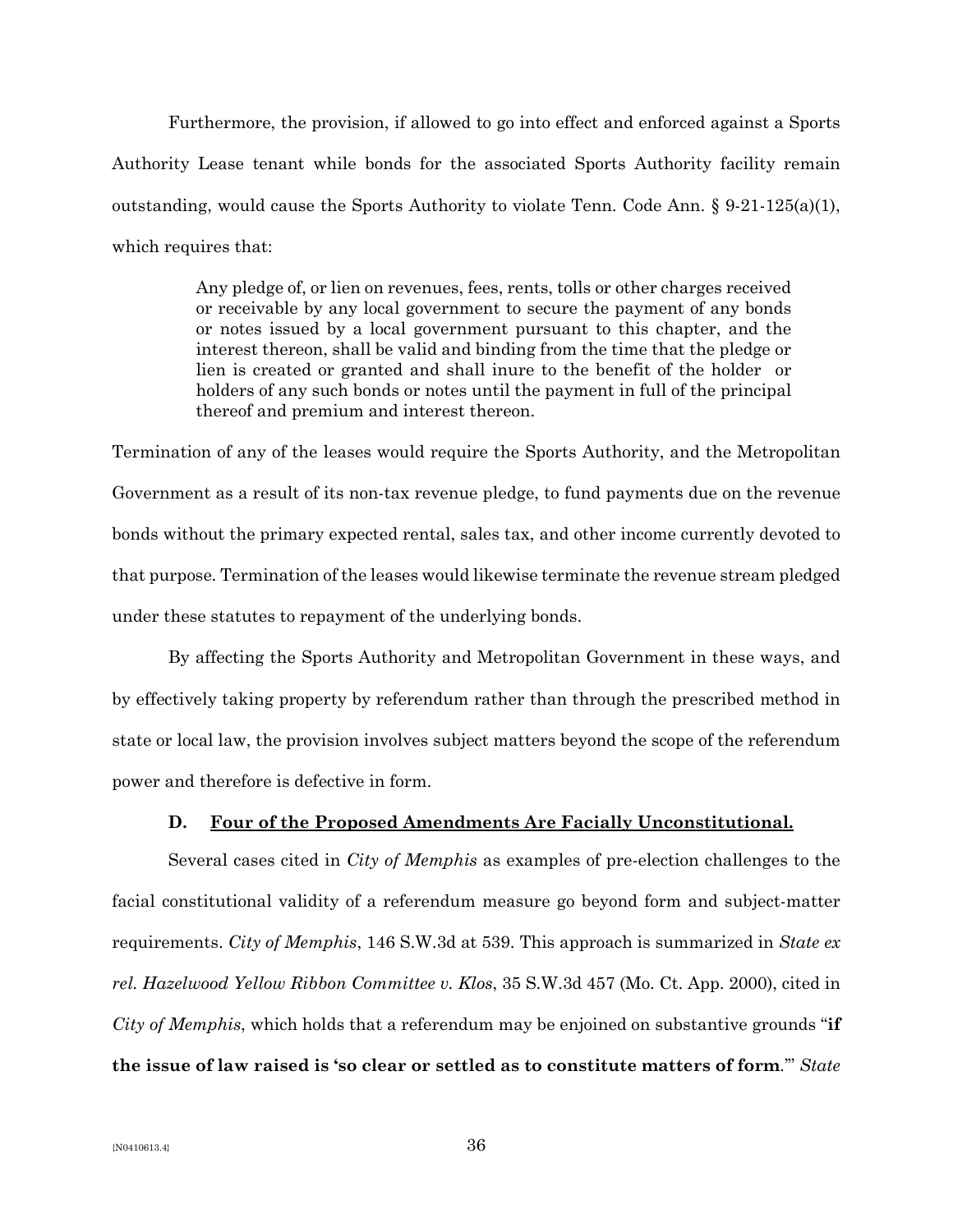*ex rel. Hazelwood*, 35 S.W.3d at 468 (quoting *State ex rel. Trotter v. Cirtin*, 941 S.W.2d 498, 500 (Mo. 1997) (en banc)) (emphasis in original).

As the *Hazelwood* opinion elaborated, "although a court's discretion to reach such substantive questions generally should not be exercised because to do so would 'sacrifice the democratic process to the interest of judicial economy,' nevertheless, such pre-election judicial review is appropriate when the proposed measure 'is unconstitutional on its face.'" *Id*.; *see also Town of Hilton Head Island*, 415 S.E.2d at 806 (because state constitution provided that financing state roads is a governmental service that requires statewide uniformity, the Court concluded that the proposed toll-road referendum ordinance conflicted with state law and was therefore "facially defective in its entirety" and that the Town had no obligation to put it on the ballot); *Dixon*, 363 P.2d at 1116 ("[s]ince the ordinance proposed here would have presented to the electors an unsanctioned form of government, the balloting and the election . . . would be not only a waste of taxpayer time and money, but a nullity."); *see also* Findings & Conclusions at 12, 14-15.

As explained below, the unconstitutionality of several provisions of the Proposed Amendments is "so clear and settled as to constitute matters of form," and they accordingly should not be placed on the ballot.

# **1. The "Limit Property Tax Rates" Provision Facially Violates the Constitutional Provision on Impairment of Contracts.**

As outlined above, the "Limit Property Tax Rates" provision sets a cap on the tax levy that the Metropolitan Government can adopt without voter approval. Because the provision impairs the Metropolitan Government's pledge to bondholders that it would adopt annual tax levies sufficient to cover the bonds' principal and interest, as required by state law, the provision is facially unconstitutional.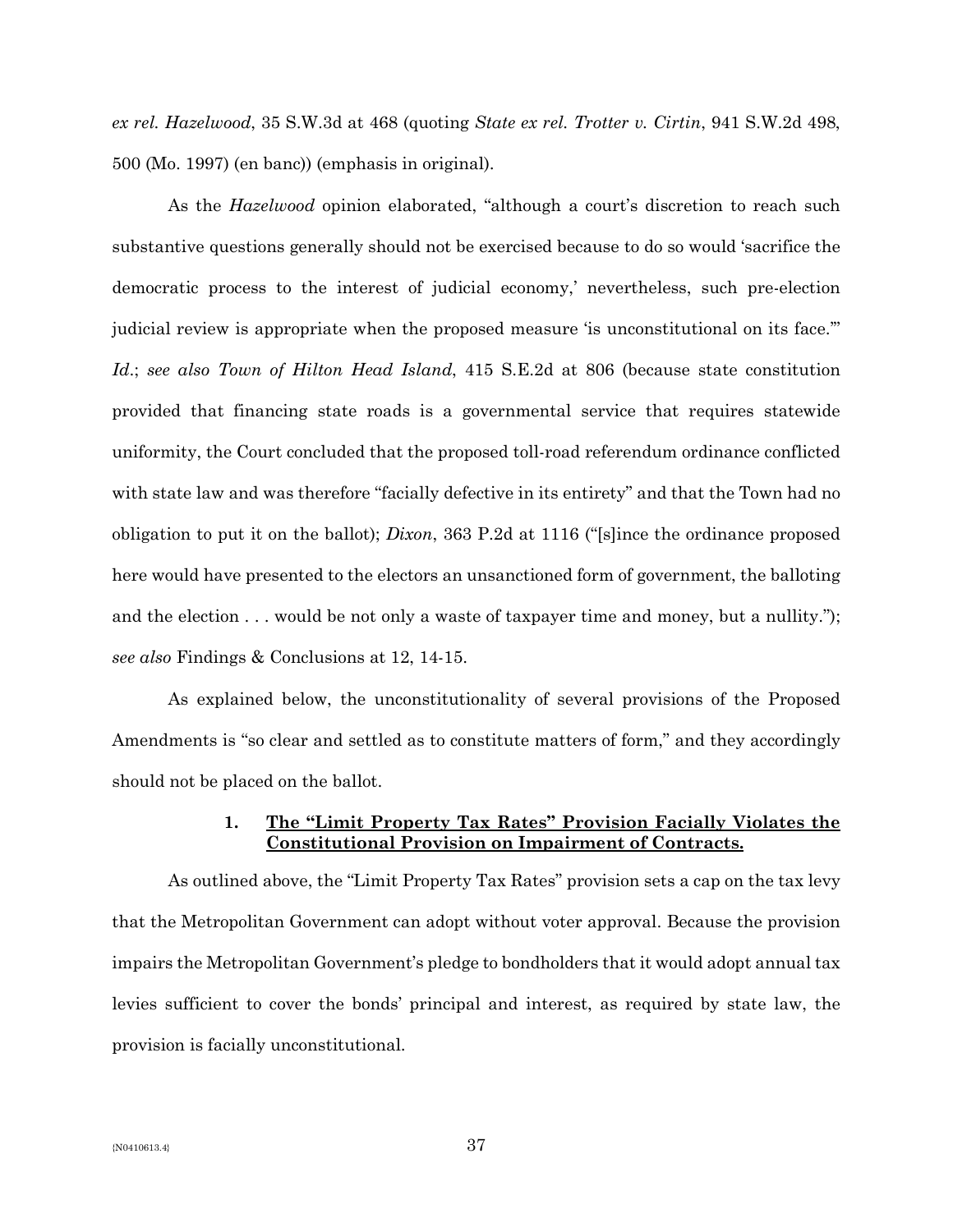The Tennessee Constitution states that "no retrospective law, or law impairing the obligations of contracts, shall be made." Tenn. Const., art. 1, § 20. Tennessee courts have held that the provisions of a bond resolution constitute a contract between the municipal corporation and the bondholders. *E.g.*, *State ex rel. Barr v. Town of Selmer*, 417 S.W.2d 532, 535 (Tenn. 1967). In such cases, the bond resolution is "binding upon the governing body." *Id.* Moreover, "[a] ground for judicial interference might arise in a case of municipal bonds issued upon authority of a statute which also directs levy of a tax to meet the obligation of the bonds. In such case the statute authorizing the issuance of the bonds and directing levy of taxes to meet the obligation might inhere as a part of the subsequent contract between the municipality and those who on faith of the statute contracted for the bonds so that the contract clause of both the Federal and State Constitutions (art. 1, § 10 and art. 1, § 20) might intervene *to prevent any legislative action that would result to impair or to defeat the obligation*." *Town of Oneida v. Pearson Hardwood Flooring Co.*, 88 S.W.2d 998, 999 (Tenn. 1935) (emphasis added). When general obligation bonds are issued pursuant to the Local Government Public Obligations Act of 1986 ("LGPOA"), Tenn. Code Ann. §§ 9-21-101, *et seq.*,[28](#page-37-0) the local government "incurs a definite and absolute obligation by pledging the full faith, credit and *unlimited taxing power* of the local government as to all taxable property in the local government or of a portion of the local government, if applicable, to the payment of the principal of and interest on such bonds." Tenn. Code Ann. § 9-21-201(a)(2) (emphasis added).

<span id="page-37-0"></span><sup>28</sup> The LGPOA constitutes "a uniform and comprehensive statutory framework authorizing any local government to issue general obligation bonds and revenue bonds for public works projects, general obligation bonds for certain unfunded pension obligations, general obligation refunding bonds, revenue refunding bonds, bond anticipation notes, capital outlay notes, grant anticipation notes, tax anticipation notes, and health care revenue anticipation notes, and to authorize the destruction of bonds, notes and coupons." Tenn. Code Ann. § 9-21-102.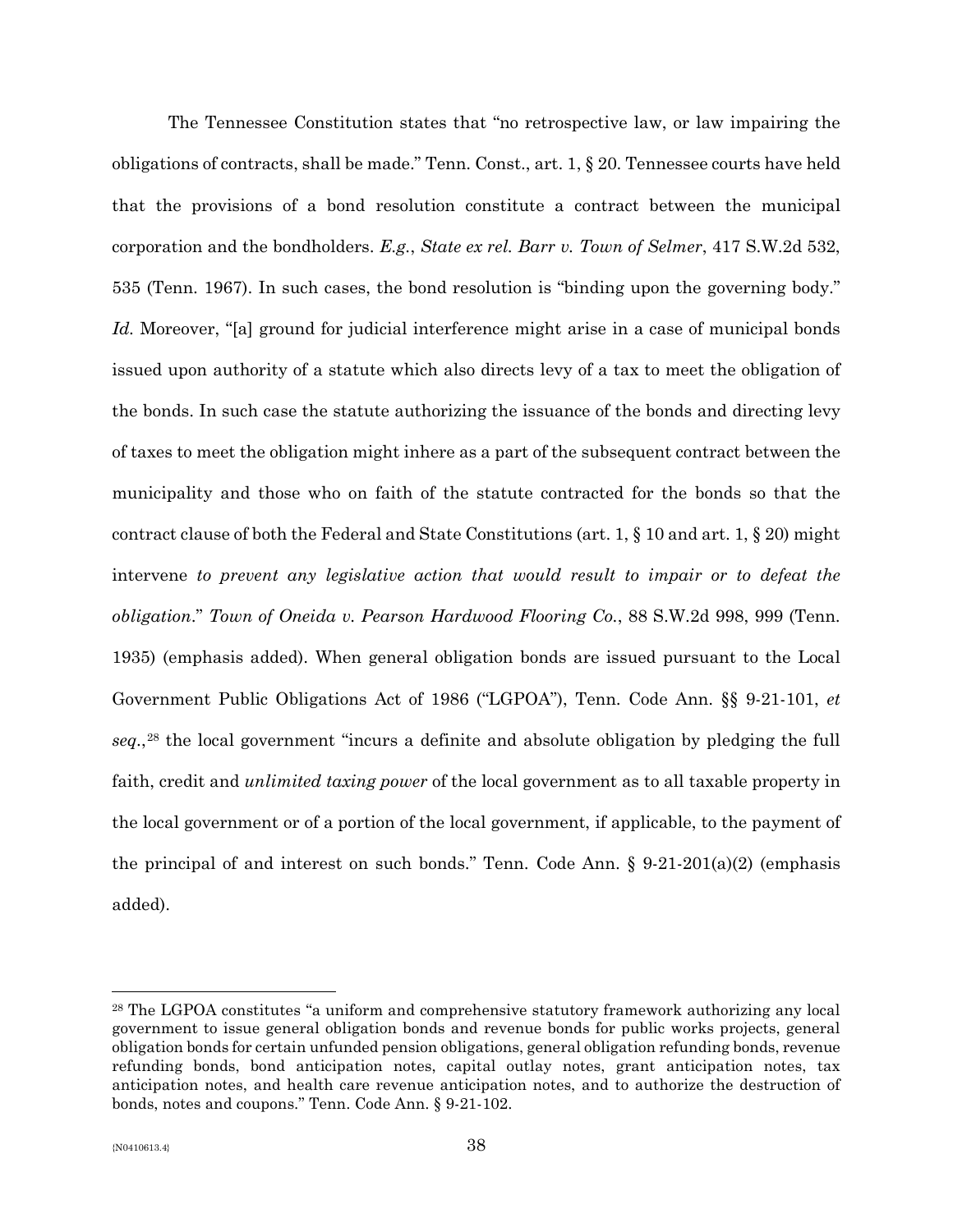Pursuant to the LGPOA, the Metropolitan Government issued bonds pursuant to resolutions adopted by the Metropolitan Council in which the Metropolitan Government pledged to bondholders that it would adopt annual tax levies sufficient to pay the bonds' principal and interest as the LGPOA requires. (AR Ex. PP at 0693, 0698-0699 ("AUTHORITY, PLEDGE, AND LEVY").) A charter provision limiting the Metropolitan Council's duty to adopt a sufficient tax levy would directly impair the vested contractual rights of the bondholders on the Metropolitan Government's outstanding general obligation bond issues. Accordingly, the "Limit Property Tax Rates" provision impairs vested rights in violation of Article I, Section 20 of the Tennessee Constitution and is facially unconstitutional.

# **2. The "Recall Elected Officials" Provision Facially Violates the Constitutional Prohibition on Retrospective Laws and the Constitutional Right to Vote.**

The "Recall Elected Officials" provision in the Proposed Amendments states:

**Recall Elected Officials – (A) Add to Article 15, § 15.07:** Petitions to recall elected officials filed after January 1, 2021, under this section shall contain the signatures and addresses of registered qualified voters in Davidson County equal to ten (10) percent of the citizens voting in the preceding Metro general election in the district or area from which the recalled official was elected. Such Petitions shall be filed with the metro clerk within seventy-five (75) days of the date the notice is filed. This amendment's provisions are severable[.]" **(B) Replace existing Article 15, § 15.08, Paragraph 2 with:** "A recalled official's name shall not appear on the recall ballot, but such official may qualify as a write-in candidate. This amendment's provisions are severable."

Application of the "Recall Elected Officials" provision would impair property rights retrospectively in violation of Tennessee Constitution Article I, Section 20. It also violates the right to vote in Article I, Section 5 and Article IV, Section 1 of the Tennessee Constitution. Thus, the provision is facially unconstitutional.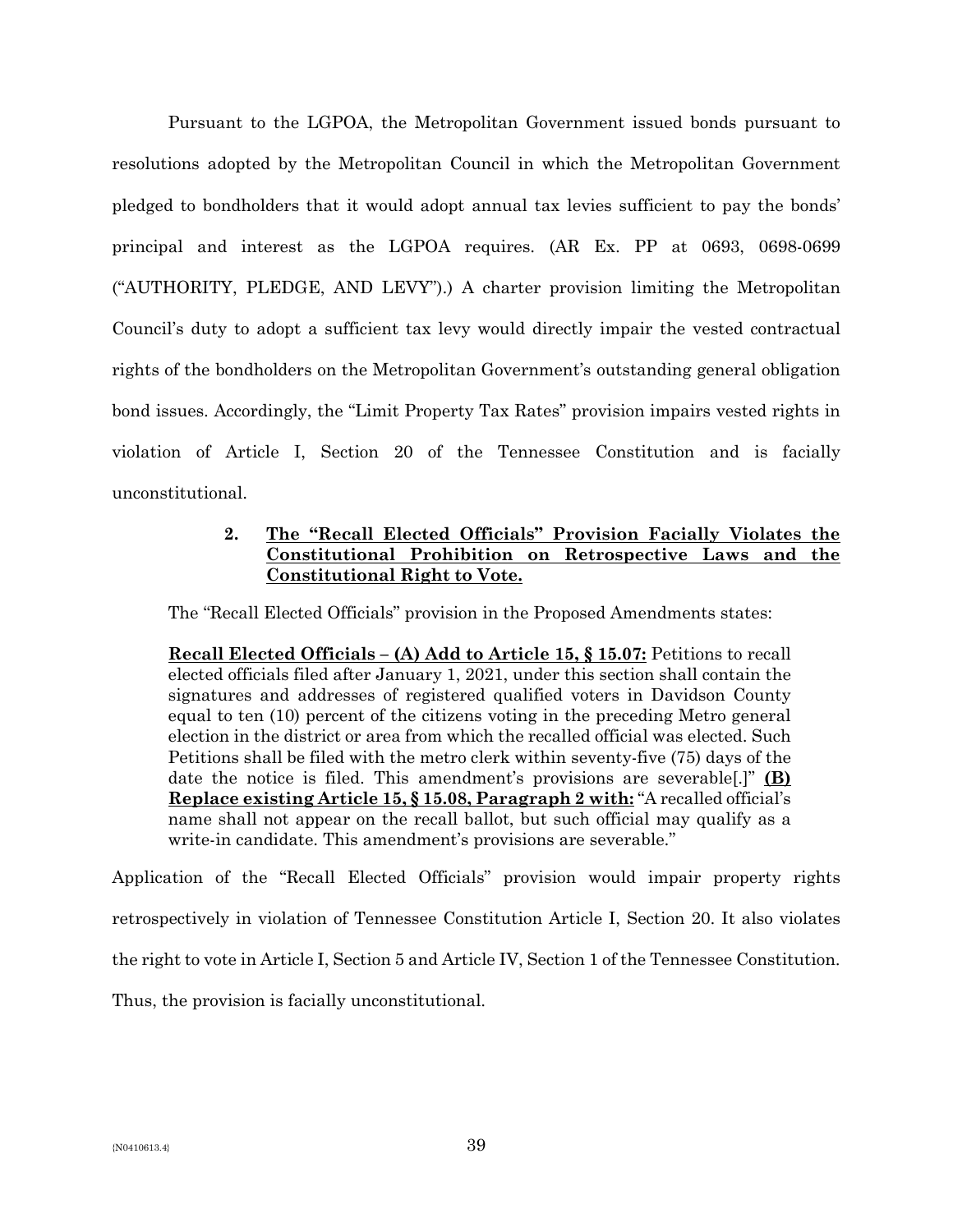#### a. The provision retrospectively impairs vested rights.

The Tennessee Constitution states that "no retrospective law, or law impairing the obligations of contracts, shall be made." Tenn. Const., art. 1, § 20. The constitutional guarantee against retrospective laws prohibits retrospective substantive legal changes "which take away or impair vested rights acquired under existing laws or create a new obligation, impose a new duty, or attach a new disability in respect of transactions or considerations already passed." *Doe v. Sundquist*, 2 S.W.3d 919, 923 (Tenn. 1999) (quoting *Morris v. Gross*, 572 S.W.2d 902, 907 (Tenn. 1978)); *Estate of Bell v. Shelby Cty. Health Care Corp.*, 318 S.W.3d 823, 829 (Tenn. 2010). "A 'vested right,' although difficult to define with precision, is one 'which it is proper for the state to recognize and protect and of which [an] individual could not be deprived arbitrarily without injustice.'" *Doe*, 2 S.W.3d at 923.

"'[I]n determining whether a retroactive statute impairs or destroys vested rights, the most important inquiries are (1) whether the public interest is advanced or retarded, (2) whether the retroactive provision gives effect to or defeats the *bona fide* intentions or reasonable expectations of affected persons, and (3) whether the statute surprises persons who have long relied on a contrary state of the law.'" *Id.* (quoting *Ficarra v. Dep't of Regulatory Agencies*, 849 P.2d 6 (Colo. 1993)). The court also considers "the extent to which a statute appears to be procedural or remedial." *Id.* (citing *Kuykendall v. Wheeler*, 890 S.W.2d 785, 787 (Tenn. 1994)). But "even a procedural or remedial statute may not be applied retrospectively if it impairs a vested right or contractual obligation in violation of article I, section 20." *Id.* at 923-24 (citing *Kee v. Shelter Ins.*, 852 S.W.2d 226, 228 (Tenn. 1993)).

The "Recall Elected Officials" provision if adopted would retrospectively lower the requirements for recalling an elected official and remove the elected official's name from the recall ballot altogether. Thus, it imposes a new burden on current Metropolitan Government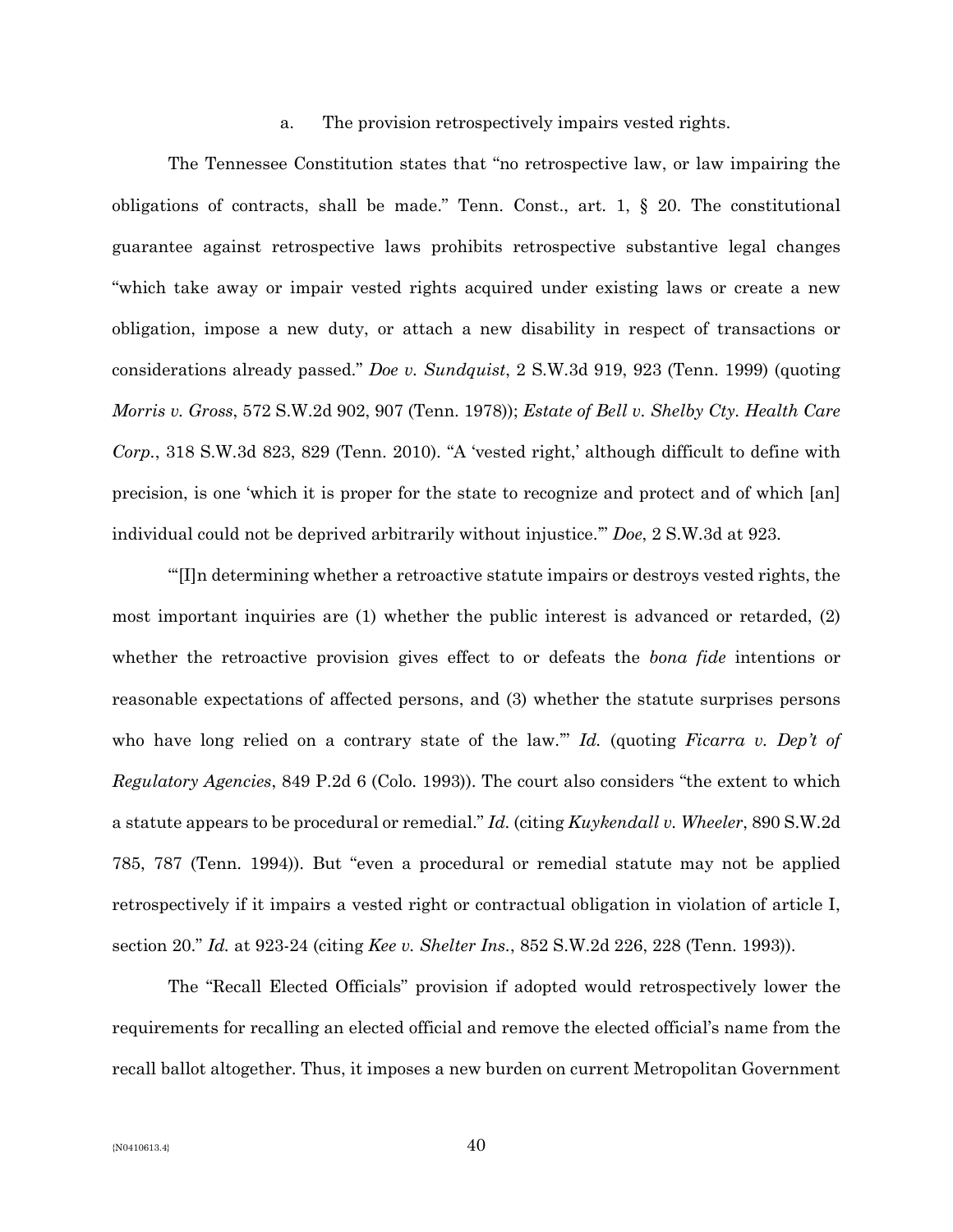office holders' property interests in their elected offices. The provision can be invoked for any reason or no reason and whether it serves the public interest or not. By impairing vested rights, the provision violates the Tennessee Constitution's prohibition on retrospective laws.

#### b. The provision violates the right to vote.

Article I, Section 5 and Article IV, Section 1 of the Tennessee Constitution protect the right to vote. *Fisher v. Hargett*, 604 S.W.3d 381, 400 (Tenn. 2020). "It is beyond question that the right to vote is a 'precious' and 'fundamental' right." *Id.*

In *Fisher v. Hargett*, the Tennessee Supreme Court noted that it has not explicitly held that strict scrutiny always applies to State action that burdens the right to vote. 604 S.W.3d at 399-400. It assumed without deciding that the *Anderson-Burdick* framework applies—a standard that examines the degree of impact on the right to vote to determine the level of scrutiny that applies to the measure at issue. *Id.* at 400.

In *Tully v. Edgar*, 664 N.E.2d 43 (Ill. 1996), the Illinois Supreme Court held—in circumstances similar to those here—that a provision curtailing the term of elected trustees of a state university and effectively removing them from office before their terms concluded with no showing of cause violated the right to vote. *Id.* at 49. As the Court noted, "[t]he legislation challenged here does not simply give the votes cast by some citizens less effect than others. Rather, it establishes a mechanism for *total* disregard of *all* votes case by citizens in a particular election. . . . The Act does not simply 'impair' the vote but, rather, obliterates its effect." *Id.* 

The same is true here, and this Court should order the same result. Under any constitutional standard, the "Recall Elected Officials" provision cannot pass constitutional muster. The provision does not operate like a recall at all. Rather, it outright precludes elected officials from being listed on a recall ballot and otherwise serving out their terms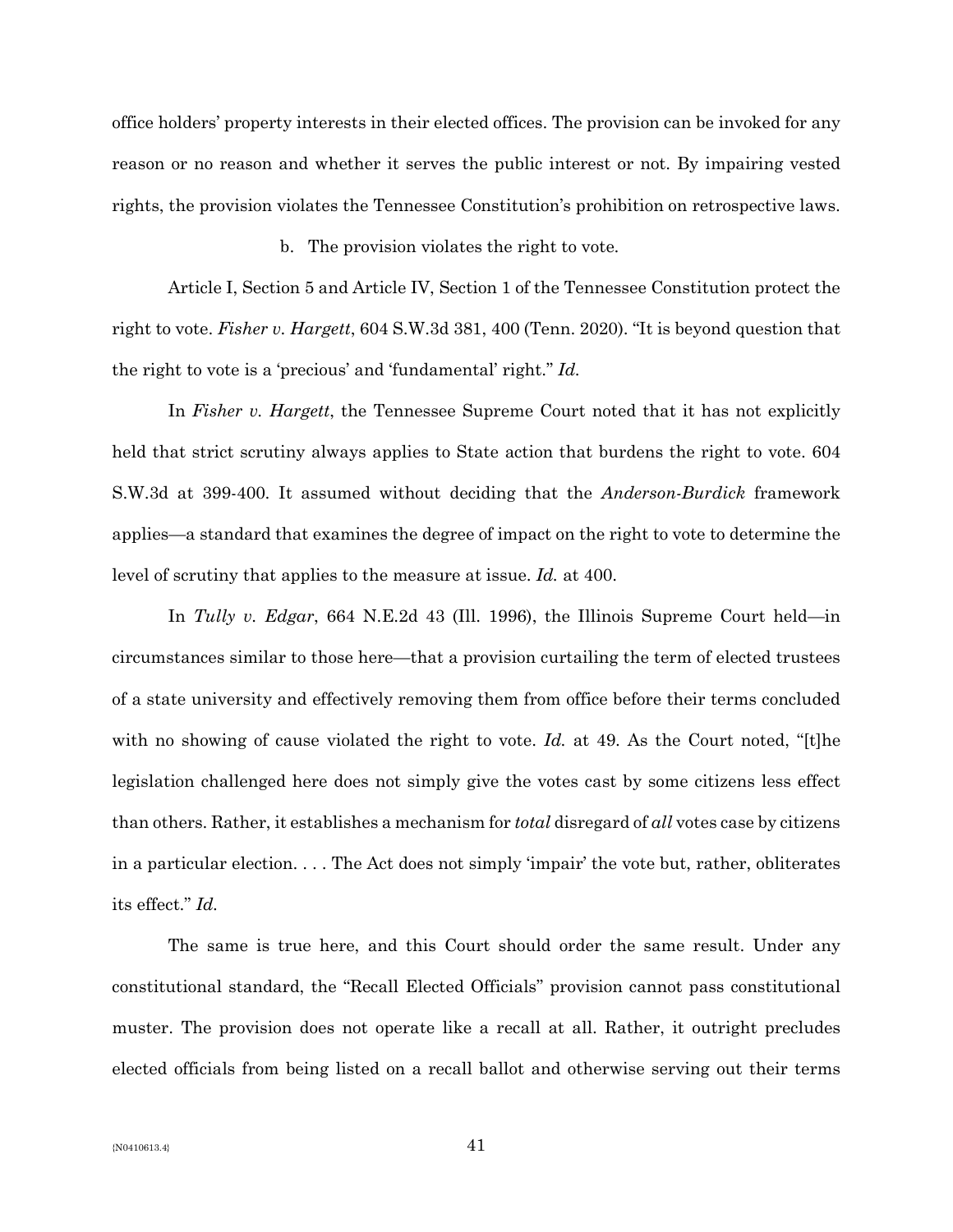under the rules that existed when the voters elected them. The provision permits these retroactive changes and effectively nullifies voters' votes, midterm, substantially burdening the right to vote. Moreover, it permits this nullification for any or no reason and without any showing of cause, rendering it not even reasonably related to a government interest.

# **3. The "Abolish Lifetime or Other Benefits for Elected Officials" Provision Facially Violates the Constitutional Prohibition on Retrospective Laws.**

As outlined above, the "Abolish Lifetime or Other Benefits for Elected Officials" provision prohibits elected officials from receiving any benefits at taxpayer expense without a referendum. Application of the provision to current and former office holders whose rights to medical and pension benefits have vested would impair the obligation of contracts in violation of Tennessee Constitution Article I, Section 20. Thus, the provision is facially unconstitutional.

A Metropolitan mayor, for example, is eligible to receive a pension after serving two full terms in office. Metropolitan Charter § 5.07. Elected officials other than the Mayor and Council members, including constitutional officers and judges, are eligible for pension benefits administered by the Benefit Board. Metropolitan Charter §§ 13.07, 14.08; Metropolitan Code of Laws  $\S 3.08.010.^{29}$  $\S 3.08.010.^{29}$  $\S 3.08.010.^{29}$  Council members who have held office for eight years or more are eligible to continue participating in the Metropolitan Government's health care plan after they leave office, provided they pay contribution rates equivalent to those paid by Metropolitan Government employees. Metropolitan Code of Laws § 3.24.010(C). Elected officials other than Council members who have held office for eight years or more and those receiving a pension from the state county paid judges pension plan are eligible to continue

<span id="page-41-0"></span><sup>29</sup> A certified copy of the Metropolitan Code sections cites herein is being filed contemporaneously with this brief for the Court's convenience and use in this case.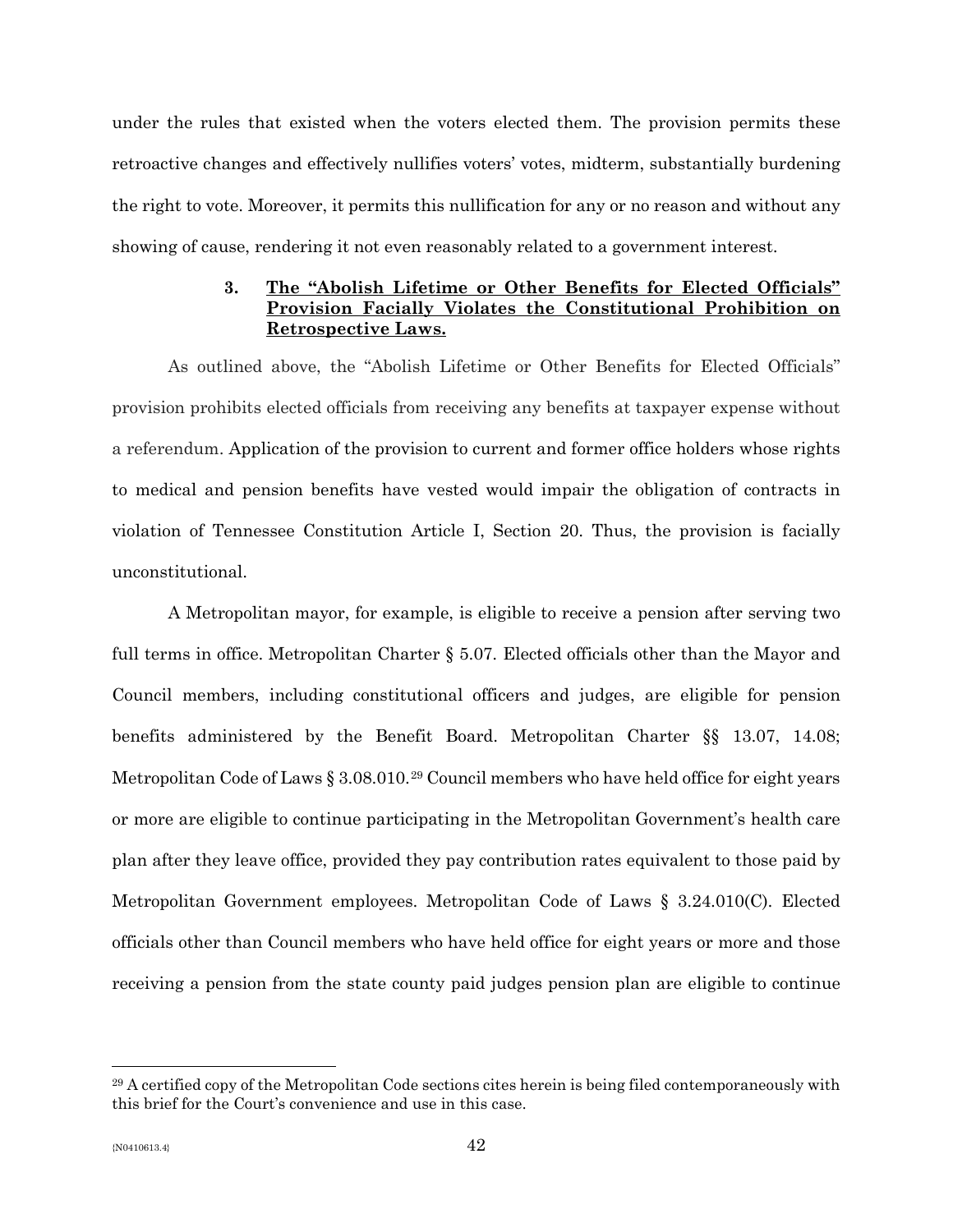participating in the Metropolitan Government's health care plan. Metropolitan Code § 3.24.010(B).

The "Abolish Lifetime or Other Benefits for Elected Officials" provision if adopted would impair these vested rights of numerous current and former Metropolitan Government office holders in violation of the Tennessee Constitution. Thus, it is facially unconstitutional and should not be placed on the ballot for a referendum election.

# **4. The "Protect Promises to Nashville" Provision Facially Violates the Constitutional Prohibition on Impairment of Contracts and the Taking Clause.**

As outlined above, under the "Protect Promises to Nashville" provision, "[i]f a professional sports team leaves Nashville, or ceases playing professional games for more than twenty-four (24) consecutive months during the term of a team's ground lease, all sports facilities and related ancillary development related to the defaulting team shall revert to public property, and all related contracts shall terminate, including land leased from the Nashville Fairgrounds, and just payments shall be paid, if required by law." This provision violates the Tennessee Constitution's prohibition on impairment of contracts and the takings clause.

### a. The provision unconstitutionally impairs existing contracts.

Article I, Section 20 of the Tennessee Constitution prohibits retrospective laws and laws impairing the obligation of contracts. The "Protect Promises to Nashville" provision, if allowed to go into effect, would impose an onerous new restriction on each of the existing Sports Authority Leases with professional sports teams that could constitute a breach by the Metropolitan Government or entitle the other party to terminate. (AR Ex. PP at 0884-0888, 0891 (defining "Initial Term" of lease).) The provision would impair these existing leases by effectively forcing terms into the leases that the parties to the leases did not bargain for.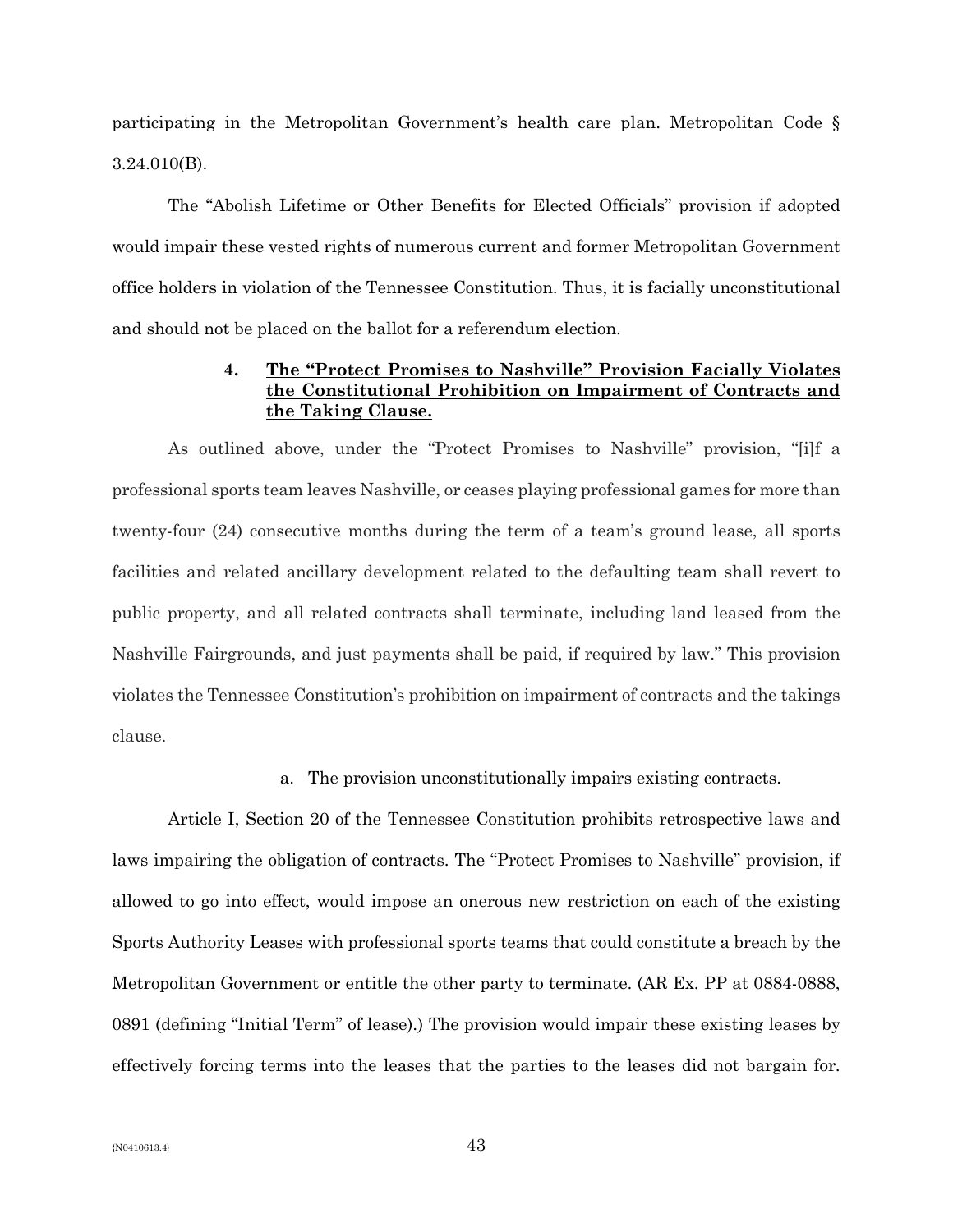Accordingly, the provision facially violates the prohibition on retrospective laws and impairment of contracts. *See also* Findings & Conclusions at 33.

> b. The provision violates the takings clause by taking property without establishing a public use.

Article I, Section 5 of the Tennessee Constitution provides that "no man's particular services shall be demanded, or property taken, or applied to public use, without the consent of his representatives, or without just compensation being made therefor." Tenn. Const., art. I, § 21. Under Tennessee law, eminent domain is to be used sparingly, and the laws of eminent domain are to be "narrowly construed so as not to enlarge, by inference or inadvertently, the power of eminent domain." Tenn. Code Ann. § 29-17-101.

Under the "Protect Promises to Nashville" provision, a professional sports team's loss of property interests and related benefits would constitute a taking of private property by the Metropolitan Government. In such an event, the provision requires that "just payment shall be paid, if required by law." The provision, however, does not establish a legitimate public use for this governmental taking of private property, as is required for a taking to be constitutional. The provision is therefore facially unconstitutional because it violates the prohibition on taking private property without establishing a legitimate public use as required by the federal and Tennessee constitutions. *See Johnson City v. Cloninger*, 372 S.W.2d 271, 284 (Tenn. 1963).

### **E. The Defective Proposed Amendments Are Not Severable.**

The Petition is invalid as a whole because it failed to comply with Metropolitan Charter § 19.01. Even if it had complied with the Charter, it contains multiple amendments that are defective in form and facially unconstitutional. Nothing in the Petition, however, allows this Court to assume that the Petition would have received the requisite number of signatures if one or more of the defective amendments were removed. In such circumstances,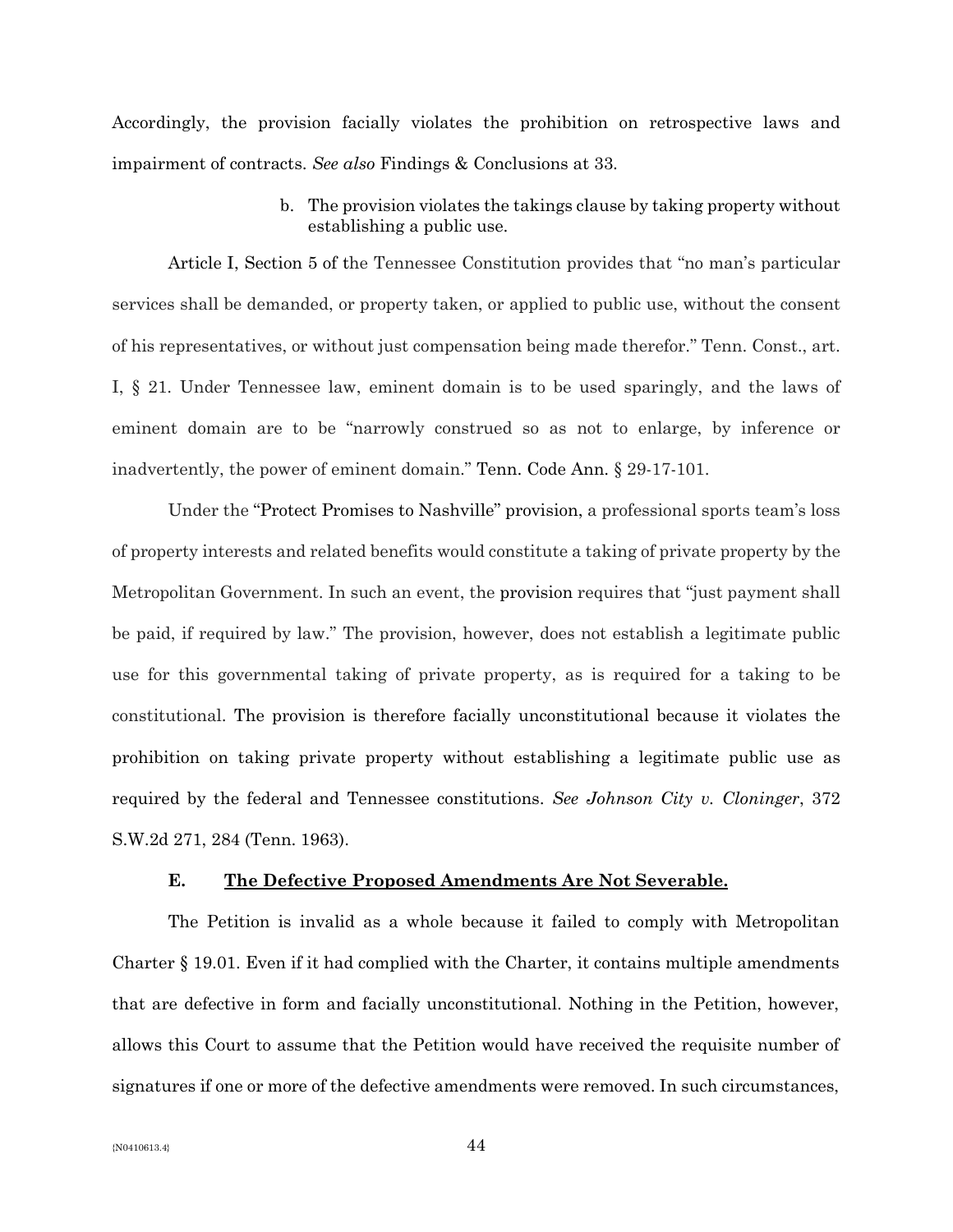courts have removed the entire petition from the ballot rather than speculate whether petition signers would have signed a different proposal. The Court should do the same here.

The doctrine of elision is generally not favored under Tennessee law. *Gibson Cty. Special Sch. Dist. v. Palmer*, 691 S.W.2d 544, 551 (Tenn. 1985); *Smith v. City of Pigeon Forge*, 600 S.W.2d 231, 233 (Tenn. 1980). The Tennessee Supreme Court has applied the rule of elision to legislation sparingly and only when:

it is made to appear from the face of the statute that the legislature would have enacted it with the objectionable features omitted, and those portions of the statute which are not objectionable will be held valid and enforceable, . . . provided, of course, there is left enough of the act for a complete law capable of enforcement and fairly answering the object of its passage.

*Gibson Cty.*, 691 S.W.2d at 551. The Court cautioned that the legislative intent required for elision must be "fairly clear of doubt from the face of the statute" because eliding the act without such intent would be an act of "judicial legislation." *Id*.; *see also Willeford v. Klepper*, 597 S.W.3d 454, 470 (Tenn. 2020) (courts may elide unconstitutional portion of statute "in keeping with the expressed intent of a legislative body"); Findings & Conclusions at 40 (eliding without clear legislative intent would be act of "judicial legislation") (quoting *Gibson Cty.*, 691 S.W.2d at 551). The question of elision can be "extremely close" even where the legislation in question includes an express severability clause. *Id.* (noting Tennessee Supreme Court precedent against elision "despite the existence of a severability clause in the legislation that was before the Court in that case").

The Petition's language indicates that the signers intended for all of the Proposed Amendments to be submitted to the voters. The Petition asked signers to support the "Nashville Taxpayer Protection Act," which encompasses all of the Proposed Amendments. (AR Ex. JJ at 0622.) The Petition expressly conveys that the Proposed Amendments are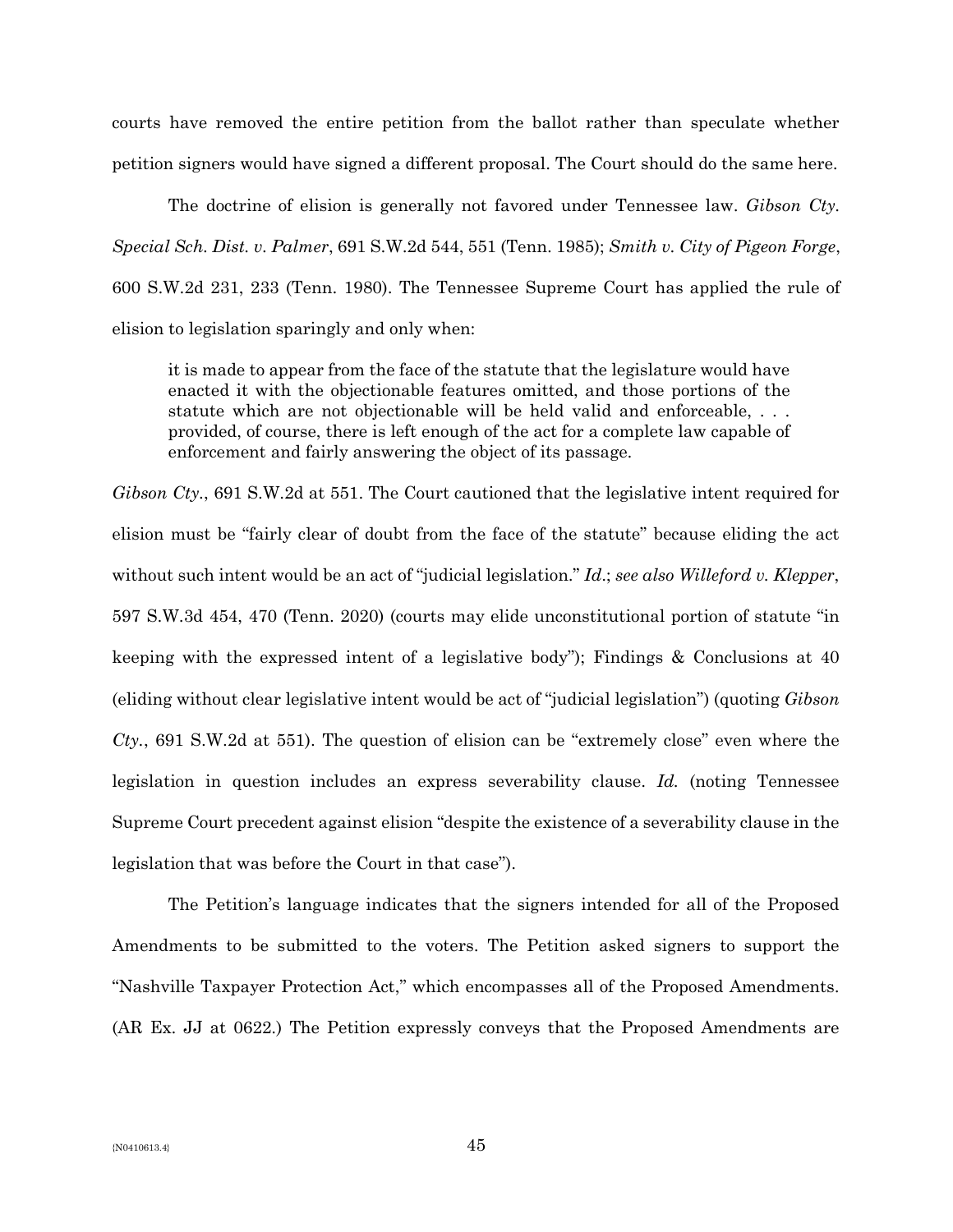aimed at a collective purpose: "*These Charter Amendments* will help stop Metro's fiscal irresponsibility and rein in spending." (*Id.* (emphasis added).)

Furthermore, the Petition tells signers that voters "shall vote" on all of "the foregoing six (6) separate amendments" on election day. (AR Ex. JJ at 0622.) Indeed, the Petition provision invoking the signatories' rights to propose charter amendments expressly states that the "undersigned Davidson County voters *propose the following six (6) Amendments*." Id. (emphasis added).<sup>[30](#page-45-0)</sup> Citizens reviewing this Petition were given two options: (a) sign a petition to propose all six amendments or (b) refuse to sign the petition. The signatories did not confirm their support for each Proposed Amendment independently and were given no opportunity to do so.

Tennessee law generally presumes that petitions such as this are limited to proposing a "question" that *will* be placed on the ballot, rather than a menu of options that *may* be placed on the ballot. *See* Tenn. Code Ann. §§ 2-5-151.[31](#page-45-1) "If a voter signs a petition in a certain form, he or she should expect to see the proposed ordinance in substantially that same form on the ballot." *In re Jackson Twp. Admin. Code*, 97 A.3d 719, 728 (N.J. App. Div. 2014); *cf.* Tenn. Code Ann. §§ 2-5-102(b)(3)(stating that petition requirements "may not be altered, and a petition on which any of these items has been altered may not be accepted").

<span id="page-45-0"></span><sup>&</sup>lt;sup>30</sup> The Petition language quoted above appears in version 1 of the Petition, which is the version signed by the overwhelming majority of signers (11,921 of the 12,369 verified signatures). (AR Ex. JJ at 0622- 0623; *compare* AR Ex. AA at 0566 (establishing 12,369 as the total number of verified signatures between the two petitions) *with* AR Ex. QQ & Notice of Stipulations (establishing 448 as the number of verified ("check-marked") signatures attributable to Version 2.).) Version 2 also represented that the "undersigned Davidson County voters propose the following six (6) separate Amendments." (AR Ex. JJ at 0624.)

<span id="page-45-1"></span><sup>31</sup> Petitions for any form of referendum, initiative, or recall "shall contain . . . [t]he full text of *the question* attached to each petition." *Id*. § 2-5-151(e) (emphasis added); *see also id*. § 2-5-151(f)(2) ("*The question* contained in a petition filed less than ninety (90) days before an upcoming general municipal or county election will be placed on the ballot of the following general municipal or county election.") (emphasis added). The form election petitions included in Tennessee Code are directed toward proposing a distinct option or question to the electorate, rather than a menu of options or questions. *See id*. §§ 2-1-151, 2-5-102, 6-1-209, 6-1-301, 9-21-207, 49-2-1206.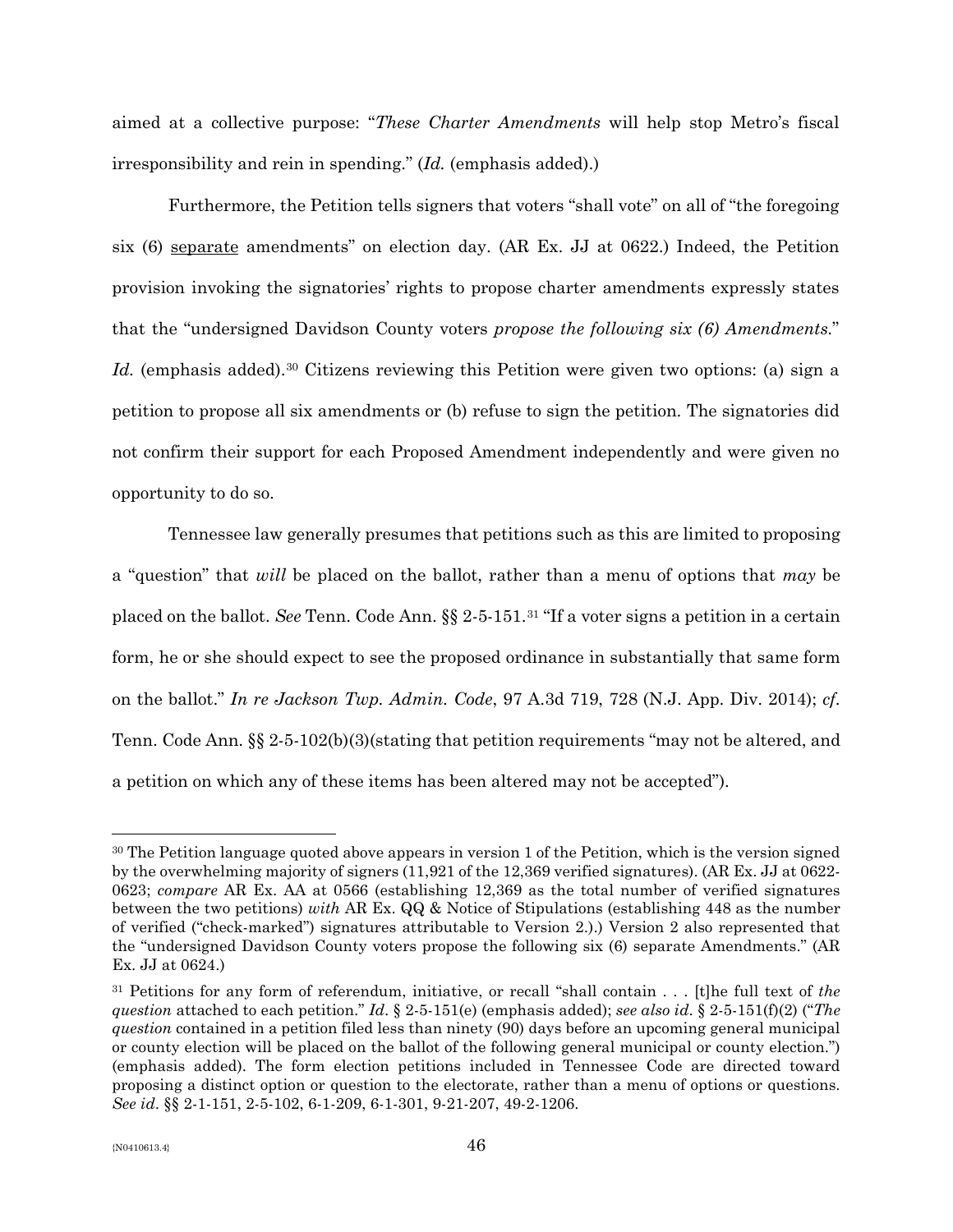At the very least, this Petition would have needed clear language regarding severability and the possibility of elision that citizens reviewing the Petition could read and understand to overcome the standard application of Tennessee law against severability in this context. The Tennessee Supreme Court cited such severability language in dismissing questions about whether Davidson County citizens would have voted to approve the original Metropolitan Charter "if the particular provision in which such group is interested had not been in the charter." *Frazer v. Carr*, 360 S.W.2d 449, 457 (Tenn. 1962). Based on Metropolitan Charter Art. 21,[32](#page-46-0) the Court concluded that "[a]ll such groups of persons who allegedly voted for this charter knew, therefore, or must be so presumed, that if the particular provision in which they were personally most interested should be invalid, it would be elided . . . ." *Id*.

The Petition contains no comparable language to inform signers that one or more Proposed Amendments could be subject to elision if legally invalid and left off the ballot entirely. The Petition only states that provisions *within* Amendment 1 are severable from each other and that provisions *within* Amendment 2 are severable from each other. In contrast, the Petition does not state that Amendments 1 through 6 are *severable from each other*.

The Petition (not the Proposed Amendments) states that the Amendments are "separate." Given that the Proposed Amendments were individually numbered and addressed different provisions of the extant Metropolitan Charter, the use of this term is little more than descriptive. The inclusion of the word "separate" does not imply, much less expressly provide, that the Proposed Amendments are severable for purposes of the Petition's

<span id="page-46-0"></span><sup>32</sup> Metropolitan Charter Art. 21 provides:

The people further declare that to achieve this remedial objection and to aid in the solution of the public problems of a metropolitan area, it is their purpose and intent in its adoption that this charter shall continue in full force and effect even if any of its separable provisions or parts not essential to this remedial objective shall be held unconstitutional or void.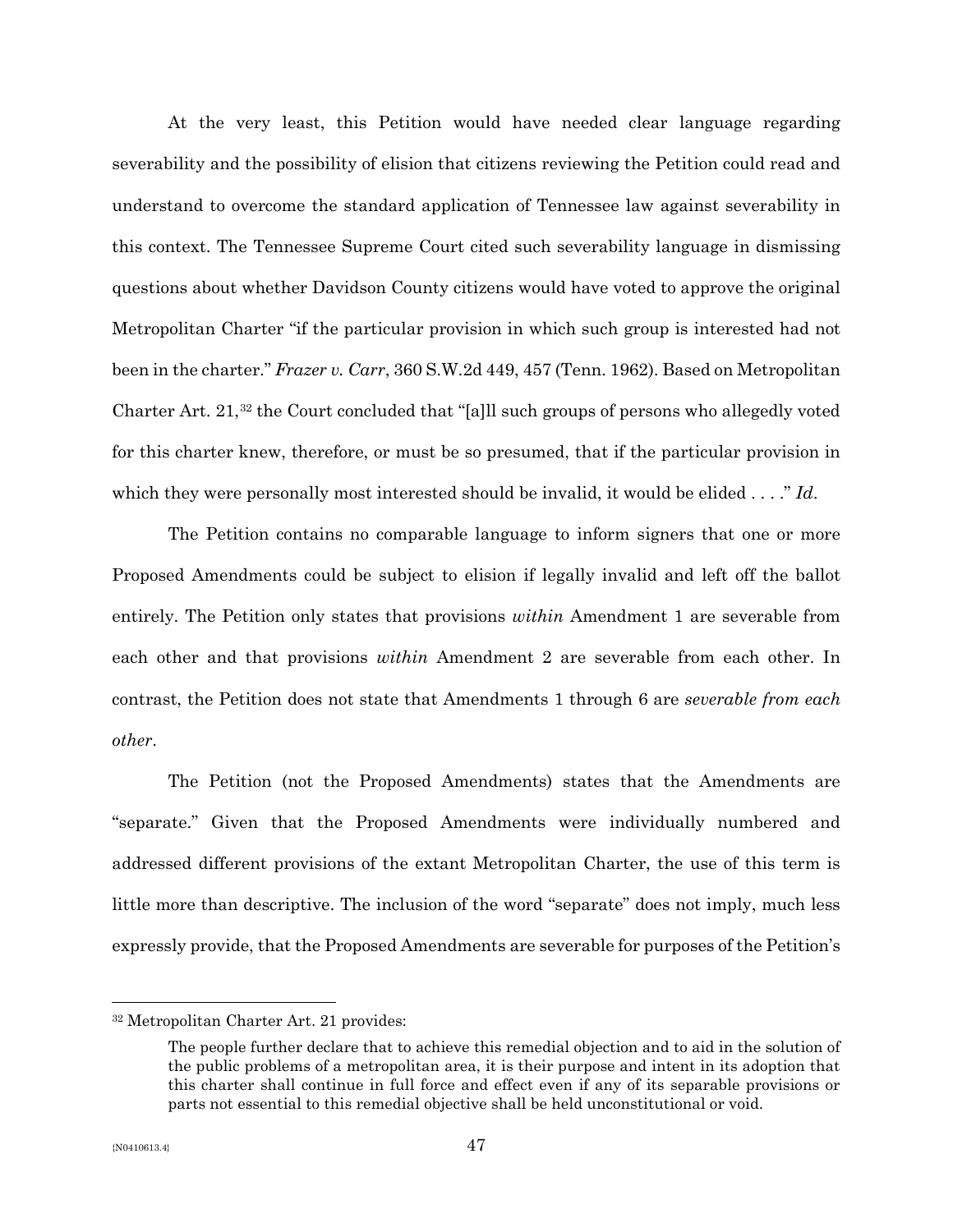validity. Distinct amendments may appear separately on the ballot to allow *voters* to express their approval or disapproval for each one. Listing distinct amendments separately on a single Petition, however, provides no indication of the *signers'* support for each particular amendment independently. To justify elision, this Court must determine that the Petition would have garnered the necessary signatures if, for example, the tax provision were removed. Stating that the amendments are "separate" is irrelevant to that determination.

As the Chancery Court noted in *4GG-I*, a key factor in applying severability is the uncertainty in determining which provisions of an initiative "induced each voter to sign it. It is not the role of the courts to interfere with the legislative powers granted to [these] citizens." Findings & Conclusions at 42 (quoting *In re Jackson Twp. Admin. Code*, 97 A.3d at 725-28). Two Missouri cases cited in *City of Memphis* emphasize the difficulty of determining the intent of petition signers for purposes of elision in a judicial referendum challenge. 146 S.W.3d at 540.

In *Missourians to Protect the Initiative Process v. Blunt*, the Missouri Supreme Court declined to sever provisions of a referendum initiative that had been removed from the ballot for violating the state constitution. 799 S.W.2d at 832. The court identified several factors that would make a provision severable: "whether the provision is essential to the efficacy of the amendment, whether it is a provision without which the amendment would be incomplete and unworkable, and whether the provision is one without which the voters would not have adopted the amendment." *Id*. Because the proposed amendment had more than one subject, the court concluded that it could neither determine which provisions the petition signers intended to support nor identify the provisions essential to the amendment's efficacy.

In *State ex rel. Hazelwood Yellow Ribbon Committee v. Klos*, the Missouri Court of Appeals declined to sever provisions of a proposed city charter amendment, despite the city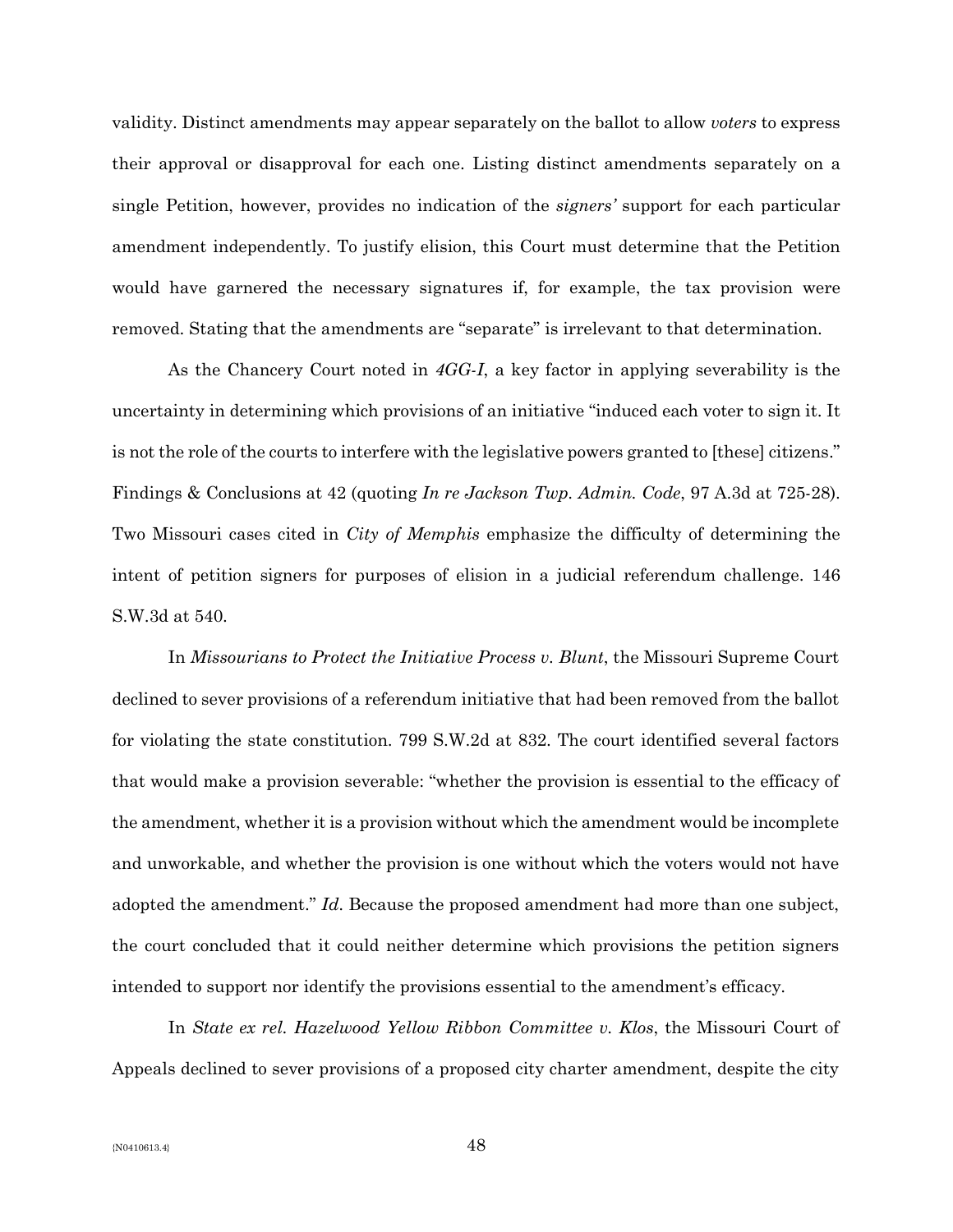charter providing that if any charter provision was held void, the validity of other provisions would not be affected. 35 S.W.3d at 470-71. The court explained that it would be "impossible" to determine what the amendment framers or petition signers intended "with respect to whether they considered the unconstitutional language to be essential to the efficacy of the amendment." *Id*. at 471; *see also In re Jackson Twp. Admin. Code*, 97 A.3d at 725-28 (court declined to sever voter initiative, holding that it "cannot discern with any certainty which provisions of an initiative ordinance induced each voter to sign it. It is not the role of the courts to interfere with the legislative powers granted to [these] citizens . . . ."); *Bennett v. Drullard*, 149 P. 368, 370 (Cal. Ct. App. 1915) (redacting petition to remove invalid provisions "would be directing something to be placed on the ballot which the hundreds of voters did not petition for at all"), *cited with approval in Alexander v. Mitchell*, 260 P.2d 261, 268-69 (Cal. App. 1953).

Here, there is no express or implied language indicating that the Proposed Amendments are legally severable from one another. Nor does the language indicating that the provisions may be voted on separately provide any insight into whether the signers would have supported the Proposed Amendments *in part*. As a result, the Petition provides the Court with no guidance on what induced each signature.

As set forth above, most of the Proposed Amendments contain legal defects. Therefore, under Tennessee's doctrine of elision, as well as the multi-state case law discussed above, if the Court finds any one of the Proposed Amendments invalid, all of the Proposed Amendments must be removed from the ballot.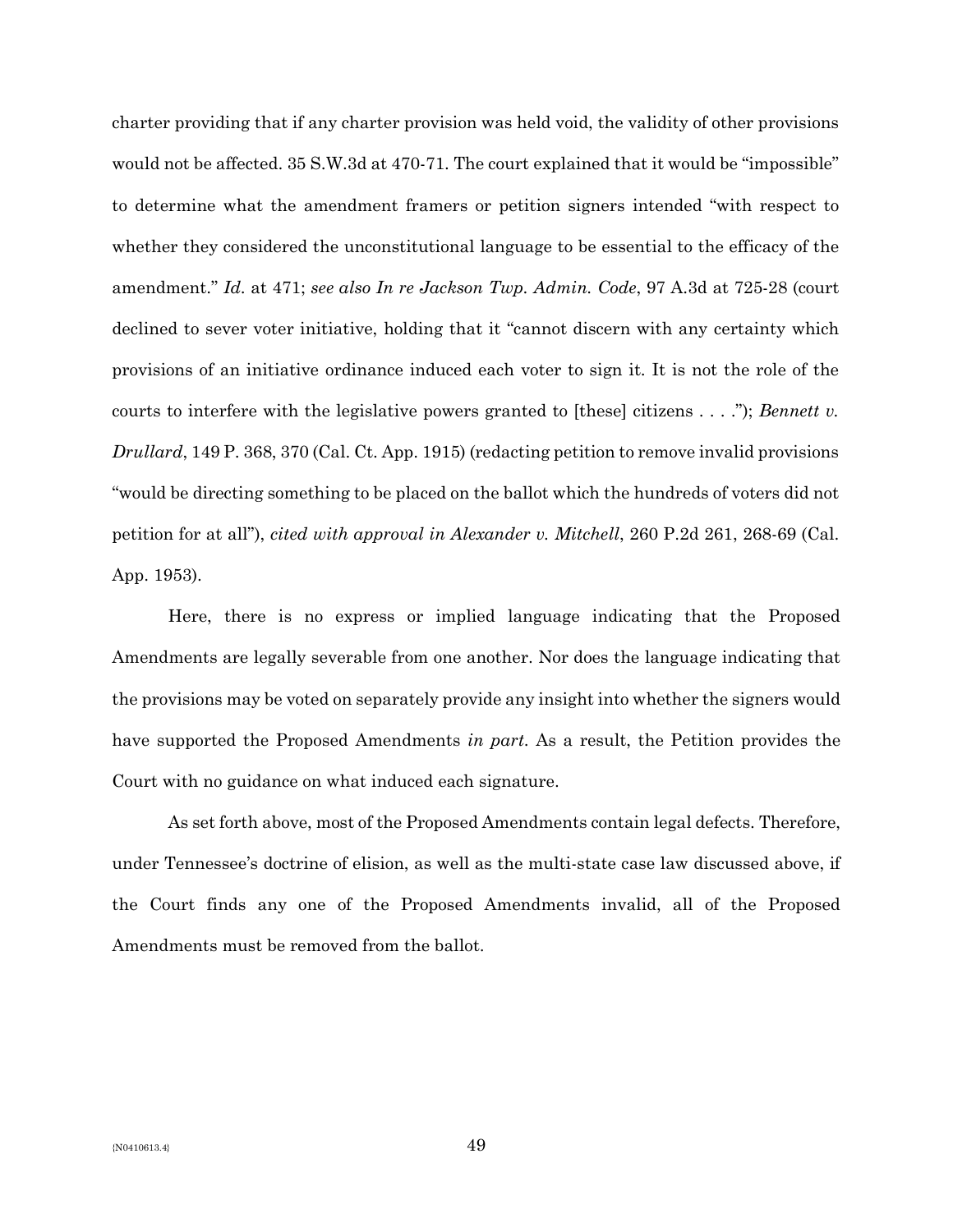# **III. THE ELECTION COMMISSION'S DECISION IS ILLEGAL BECAUSE IT UNWARRANTEDLY AND ARBITRARILY RESTRICTED ITS REVIEW OF THE PETITION TO PARTICULAR DEFECTS WHERE THE LAW CONTAINS NO SUCH LIMITATION.**

In voting to place the 4GG Proposed Amendments on the July 27, 2021 ballot, the Election Commission limited its review to whether the Petition garnered the requisite number of signatures and three other narrow issues: (1) whether the petitions identified the sections of the Metropolitan Charter to be amended, (2) whether the Proposed Amendments omitted campaign-like language, and (3) whether the Proposed Amendments omitted language suggesting retroactive intent.<sup>[33](#page-49-0)</sup> There is no support in applicable law for this arbitrary narrowing.

The Executive Summary that the Election Commission's legal counsel distributed identified three defects from the first 4GG petition that the Chancery Court's Findings & Conclusions deemed to be "significant problems – both in form and substance – that made it inappropriate to put the proposed 2020 amendment on the ballot." (AR Ex. HH at 0618.) Those few defects and the signature requirement were all the Commission considered on the current 4GG petition. All other issues related to the Petition's validity were deemed beyond the scope of the Commission's authority, according to the Executive Summary.

Metropolitan Charter § 19.01, however, contains numerous requirements that the Election Commission ignored. As described above, the Charter requires a petition to identify "a date" for the referendum election—not two dates. The Commission did not consider this disqualifying defect. The Election Commission likewise ignored the differing versions of the Petition when determining whether the signature requirement had been satisfied. The

<span id="page-49-0"></span><sup>33</sup> Notably, two of the provisions impair existing vested rights and, thus, have retroactive intent. The Election Commission ignored this impact, despite its own standard requiring such a review.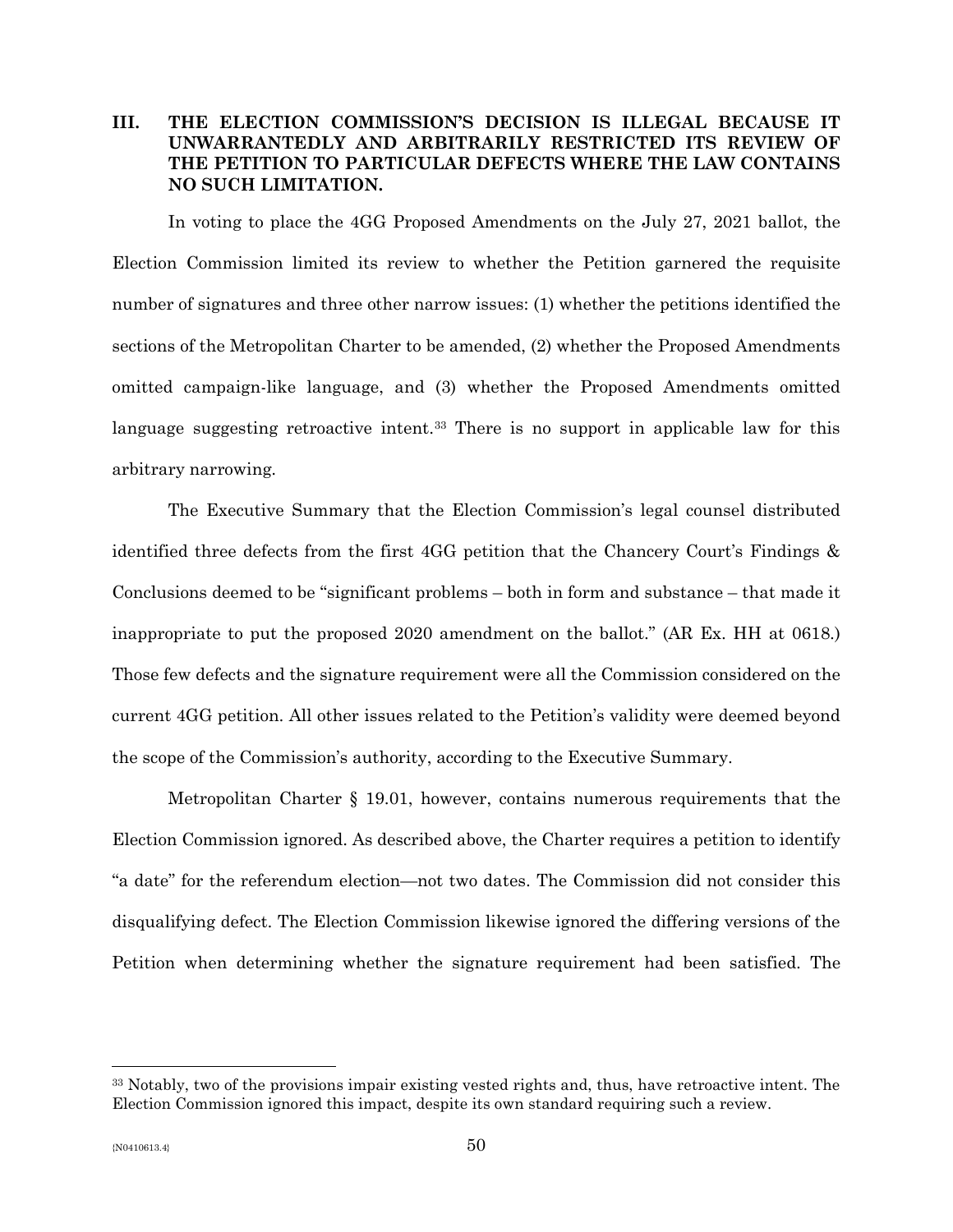Commission was notified of both Section 19.01 defects before making its decision to place the Petition on the ballot. (AR Ex. PP at 0674-0675, with attachments.)

Moreover, where a petition seeks to accomplish by referendum a matter that may not be accomplished through that means, the petition contains a defect in form that is subject to a pre-election challenge. Findings & Conclusions at 22 ("Thus, the Proposed Act involves a subject matter beyond the scope of the referendum power, and, therefore it is defective in form."), 42-49 ("[I]t is appropriate for courts to resolve legal issues regarding the form and legality of a petition *before* holding the election."). The Commission was notified of these form defects, as well, before making its decision but did not consider any of them. (AR Ex. PP at 0674-0675.) Rather, the Election Commission's counsel advised it to adopt an overly narrow scope of review inconsistent with applicable law and in conflict with the Findings & Conclusions issued in *4GG-I*. The Election Commission's action was therefore arbitrary, capricious, and illegal and should be set aside. Finally, because the Court has authority to review the defects that the Commission failed to review, it should do so now and deem them fatal to the Petition and Proposed Amendments for the reasons described in Section II above.

# **IV. ALTERNATIVELY, THE COURT SHOULD EXAMINE THE PETITION AND PROPOSED AMENDMENTS FOR DEFECTS IN FORM AND FACIAL UNCONSTITUTIONALITY, CONCLUDE THAT FOUR OF THEM ARE DEFECTIVE AND NOT SEVERABLE, AND ENJOIN THE ELECTION.**

Should the Court conclude that the Election Commission's authority is not coterminous with the Court's jurisdiction to review a ballot initiative for form defects and facial unconstitutionality pre-election under *City of Memphis*, the Metropolitan Government requests that the Court review this case as a declaratory judgment action pursuant to Section IV of the *City of Memphis* decision. For that claim, the Metropolitan Government intends to introduce into evidence the same materials presented to the Election Commission, which are contained in the administrative record and labeled as exhibits. Moreover, for the same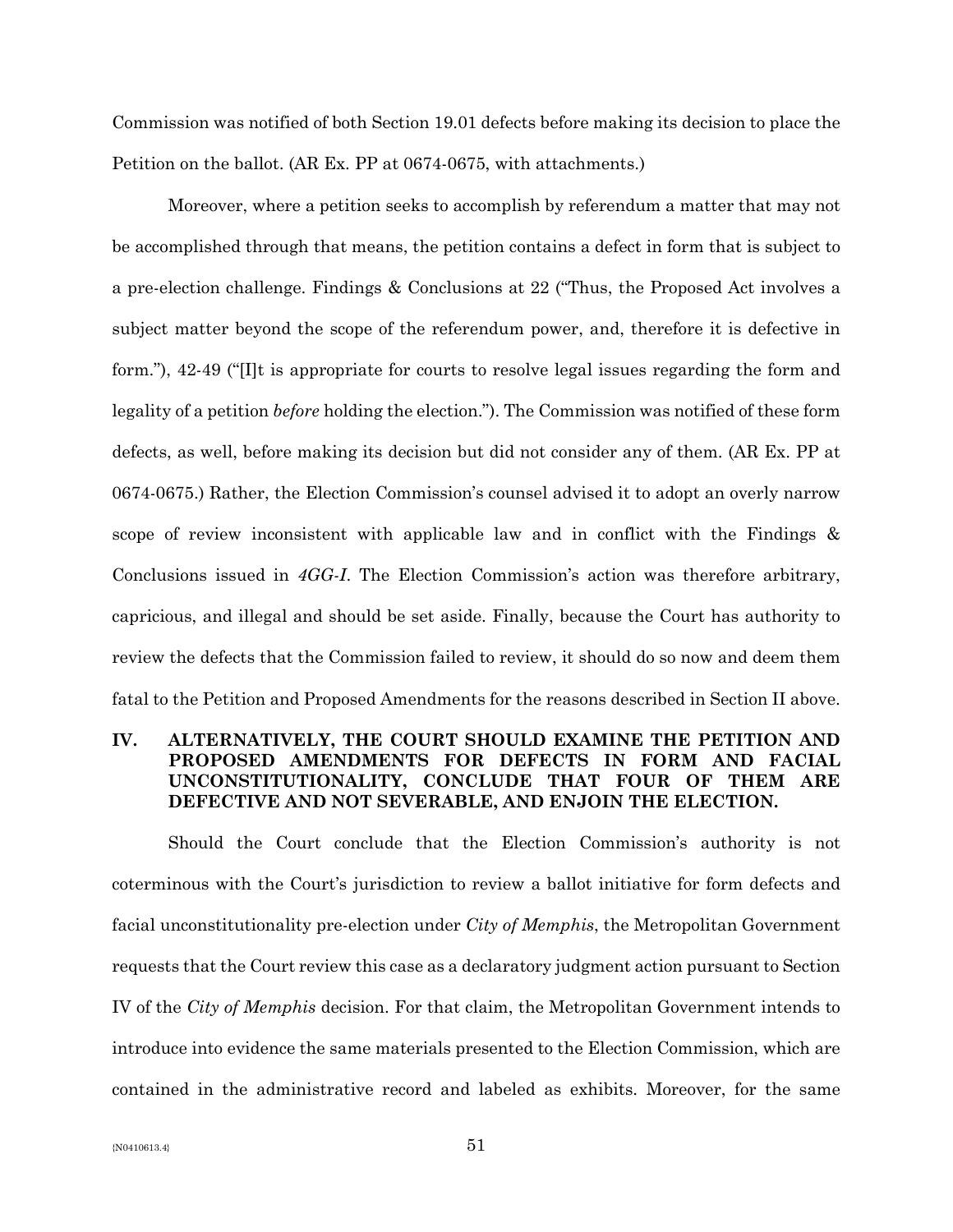reasons outlined in detail in Section III above, the Court should hold that the Petition and Proposed Amendments are defective in form and facially unconstitutional and should enjoin the July 27, 2021 referendum election from proceeding.

#### **CONCLUSION**

Despite a second effort, 4GG's Petition and Proposed Amendments suffer many of the same flaws that were fatal to the petition in *4GG-I*. Several of the Proposed Amendments in the Petition at issue here are defective in form and facially unconstitutional in numerous respects. The Metropolitan Government will continue to suffer a distinct and palpable injury if the Proposed Amendment is submitted to voters, including but not limited to the \$800,000 cost of the special election itself, voter confusion and loss of confidence in the electoral process, and the substantial financial restrictions that will have to be made to account for the resulting lost tax revenue. These defects in the Petition and Proposed Amendments, and the current injury to the Metropolitan Government, establish that this case is ripe and justiciable under *City of Memphis*, whether the Court concludes the Commission acted illegally under a writ of mandamus or writ of certiorari review, or separately after trial on a declaratory judgment action. Because the Proposed Amendments are not severable, the Court should set aside the Commission's decision and keep the Proposed Amendments off the ballot for a July 27, 2021 election.